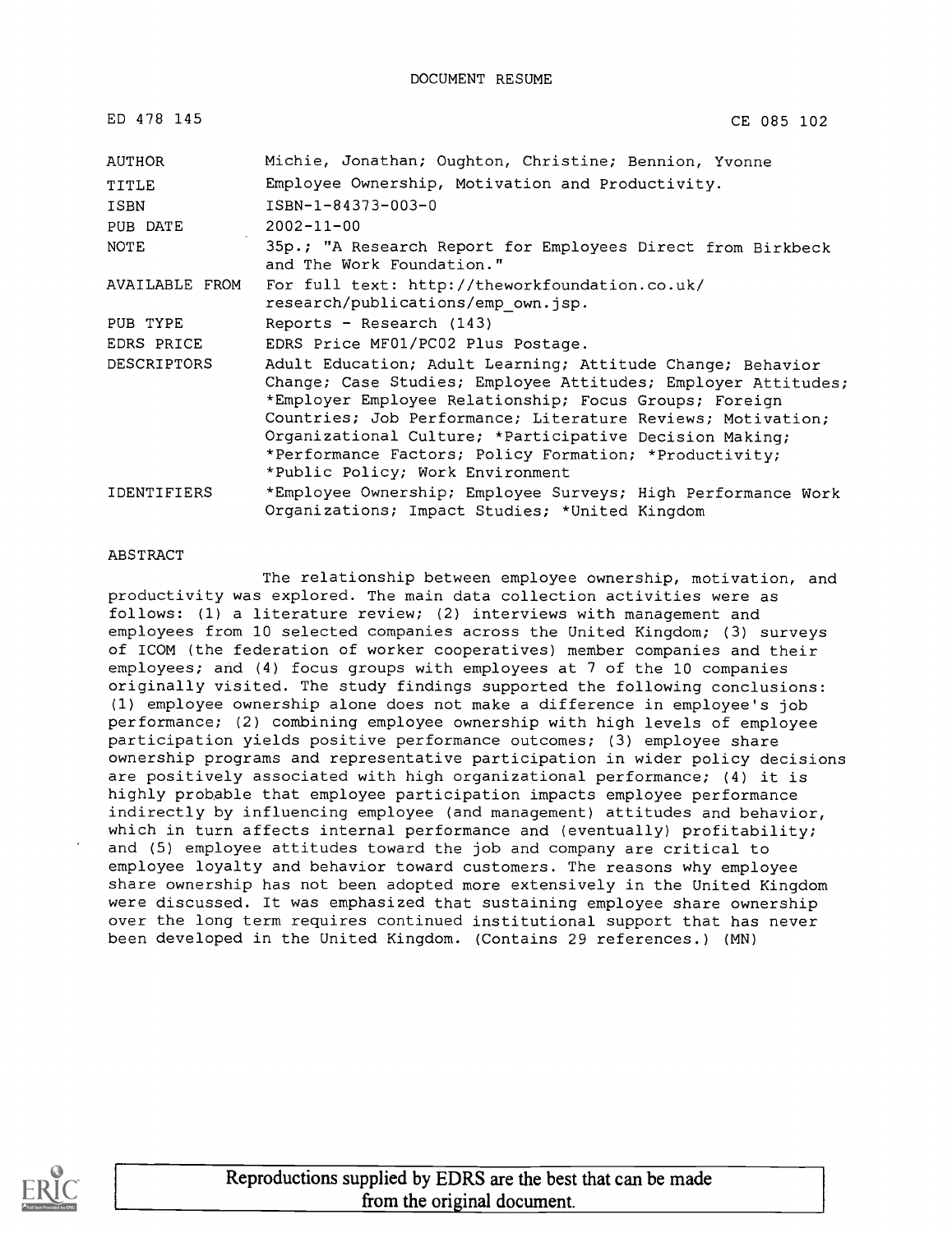## Employee ownership, motivation and productivity

A research report for Employees Direct from Birkbeck and The Work Foundation

By Jonathan Michie, Christine Oughton and Yvonne Bennion

November 2002



 $065/0$ 

ED 478 145

u<br>U<u>ERIC</u> the work foundation

PERMISSION TO REPRODUCE AND DISSEMINATE THIS MATERIAL HAS BEEN GRANTED BY

 $\omega$ , H

TO THE EDUCATIONAL RESOURCES INFORMATION CENTER (ERIC)

U.S. DEPARTMENT OF EDUCATION Office of Educational Research and Improvement<br>EDUCATIONAL RESOURCES INFORMATION

CENTER (ERIC) hisis document has been reproduced as freceived from the person or organization originating it.

- Minor changes have been made to improve reproduction quality.
- Points of view or opinions stated in this document do not necessarily represent official OERI position or policy.

 $\frac{1}{2}$ 2 BEST COPY AVAILABLE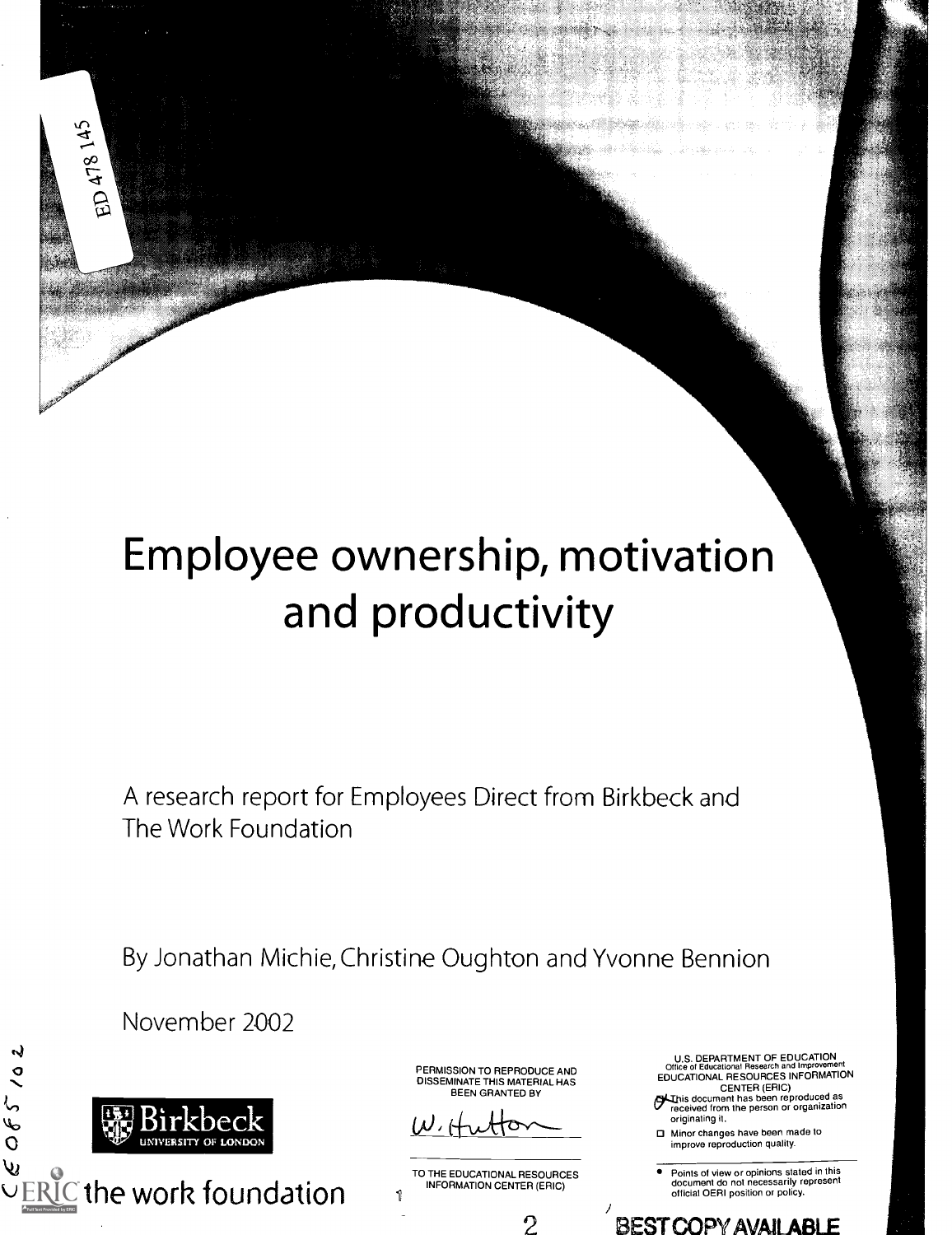$\sim$  .

### Contents

 $\label{eq:2} \frac{1}{2} \int_{\mathbb{R}^3} \frac{1}{\sqrt{2}} \, \frac{1}{\sqrt{2}} \, \frac{1}{\sqrt{2}} \, \frac{1}{\sqrt{2}} \, \frac{1}{\sqrt{2}} \, \frac{1}{\sqrt{2}} \, \frac{1}{\sqrt{2}} \, \frac{1}{\sqrt{2}} \, \frac{1}{\sqrt{2}} \, \frac{1}{\sqrt{2}} \, \frac{1}{\sqrt{2}} \, \frac{1}{\sqrt{2}} \, \frac{1}{\sqrt{2}} \, \frac{1}{\sqrt{2}} \, \frac{1}{\sqrt{2}} \, \frac{1}{\sqrt{2}} \, \frac$ 

| About the authors/Acknowledgements | $\sim$<br>3 |  |
|------------------------------------|-------------|--|
| Foreword, by Will Hutton           | 4           |  |
| <b>Executive Summary</b>           | 5           |  |
| 1. Introduction                    | 6           |  |
| 2. Site visits and interviews      | 10          |  |
| 3. Follow-up surveys               | 18          |  |
| 4. Focus groups                    | 21          |  |
| 5. Discussion and Conclusion       | 30          |  |
| References                         | 33          |  |

Layout: Wyvern 21 Printing: JW Arrowsmith

The Work Foundation. Registered as a charity no:290003 This issue first printed November 2002

ISBN 1-84373-003-0

All rights reserved. No part of this publication may be reproduced, stored in a retrieval system or transmitted, in any form or by any means, electronic, mechanical, photocopying, recording and/or otherwise without the prior written permission of the publishers.This publication may not be lent, resold, hired out or otherwise disposed of by way of trade in any form, binding or cover other than that in which is is published, without the prior consent of the publishers.

 $\bar{z}$  $\ddot{\phantom{0}}$  $\bar{\beta}$ 



3

 $\ddot{\phantom{a}}$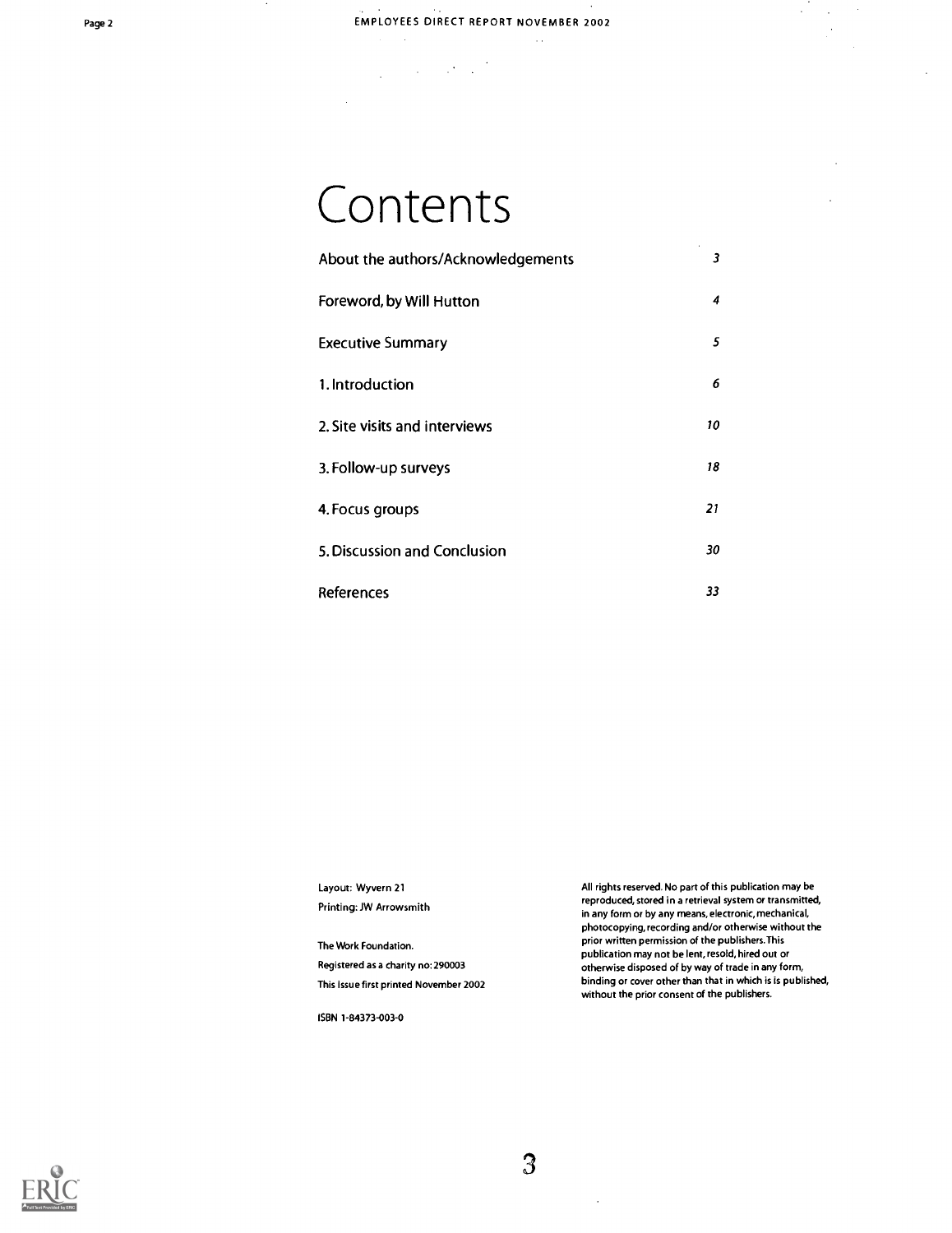#### About Employees Direct

Employees Direct is a working party established in July 2001, following a report commissioned by Mutuo' on how the government's aim of enhancing productivity through the motivational effects of employee shareholding might best be realised.'

Employees Direct brings together academics, practitioners and opinion formers. Its intention is to report on the potential for employee shareholding to:

**•** first, play an active role in improving the corporate governance and accountability of firms

second, to enhance employee motivation and productivity. This report has been commissioned to help inform this process. The Working Party members include Mutuo, the CBI, Job Ownership

Ltd, the TUC, Unity Corporate Advisers,Cobbetts Solicitors, the Cooperative Bank, the UKCC, Balpa, Prospect, Birkbeck and The Work Foundation (formerly The Industrial Society). For more information see www.employees-direct.org

The research for this report has been undertaken for Employees Direct by staff from Birkbeck and The Work Foundation.The three authors are all members of the Employees Direct working party.

#### About the authors

Jonathan Michie is the Sainsbury Professor of Management at Birkbeck, University of London. He has just completed a three-year research project on 'workplace reorganisation, HRM and corporate performance; led jointly with Professor David Guest, within the ESRC's Future of Work programme. He is a Board member of Mutuo.

Dr Christine Oughton is Reader in Management and Head of the Department of Management at Birkbeck, University of London. She has recently completed a two-year research project on the impact of globalisation and technological innovation on growth and employment, funded by the European Commission, and also coordinates a regional innovation network funded by the DTI and The Work Foundation.

Yvonne Bennion is a Policy Specialist at The Work Foundation (formerly The Industrial Society). She has been a board member of Job Ownership Research and is a member of the DTI Partnership Fund Assessment Panel.

1. Mutuo is a new publishing title belonging to Communicate Mutuality.lt is a partnership between organisations that wish to show the value and potential of the mutual sector to a modern society.You Can find out more about Mutuo by visiting www.mutuo.co.uk 2.See Michie and Oughton (2001).

#### Acknowledgements

We are grateful to the companies and employees who arranged and participated in the site visits and interviews, and with the follow-up surveys and focus groups. We agreed not to name individuals or companies, so the thanks have to be anonymous.

However, four of the companies - Coolkeeragh, Stagecoach, St Luke's Communications and Tullis Russell - agreed to be named. We are therefore very pleased to be able to thank from Stagecoach Derek Scott, the Company Secretary, and two bus drivers, Steve Linger and David Wheatcroft; from Tullis Russell the Chief Executive Fred Bowden, plus Gail Ellis, Pam Landells and Erik Priessman; and from Coolkeeragh Power Limited Micky Creswell, for arranging the site visit and interviews, and the subsequent focus group.

ICOM, the federation of worker co-operatives, kindly provided contact details for their member companies, and several ICOM members allowed us to conduct follow-up surveys among their employees.

We are grateful, for variously providing material, discussions and advice, to Robin Blagburn of Unity Corporate Advisers; Professor Richard Freeman from Harvard University; Peter Hunt, Chief Executive of Mutuo; and John McGurk of Balpa.

Yvonne Bennion would like to thank her colleagues Graham Houston, John Arbuckle, Stephanie Draper and Brooke Guenot for helping to set up and conduct the focus group meetings. Jonathan Michie and Christine Oughton would like to thank their colleagues at Birkbeck who assisted with this research, Michael Lee, Omiros Sarikas, Lee Shailer and Katie Wright.

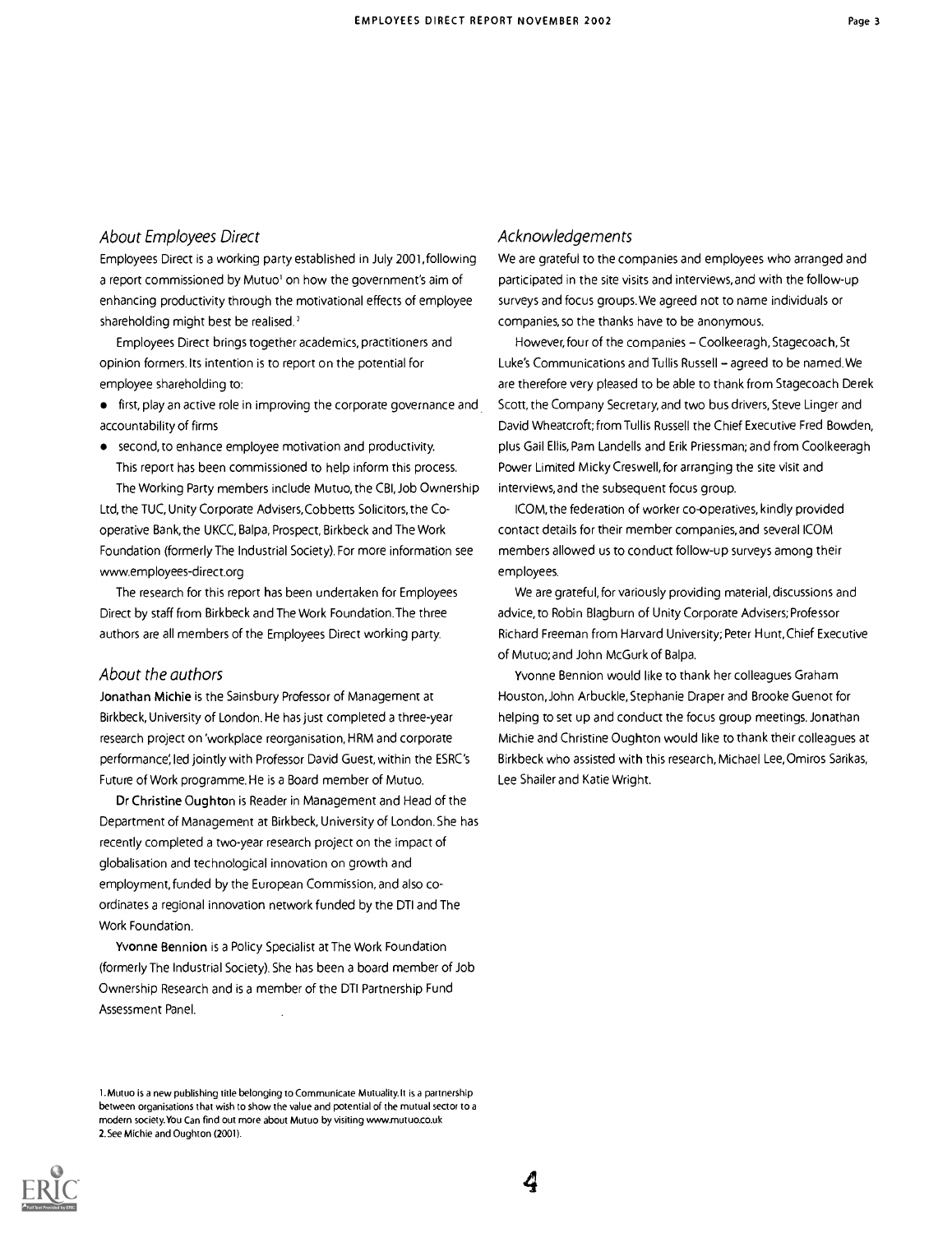### Foreword

Employee-owned companies exist for a variety of reasons, from the personal vision of an owner to management and employee buy-outs, a way out of family succession problems or employees responding to closure threats.The evidence is that companies with high levels of employee ownership outperform others, and the government has demonstrated through the introduction of the Share Incentive Plan that it sees employee share ownership playing a significant part in its policy to increase the UK's productivity.This interim report addresses the question of whether the government's approach will bear fruit.

The majority of companies may admire the track record of the best-known employee-owned businesses, but have never regarded employee ownership as more than marginal to their own practices.Yet there is a fascination to know whether employee-owned businesses have the essence of a commitment and enhanced performance that is not otherwise accessible.

These are risky times for shareholders, but there is no better time to put the spotlight on employee ownership. People are at the heart of the productivity challenge.The skills, flexibility and ability to adapt of workers are key components of broader economic performance. Creative, knowledge-rich, innovative, highly productive work requires a high trust, people-driven organisation.The UK's productivity balance sheet suggests that our businesses are failing to create such

environments and to get the best out of the UK workforce.

Employee ownership by definition challenges traditional management attitudes towards employees. At the very least it creates an expectation of achieving a genuine balance in the interests of the company and employees.This research shows that the interrelationship of sound employee involvement practices with employee ownership has a positive effect on motivation and performance. It does not ignore the hard work necessary over time to achieve this, nor the disenchantment of employees when they cannot see employee ownership changing the company's style or benefiting them directly.

Employee ownership may imply collective practices but this does not always happen.The government's new scheme, being based on tax incentives, is individualised.The report, however, makes a case for the collective voice of employee owners and shareholders being integral to realising the full potential of employee ownership and its potential contribution to productivity.

I appeal to the government to give urgent consideration to these interim findings.

#### Will Hutton

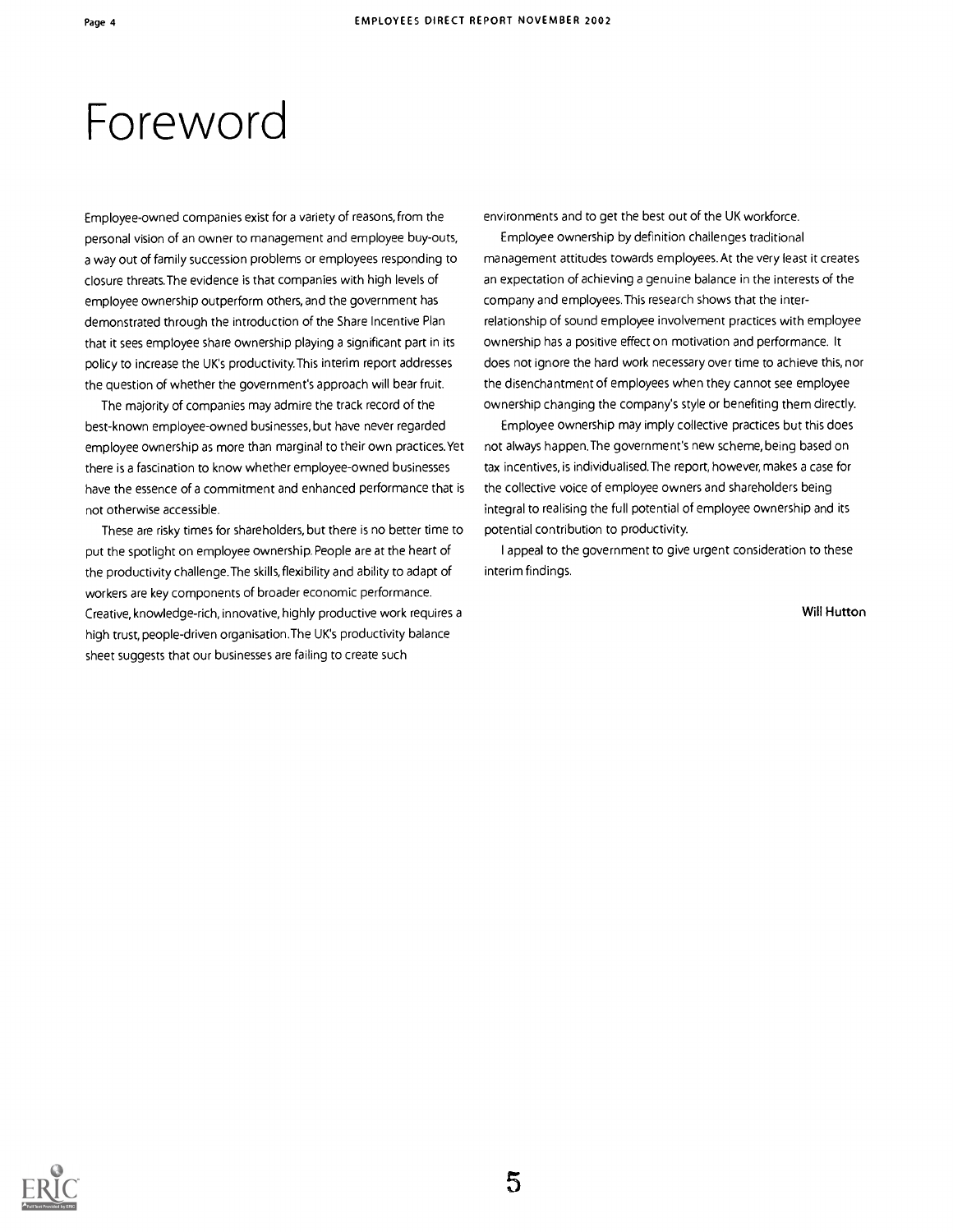### Executive summary

Raising productivity is a key government objective. Skills, motivation and commitment are vital to how productive people are at work.This is the context in which tax incentives were introduced for employee shareholding. Will it work? That is the question the report addresses.

Chapter 1 discusses current research on the causal links, grouped within three categories.

**•** First, the Chancellor assumes share ownership will be seen by employees as a financial incentive, leading them to be more committed and motivated. Research supports this, with a caveat that employees are aware that an increase in their individual effort at work will not have a significant enough impact. Any such effect would require increased effort from the workforce collectively.

Second, the Chancellor assumes that increased commitment and motivation will lead to increased productivity and profitability.There is a large body of literature supporting this.

• Third are additional effects to those assumed by the Chancellor, namely that share ownership may lead to employees having a collective voice, with a positive effect on commitment and motivation.

In Chapter 2 the 'qualitative' links between these various factors - of share ownership, consultation and participation, motivation and commitment, and performance outcomes - are explored by interviewing management and employees from ten selected companies.The businesses were as follows:

- the generation and supply of electricity (Coolkeeragh)  $\bullet$
- $\bullet$ a leading UK airline
- a leading business consultancy, IT and outsourcing company
- an independent Scottish papermaker (Tullis Russell)
- a partnership of fuel efficiency experts
- a national bus and rail company (Stagecoach bus interests only)  $\bullet$
- an advertising agency (St Luke's Communications)
- $\bullet$ a family-owned department store
- a telecommunications company
- a computing consultancy firm.  $\bullet$

Next, we wanted to explore further the motivational effects of employee share ownership by surveying companies where such policies had been pursued for some time. Chapter 3 reports on a survey of ICOM member companies, the federation of worker cooperatives, followed up with a questionnaire to employees. We also followed up our interviews with the airline employees, receiving further responses from flight crew members.

The ICOM survey and the airline employee responses provide

support from both the employer and employee returns for a number of the links.To explore these qualitative relations in greater depth, we revisited seven of our ten companies to conduct focus group discussions with a wider range of employees, reported in Chapter 4.

The government recognises that productivity gains are more likely when share schemes 'are combined with modern management practices which promote active employee participation'.Our own interviews, surveys and focus group discussions reported in Chapters 2,3 and 4 respectively support this view. Within this framework of enhanced employee commitment and motivation, employee share ownership appears capable of playing an important role:

- employee share ownership may make it more likely that companies will introduce policies of participation and involvement
- such policies may be pursued more seriously by management against a backdrop of employee share ownership
- employees may take such policies more seriously within a context of employee share ownership

if the employee shareholdings are pooled to create a collective voice, this will reinforce the above three processes

such a collective voice may itself boost commitment/motivation

the financial incentive requires the whole workforce to act, since one employee along cannot affect profits.This can work in the right culture.

#### Institutional reform

There is much to be gained by companies pursuing policies for employee involvement, and in this context employee share ownership can play a significant role. However, for this potential to be fully tapped, the government's current policy initiative needs to be further developed to include the collective voice aspect as a key component.

How government policy can best be developed in this area will be addressed by the Employees Direct working party in their final Report, in January 2003. Feedback on this report is therefore welcome, to:

Professor Jonathan Michie

School of Management & Organisational Psychology

Birkbeck, University of London

Malet Street, London WC1E 7HX

Email:j.michie @bbk.ac.uk

Telephone:020 7631 6761

Fax:020 7631 6769

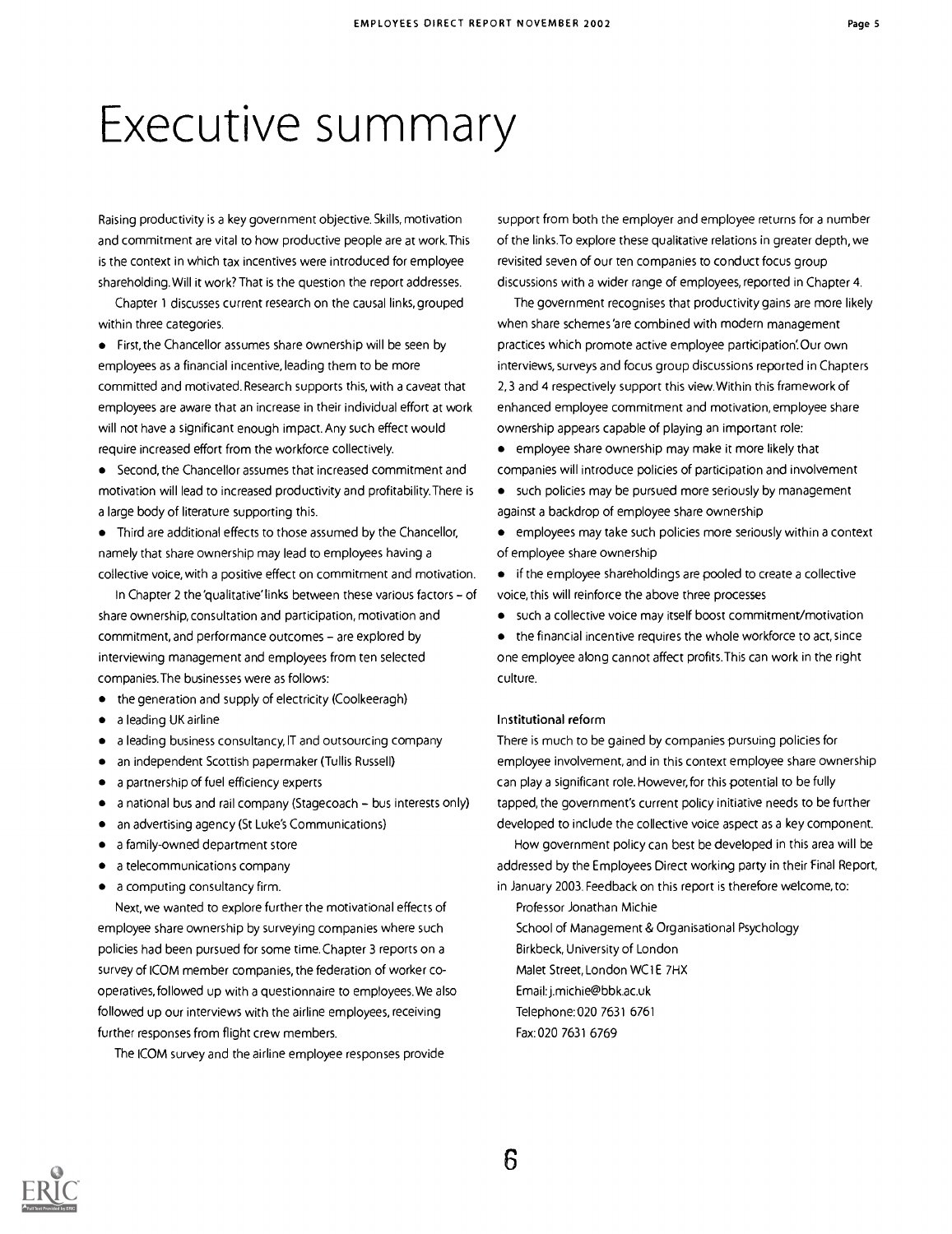## 1. Introduction

Raising productivity in UK firms to match levels in other European countries and the US is a key objective of this government's economic policy agenda.This is, of course, a major and long-standing issue.There is a range of factors involved, each of which require action on a number of fronts.There are no simple solutions.

Closing the productivity gap will require increased investment in research and development, capital and people, improved education and training, and a modernised, productive infrastructure including transport.The problem of short-termism in British industry needs to be resolved; and within companies continuous improvements are needed in management practice, corporate governance and organisational design. But as productivity is fundamentally about how productive people are at work, their skills, motivation and commitment are key.' This is the context in which the government has introduced a number of new arrangements, including tax incentives in the 2000 and 2001 budgets, to encourage employee commitment through employee shareholding, with the aim of improving Britain's productivity:

'Share ownership offers employees a real stake in their company... I want, through targeted reform, to reward long-term commitment by employees. I want to encourage the new enterprise culture of teamwork in which everyone contributes and everyone benefits from success' Gordon Brown,Chancellor of the Exchequer, 1999 budget speech

Will this work? What is the theory behind it, and is there any evidence in support? These are the questions that the current report seeks to address.The results suggest that in economic terms there is certainly a rich seam to be tapped here, and indeed that by further developing government policy in this area, still more could be achieved.

#### The theory

The theory is that owning shares will provide employees with financial incentives that will make them more committed to the organisation and more motivated at work. If the company is more profitable, employees will gain financially through dividend payments and an increased share price. Greater motivation will have a direct effect in improving productivity through greater effort and possibly innovation. There may be a further benefit, alluded to in the Chancellor's comments, if greater commitment to the firm results in reduced labour turnover.This will make it more worthwhile for firms to invest in

training for their workforce.

Less commented on - in either academic literature or public policy discussions - is the fact that the payback from investment in product and process innovation depends crucially on the tacit knowledge accumulated by the workforce, so reduced labour turnover can increase the long-term payback from such investments.This effect may not only increase productivity and profitability, it may make the difference between the firm deciding whether or not to proceed with the proposed investment.

There is a large amount of literature on both the theory and practice of these processes which will be touched on only briefly in this report,<sup>2</sup> but what we need to try to test can be illustrated in simple terms along the lines depicted in Figure 1.

#### Figure 1: Linkages from share ownership to organisational effects, impact on employees, and organisational outcomes



We need to ascertain whether any of these causal arrows actually exist in the real world and if so, how significant they are.

#### The evidence

Capital Strategies produces an Employee Ownership Index (EOI) of the share prices of firms that have a 'significant degree' of employee share ownership. Over the period 1992-2000 this index outperformed the FTSE All-Share Index by 173%. What, though, are the causal mechanisms at work?

McNabb and Whitfield (1998), using the 1990 Workplace Industrial Relations Survey (WIRS) data, found financial participation positively related to financial performance. But they also show that strong interaction effects mean that the influence of financial participation schemes cannot be analysed independently of other types of



<sup>1.&#</sup>x27;On the most recent comparative measure of output per person employed, UK productivity was found to be around 39% below that of the USA, 15% below France and 7% below Germany.There is a whole host of reasons for the productivity gap, but with specific regard to the workplace the problem seems to be one of uneven application of effective manage-

ment techniques and training and development opportunities.'Philpott (2002,p 15). 2. Some of this literature was reported and discussed in Michie and Oughton (2001). See also Michie (2001)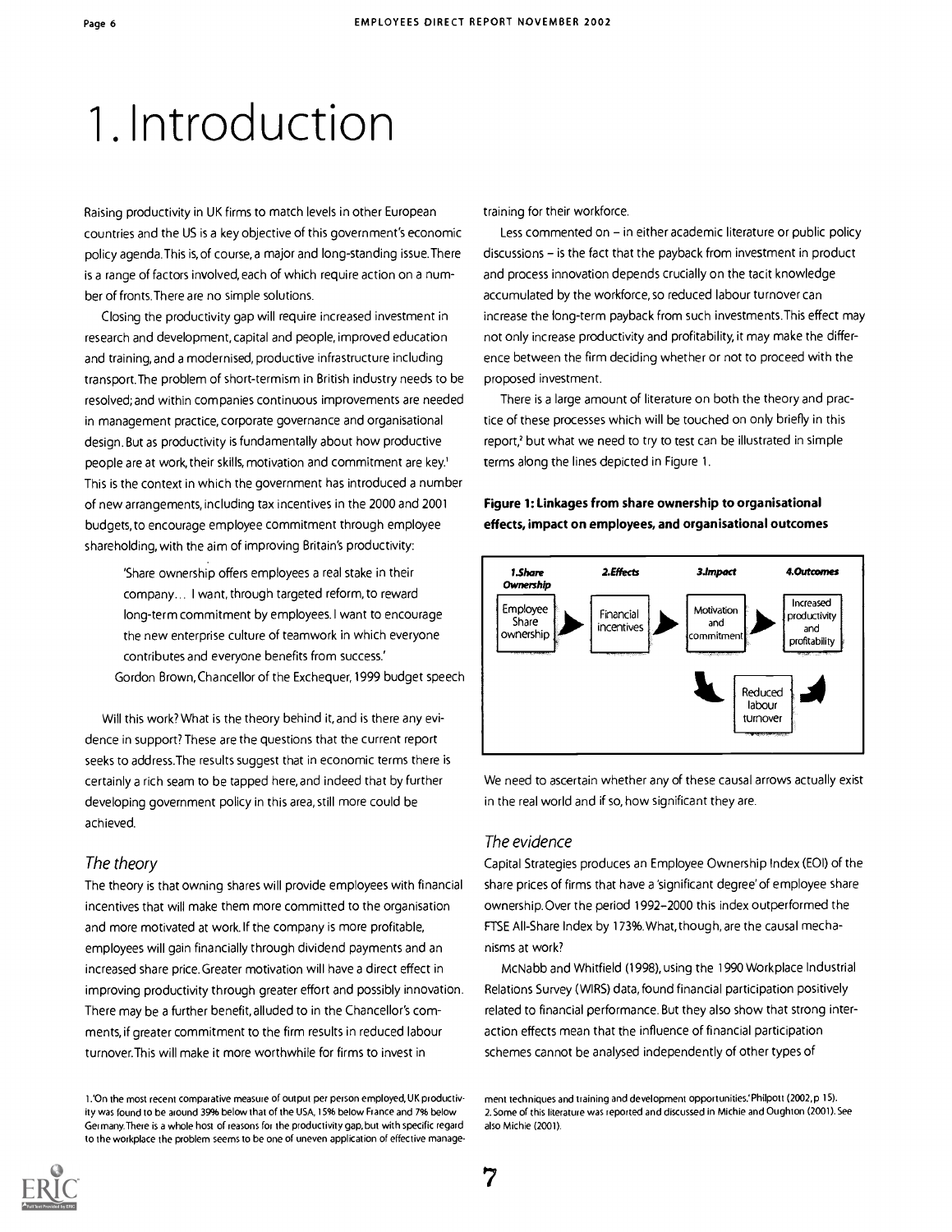employee participation schemes, and that the effects of problem-solving schemes, for example, are dependent on the linkage with a financial participation scheme, while downward communication tends to have a positive effect regardless. However, using the 1998 Workplace Employee Relations Survey (WERS) data, Addison and Belfield (2000) find different results, for example discerning no significant association between downward communication and firm performance. McNabb and Whitfield (2000) confirm that the two datasets generate different results, concluding that while there are enduring links between employee participation and financial performance, the precise nature of these requires more careful investigation than has thus far been possible.

Also using the 1998 WERS data,Conyon and Freeman (2001) found that firms and establishments with shared compensation arrangements perform better than other firms in productivity and financial performance.The stock price of firms with shared compensation practices also outperformed those of other firms. Conyon and Freeman (2001) then surveyed 1,518 UK listed companies and found that, of their 299 returns, those with approved profit sharing or all-employee share schemes outperformed the FTSE All Share index by 40%.They also found that firms and establishments with some form of shared compensation, particularly those with deferred profit sharing and employee share ownership are more likely to establish formal communication and consultation channels with workers than other establishments.

This raises the question of what is actually causing the improved performance; it may be through increased commitment and motivation, but what is causing this? Is it just the financial incentive, or is it the improved communication and consultation which appears to be associated with employee share ownership?

Certainly there is a large body of literature suggesting that employee commitment and motivation can be enhanced through a range of progressive human resource management practices, including but not restricted to employee share ownership. It may be that the key effect of employee share ownership on performance is through making it more likely that firms introduce these other HRM practices  $-$  of communication, involvement and participation.ln addition, where such practices are pursued, the existence of employee share ownership may underpin and enhance the positive effect that these have on commitment and motivation, by increasing employees' faith that such involvement and participation is genuine and long term.

Surveying employee share ownership across the EU, Pendleton et al (2001) concluded that:

> 'There is a relationship between financial participation arrangements and other forms of employee participation (direct and/or representative) - enterprises that have financial participation are more likely to also have other participation and communications arrangements in place. This supports research findings that financial participation works best when it is integrated with other participative, information and consultation arrangements, for example, in supporting 'high performance' work organisations'(p 5, emphasis in the original).

The 'collective voice' aspect of participation at work has been found to have a significantly positive effect on motivation and commitment. Where this collective voice takes the form of an employee shareholding trust, this may again make the introduction of progressive HRM policies both more likely and more effective. These considerations introduce a number of additional causal links that need to be explored, as illustrated in Figure 2:



Figure 2: Further links from share ownership to organisational outcomes

The causal links can be grouped within three categories, the first two of which are being assumed by the Chancellor, and upon which his policy depends for its efficacy.The third category are the additional effects just described, which if found to have substance would suggest

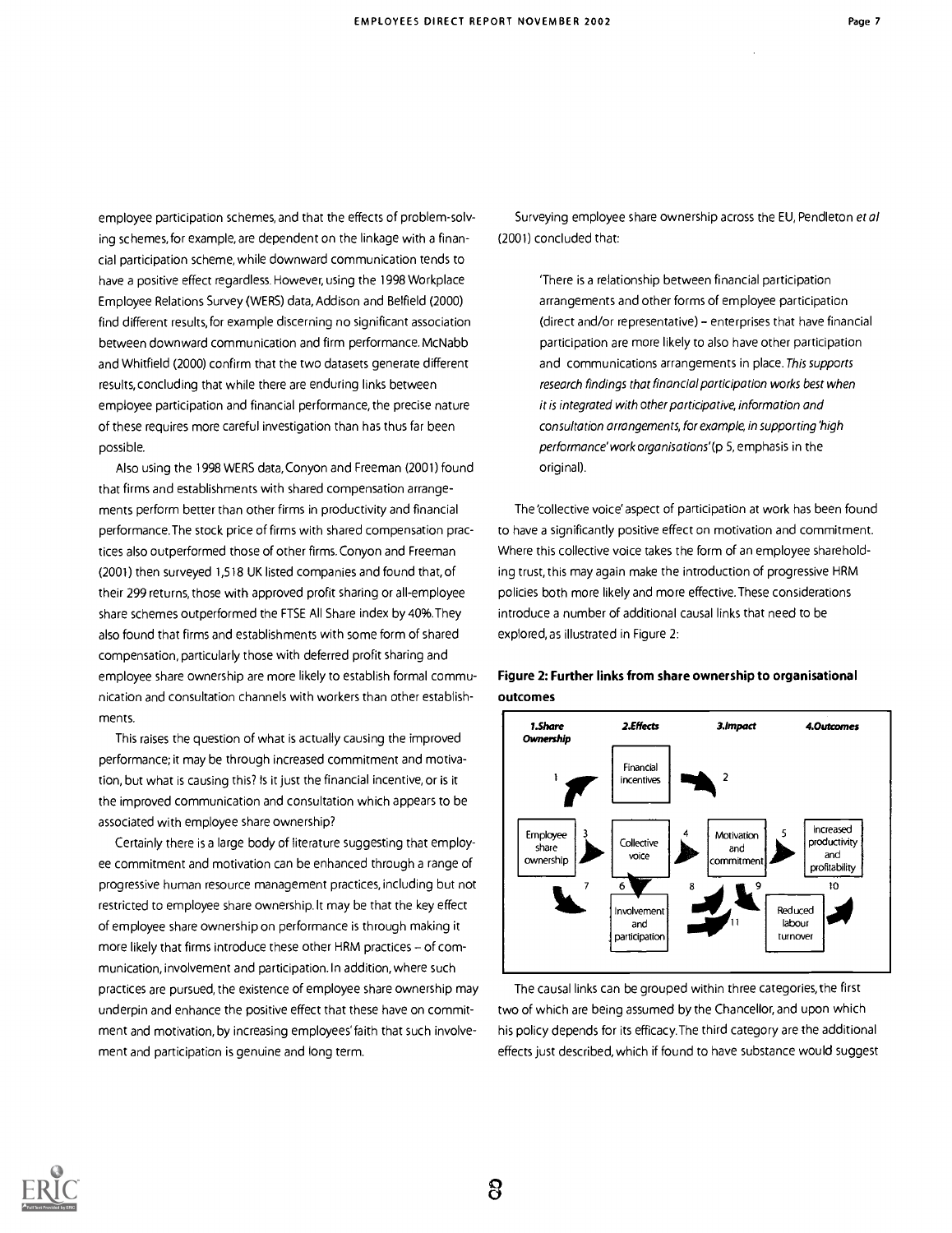that the Chancellor's policy agenda in this area may have the potential for delivering more than he had hoped. However, to benefit from these additional effects the policies themselves may need to be further developed.

First, the Chancellor is assuming that employee share ownership will be seen by employees as representing a positive financial incentive (Arrow 1), and that this will lead them to be more committed and motivated (Arrow 2).The existing academic literature, as well as our own research, provides supporting evidence for both assumptions, with one caveat - namely, that employees are aware that an increase in their own individual effort at work will not have a significant enough impact on productivity and profitability to alter the dividend they receive on their shares, nor on the share price. Any such effect requires increased commitment and effort from the workforce collectively - the sort of teamwork that the Chancellor refers to.

Second, the Chancellor is assuming that increased commitment and motivation will lead to increased productivity and profitability, both directly through increased 'effort' (Arrow 5) and also indirectly through reducing labour turnover (Arrow 9) and hence increasing the payback that firms enjoy from investment, both in training and in new products and processes (Arrow 10), with a concomitant tendency for firms to increase such investments accordingly.'

These links have been tested for in what might be termed the 'High Commitment Work Systems' literature. As with any such statistical work on large datasets, measuring what are inevitably very different firms in changing circumstances, with managements and workforces that are not homogenous either within or between firms, the results from different studies differ, but most do find such a causal link from motivation to outcomes.That literature also tends to find a positive link from progressive HRM practices that encourage involvement and participation, through to increased motivation and commitment (Arrow 8).Thus there is a large body of literature already providing support for these links in the Figure 2 model.

The third group of arrows are additional effects to those assumed by the Chancellor.

Employee share ownership may lead to employees feeling that they have a collective voice in the company (Arrow 3).

This feeling of having a collective voice may have a direct, positive effect on commitment and motivation (Arrow 4).

That collective voice may encourage the adoption of progressive HRM policies involving involvement and participation (Arrow 6).

Employee share ownership itself may also make the adoption of such practices more likely (Arrow 7).

Finally, and perhaps most important of all, the positive effect that involvement and participation policies have on motivation and commitment may be enhanced and made more effective and significant if they are underpinned by and combined with employee share ownership (Arrow  $11 - ie$ , enhancing Arrow 8).

The interviews, surveys and focus groups reported on seek to shed light on how important managers and employees believe any of these effects to have been.

#### The existing literature

Before turning to these interviews and focus groups, we will put them in context by reporting on the academic research addressing these questions.

Grouping the effects into their three categories, there is evidence to support the Chancellor's view that financial participation is positively related to financial performance (McNabb and Whitfield, 1998). As also reported above, that work does suggest that these factors are inextricably linked to other types of employee participation schemes,.This supports the broader view we have sketched, whereby different progressive HRM policies may reinforce each other and indeed be linked causally.This is related to another finding from the 'High Commitment Work Systems' literature, that the effect of introducing progressive HRM policies may depend on how these are combined (or 'bundled'). There are both theoretical reasons and empirical evidence for believing that such practices may be more than the sum of their parts if implemented appropriately.Conversely, pursuing one or more policies may be a waste of effort if other symbiotic policies are not also being implemented.lt may be a waste of resources to train an employee if they don't have the motivation to contribute, or if there is not the appropriate work organisation to allow them to make a greater contribution. Likewise, motivation itself may be insufficient if other factors are not in place.

As regards the second grouping of effects, of participation and involvement on motivation and commitment, and from there to increased productivity and profitability, the bulk of the research to date has been in the US, and on manufacturing.That work generally finds significantly positive linkages' The work in the UK, using the 1990 Workplace Industrial Relations Survey (WIRS) and 1998 Workplace Employee Relations Survey (WERS) datasets has found similarly posi-



<sup>3.</sup>The idea that the future of work would mean 'flexibility' in the form of reduced tenure, increased turnover;portfolio'working and the rest has increasingly been seen to be superficial, not grounded in any serious analysis or research, and misleading as a guide to policy; see the welcome statements to this effect from the Minister for Trade and Industry and, for

a report of the relevant research from the ESRC's Future of Work programme, Nolan (2002). 4. See, for example, Appelbaum et al (2000) which also refers to much of the previous literature (as do most of the other papers cited in the footnotes that follow).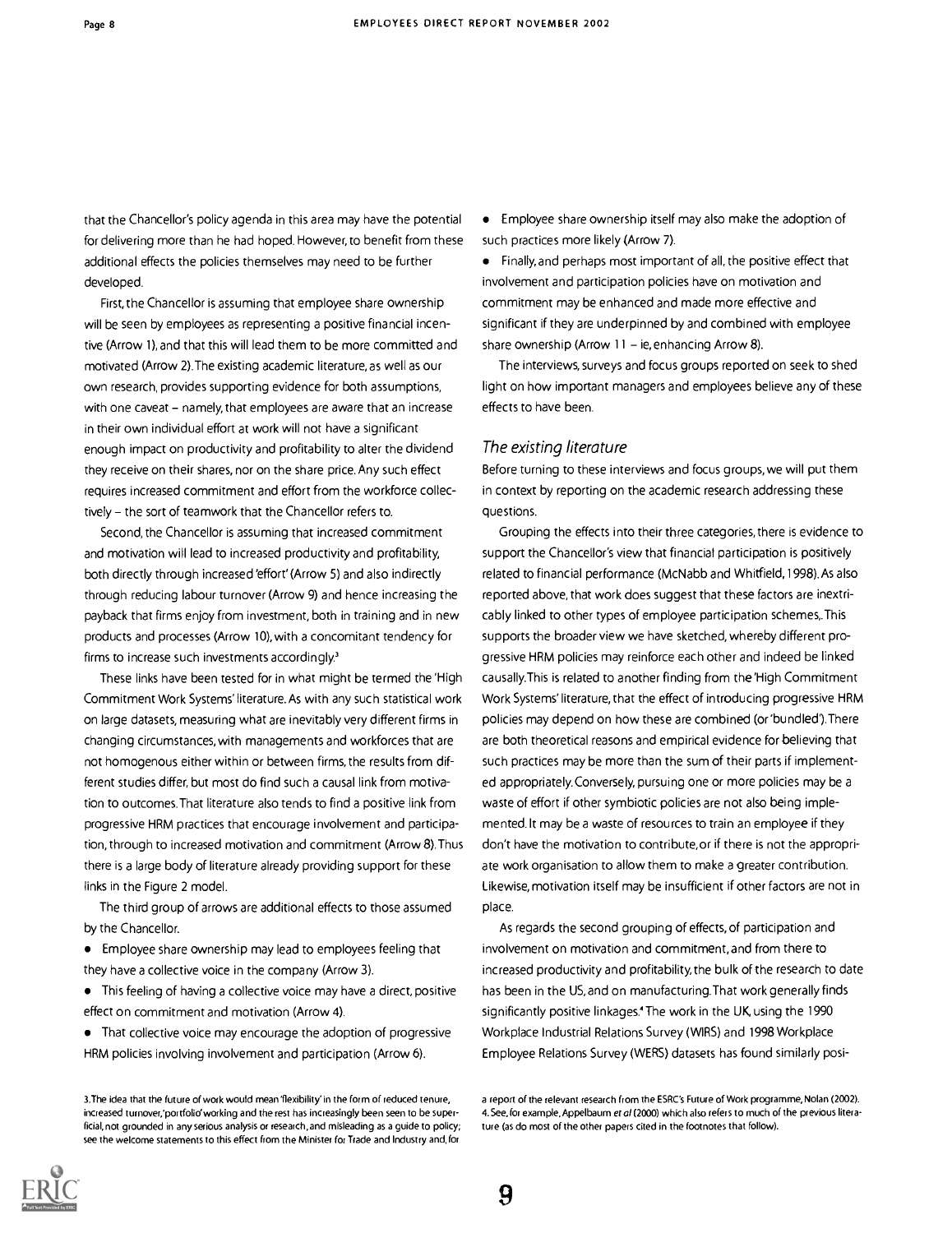tive linkages to outcomes,<sup>5</sup> including on increased innovation.<sup>6</sup> However, there are limits to how much those datasets can reveal. Drawing upon data from a ten-year study of over a hundred small and medium-sized manufacturing enterprises in the UK, Patterson et al (1997) found that HRM practices were the most powerful predictors of company performance. Conducting our own surveys, we also found significantly positive linkages, particularly with innovation as an outcome, and with the causal links sketched above seeming to correctly describe the underlying processes at work.' However, our latest survey finds rather mixed results when looking at productivity and profitability, with the regression coefficients on many of the links shown in Figure 2 not being statistically significant.<sup>8</sup>

The 'third group'of effects might lead to a greater boost to productivity as a result of government policy than would be forthcoming from the simple 'financial incentive' mechanism alone, at least if those policies were developed to capture these additional benefits. Here the existing literature is weakest. Whether the existence of employee share ownership will lead to employees feeling that they have a collective voice will depend on whether the shares are held collectively in a trust or some other such arrangement.The literature does suggest that a collective holding may encourage a teamwork culture and a co-operative company spirit that would deliver productivity benefits which would not follow from individual employee share holding because of the'free rider' problem (ie, where individual effort and reward cannot be clearly identified and where to improve productivity and hence financial return requires a collective rather than just an individual effort (Conyon and Freeman, 2001)).9

In 1987, the US General Accounting Office study found that Employee Stock Ownership Plans (ESOPs) had an inconclusive impact on outcomes, except when employee ownership was coupled with employee participation in management decision making (GA0,1987, pp.  $30-31$ ) – ie, the link depicted by Arrow 11 (the enhanced Arrow 8). Since then research findings have suggested a more positive link.

Kruse and Blasi (1995) review'the accumulated evidence concerning the prevalence, causes, and effects of employee ownership, covering 25 studies of employee attitudes and behaviours, and 27 studies of productivity and profitability (with both cross-sectional and pre/post comparisons)'.They find that:'Perceived participation in decisions is not in itself automatically increased through employee ownership, but may interact positively with employee ownership in affecting attitudes... The dispersed results among attitudinal and performance

7. One of these surveys was funded by the Leverhulme Trust (grant F/112/AL). On the link from participation and involvement to innovation, see Michie and Sheehan (2003).0n the

studies indicate the importance of firm-level employee relations, human resource policies, and other circumstances.' Kruse and Blasi report that there has been little study of the salient organisational mechanisms that might help explain the actual connection between employee ownership and performance.They call for further research on complementary HRM policies and practices, and ESOPs, which might jointly produce positive effects on corporate performance.

Logue and Yates (2001) discuss much of the existing (US) literature, and also analyse survey data.They argue that there are, potentially, strong positive links from collective employee shareholding to corporate outcomes, but only where these are combined with policies of participation and involvement.

For the UK, Conyon and Freeman (2001) analysed the 1998 WERS data, linking the financial performance and labour productivity of each establishment to the percentage of non-managerial workers covered by the Inland Revenue-approved employee ownership schemes.Their analysis took account of differences in number of employees, age of establishment, industry, distribution of workforce by skill and gender, and the degree of competition in the sector.The relationship between employee share ownership and economic performance (financial performance and labour productivity) was found to be positive.

#### Quantitative and qualitative research

These quantitative studies, analysing large datasets, are inevitably limited to the questions asked in the surveys and the quality of the responses given.The WIRS and WERS datasets are impressive in scope, but are of limited use in attempting to go beyond testing for the sorts of statistical correlations reported above.To discover the causal mechanisms, in order to design policies that can take advantage of these, requires an exploration of people's motivations and behaviour.This requires an interactive process whereby responses can be questioned and explored – ie, interviews and discussion. The existing quantitative work reported above was therefore built on in the current project by asking both managers and employees about motivations, attitudes and behaviour in the workplace.This was done first by visiting a number of workplaces, described in Chapter 2. We also conducted our own surveys, primarily among companies already committed to the idea of employee ownership, to test whether the preconceptions of the individuals concerned had been borne out in practice. Finally, as reported in Chapter 4, we revisited most of the workplaces to conduct focus group discussions with selected groups of employees.



<sup>5.0</sup>n the 1990 WIRS, see Michie and Sheehan (1999a) and Guest et al on the 1998 WERS. 6.0n the link from participation and involvement to increased product and process innovation, see Michie and Sheehan (1999b).

link to good corporate performance more generally, see Michie and Sheehan-Quinn (2001). 8.This project was funded by the ESRC's Future of Work programme (grant L212252040); see Guest et al (2001).

<sup>9.</sup> See also Blasi et al (1996), Kandel and Lazear (1992), Kruse and Blasi (1995) and Lazear (1995).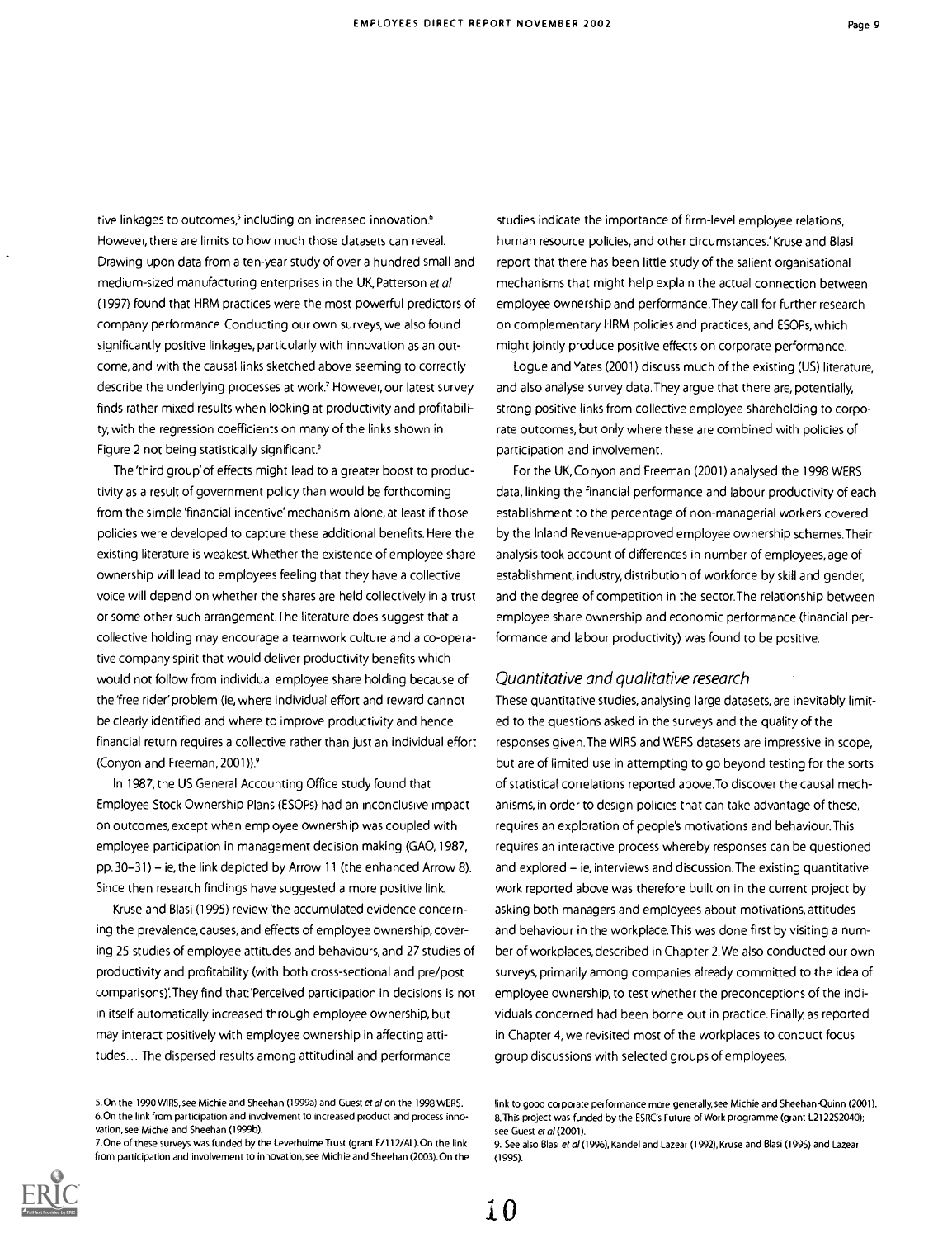## 2. Site visits and interviews

To explore the 'qualitative' links between these various factors  $-$  of share ownership, consultation and participation, motivation and commitment, and performance outcomes - we selected a range of companies to visit and to interview management and employees.Ten companies were chosen to include:

plcs and non-plcs

those with extensive employee share ownership and those for whom employee share ownership was less extensive

those with some type of collective or trust arrangement for employee shares, and those where such shares were just held individually

**•** firms with different motivations for using employee share ownership (employee motivation, family succession, privatisation).

Four of the companies volunteered to be identified (Coolkeeragh, Stagecoach, St Luke's and Tullis Russell), and at another (the airline) the company itself was not involved in the research, but we did interview a range of employees.The other five companies are simply described rather than named.The nature of the businesses was as follows:

- the generation and supply of electricity (Coolkeeragh)
- a leading UK airline
- a leading business consultancy, IT and outsourcing company
- an independent Scottish papermaker (Tullis Russell)
- a partnership of fuel efficiency experts with a special objective of eradicating fuel poverty
- a national bus and rail company (Stagecoach bus interests only)
- an advertising agency (St Luke's)  $\bullet$
- a family-owned department store
- a telecommunications company
- a computing consultancy firm

We also interviewed David Young, the then deputy chairman of the John Lewis Partnership.

#### The electricity supplier (Coolkeeragh)

Following plans to privatise Coolkeeragh, by 1992 there was a common view that if the employees and management were unable to buy the company, there was a danger it would close.The ensuing buyout resulted in 45% of the shares being owned by the workforce through a Trust, with a further 15% owned by management, and the remaining 40% by institutions.There has since been some restructuring, but the ownership pattern has continued along these lines.There is a worker-nominated director. Ninety per cent of

employees belong to one of three recognised trade unions.The institutional investors had at first opposed the idea of the employees' shares being held collectively in a trust, but had eventually conceded.

We interviewed a number of employees, all of whom were share owners through the Trust, and all of whom were members of one of the trade unions, although they were not all trade union representatives or activists. We also interviewed a senior manager.

There has been much more employee involvement since the introduction of employee share ownership, and this has fed through to greater commitment.There has been a massive culture change and a reduction in demarcation, and a large part of this was said to be due to employee share ownership. Pre-1992, people were not aware of the company's performance; now people view their jobs much more in relation to the company.

There is some degree of profit-related pay: 'In the beginning it was about stake and commitment, once profit came on stream it became stake, commitment and profit.'

Overall, the group felt they were informed of corporate objectives, performance targets and actual performance; the latter through the company reward scheme, the bonus scheme and profit-related pay.

They also felt they were given information on new initiatives.They felt that they were involved in the formulation of corporate objectives but more through the unions than the Trust.They believed they were involved in day-to-day decision making through team working teams make decisions about staffing levels at the plant and its day-today running. There is training for team building. However, they didn't feel there was employee involvement in long-term strategic plans.

They all felt that employee involvement increased motivation and commitment and that this resulted in increased productivity, increased profitability and a reduction in employee turnover.

They felt that the Trust strengthened employee participation in day-to-day decision making, and to some extent in strategic decisionmaking, and that it reinforced employee commitment and motivation.

They agreed with the statement that the Trust makes the company more committed to informing and involving employees:'it would not have happened otherwise'; and also that the company's attempts to involve employees are felt to be more genuine because of the Trust.

It was stressed that there had been a big culture change.The employee share ownership was felt to be important, but was seen as only part of a change in the corporate culture towards involvement and participation.

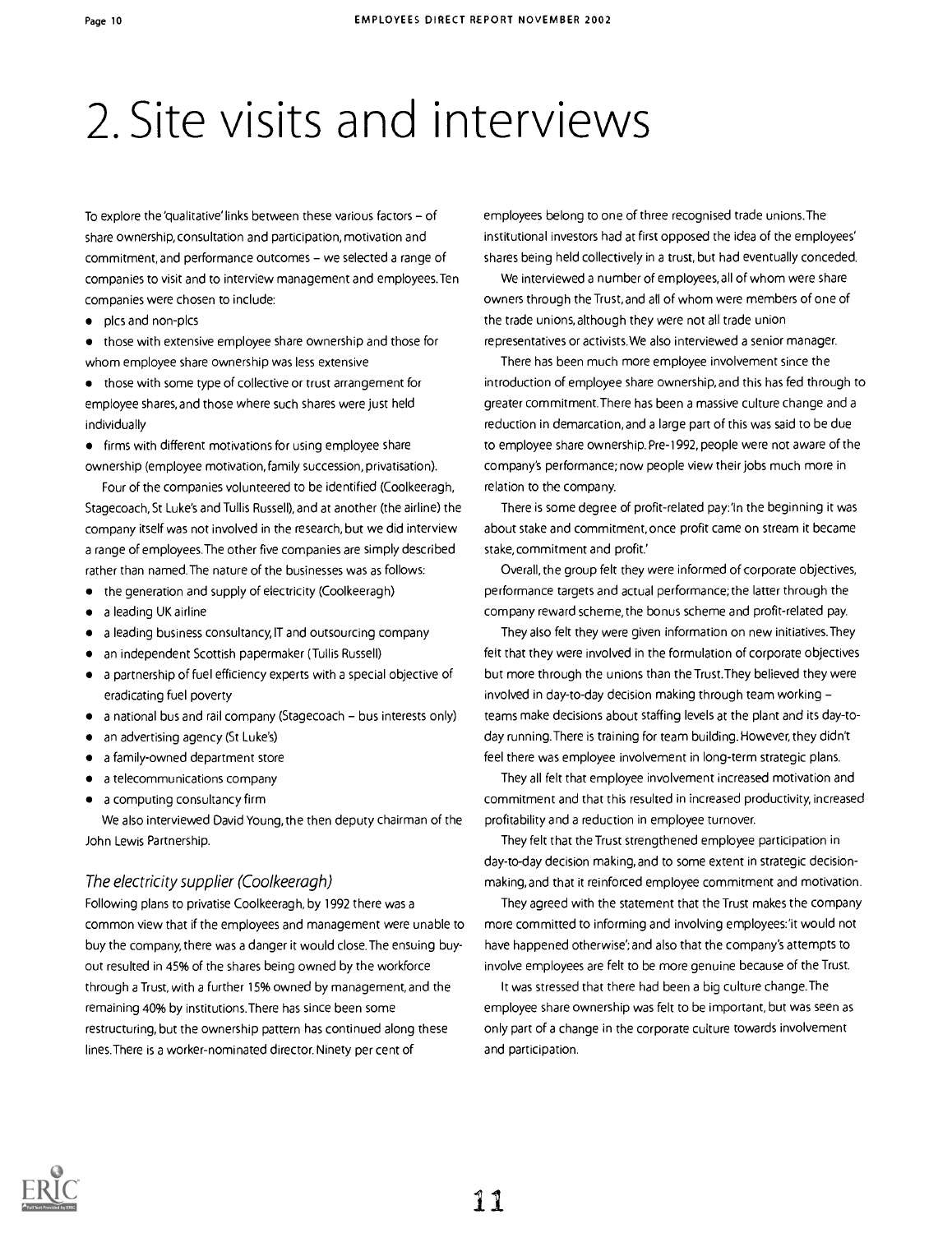#### The airline

Around 4% of the company's issued share capital is held by employees. We interviewed four employees: one from engineering, one from ground staff, one from administration and one flight crew member. All owned shares in the company, held both individually and through a shareholder trust.

All said they received information on corporate objectives, targets and actual performance. Information on performance was disseminated electronically. Only the flight crew member received information on new initiatives, delivered via roadshows.

None felt involved in the formulation of corporate objectives and only one was involved in the formulation of performance targets, via a course for co-pilots.

One of the four stated that he was involved in the design of new initiatives, but this was only through the trade union. Another said that they were pushing for a partnership approach with the company, but felt that they 'had not got there yet

Involvement in day-to-day decision making? The view of all four was'yes and no:Given the nature of the airline business, there are many areas where they are simply following set procedures. All four felt they were involved in the design of long-term strategic plans, and three cited the corporate suggestion scheme but felt that this didn't really work.The annual employee opinion survey was mentioned, but it was felt that not much notice was taken of this.

In response to the question:'Do you feel that employee share ownership makes the company take employee involvement more seriously?', one said 'no' and three said 'minimally'. In response to the question:'Do you feel that employee share ownership makes employees feel more confident of the company's commitment to employee involvement?' two said 'no' and two said 'minimal effect'.

In response to the question:'Do you feel employee involvement and participation increases employee commitment and motivation?', all four said 'yes'. Three also thought this led to a reduction in employee turnover, although one said this depended on outside conditions. All four thought that this commitment and motivation fed through to both increased productivity and increased profitability.

There was no support for the statement that 'the company's attempts to involve employees are genuine because of the employee ownership; although two did think that 'without employee share ownership there would be less commitment by the company to informing and involving employees'. Another agreed that employee

share ownership would have this effect on the company if it was above a certain level.

All four agreed that 'employees would feel they had a greater stake if the voting rights of shares were pooled to provide a collective voice; although it was said that this would need to be done in the right way and explained to employees.

From further discussion the following consensus was clear: the company operates in an industry that is highly regulated, with many constraints on operating procedures due to safety, and it therefore lacks flexibility. Due to the size of the company, its formal structures, etc, people do not feel that they have a real stake in it even though they own shares. Pooling the shares would help strengthen relationships between employees and the company and provide more of a stake, so long as it genuinely gave employees a voice.

Of the four categories of employees, it appeared to be the flight crew members that the company was making most effort with as regards information sharing and participation. We therefore followed up these interviews with a questionnaire survey to a further 30 flight crew employees, to gauge how representative the responses from the flight crew member had been. We received ten usable returns, as reported in Chapter 3.These broadly confirm the above results, that flight crew employees saw potential in employee share ownership, but that this potential was not yet being fully realised.

#### The business consultancy, IT and outsourcing company

This company is one of the UK's largest IT services groups, with a market capitalisation of £1.2 billion.There was a workforce buyout in 1991 and the company was floated in 1996 with a valuation of around £60 million.There are three employee share ownership vehicles:

- the Employee Trust (ET) with four employee elected directors and five Company nominees
- a Qualifying Employee Share Ownership Trust (QUEST) with four elected directors, four nominated by the company and one independent
- an all-employee share ownership plan.

We interviewed two people: the company's corporate finance officer with responsibilities for performance and sales measurement (an employee-elected trustee of the QUEST since 1995), and the deputy company secretary.

Much of the company's success is attributed to the high proportion

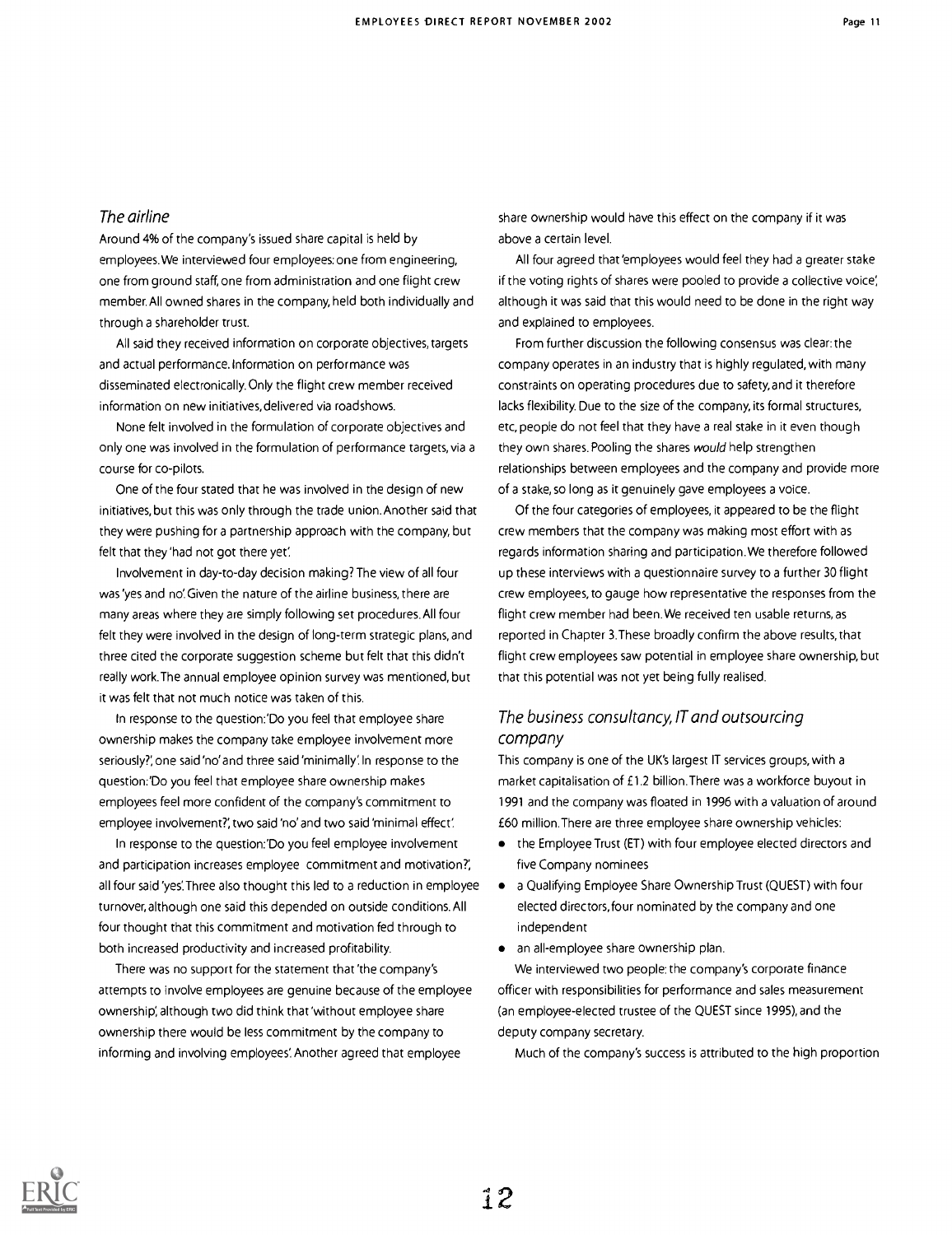of employee share ownership - between 95% and 100% of employees participating, owning 28% of the shares - and the corporate culture it has engendered:

If a large number of your workforce is sitting on what is quite a nest-egg to them, they are going to behave differently, and really engage in understanding what our strategy is, what we are doing next and how they can make a difference.'

The extensive workforce shareholding also means that when the group makes important decisions, it is the workforce rather than the institutions that the board must convince:

'Institutions are still very passive on votes, whereas most of the employees will exercise their vote on any big decision  $-$  for example, the acquisitions that we have made which require shareholder approval. It is the employees that really carry the vote.'

The Trust does more than own and vote shares: employees are also beneficiaries in terms of self-development, from IT courses to skydiving. The Trust Fund finances these awards for self-development, with people following training activities that they wish to pursue.

There is a participative management style. A number of forums have been set up. Every two years there is an employee attitude survey with the results formulated into action plans, which in turn are used for career frameworks and training.

The Employee Trust is independent from the company.There are roadshows around the company that are used to explain activities prior to voting.The Trust ballots all employees before EGMs and AGMs (UK and overseas). Other points from the interviews included:

Employee share ownership and participation has a big effect on retention (length of service):'Continuity of project account manager is vital because repeat business is so important. Commitment and loyalty are vital.'

'There are a number of HR initiatives; it's about taking a number of things together.' AGMs are held on a Sunday to encourage participation.

The ET meets with the board formally once per year and informally more often.

Trustees visit employees on a one-to-one basis and visit project teams on site.The visits aim to raise awareness and educate.

• The ET also works on community policy.

'People are willing to go the extra mile because this is our company, people treat the assets differently, they take more care. We're a people company, clients are buying project managers.'

'We consult with shareholders and encourage them to vote.'The widespread employee share ownership makes the company unattractive to hostile bids.

#### Tullis Russell

Tullis Russell is joint wholly-owned by a Trust (28%) and its employees, with the employee share being the majority. The employee holding is itself partly via an employee shareholder trust (around 40% of share total), and partly through individual share holding (around 30%).There is a Share Council which has significant powers.The majority of its members are elected by employees, and the remainder appointed by the board of directors.The Council has quarterly meetings. (On the employee shareholder trust, which plays a lesser role than the Share Council, trustees are 50% elected and 50% appointed.)

We interviewed the following people.

The chief executive, who believes that the employee ownership plays an important role but that it is crucial this be combined with a commitment from management at all levels to openness, participation and involvement.

The manager in charge of personnel/HRM matters.

A previous employee who had worked at the company for many years, a s a secretary/PA. She was also heavily involved with the Share Council, in effect servicing it. She worked in particular at trying to publicise the work of the Council among the workforce. She thought the Council had a strongly positive influence, but that this was largely confined to a minority of employees and that more needed to be done to reach out to the whole workforce.

The training and development co-ordinator, originally a 'shop floor' employee, before subsequently being promoted to a supervisory post, and also now the deputy chair of the Share Council.

The respondents agreed that owning shares makes them more motivated/committed to the organisation, as does the fact that the Trust has a voice - though this is because of the collective voice rather than the financial incentive. They also agreed that owning shares makes them more likely to stay at the firm, again because of the collective voice and not the financial incentive, and that owning shares gives them a say.

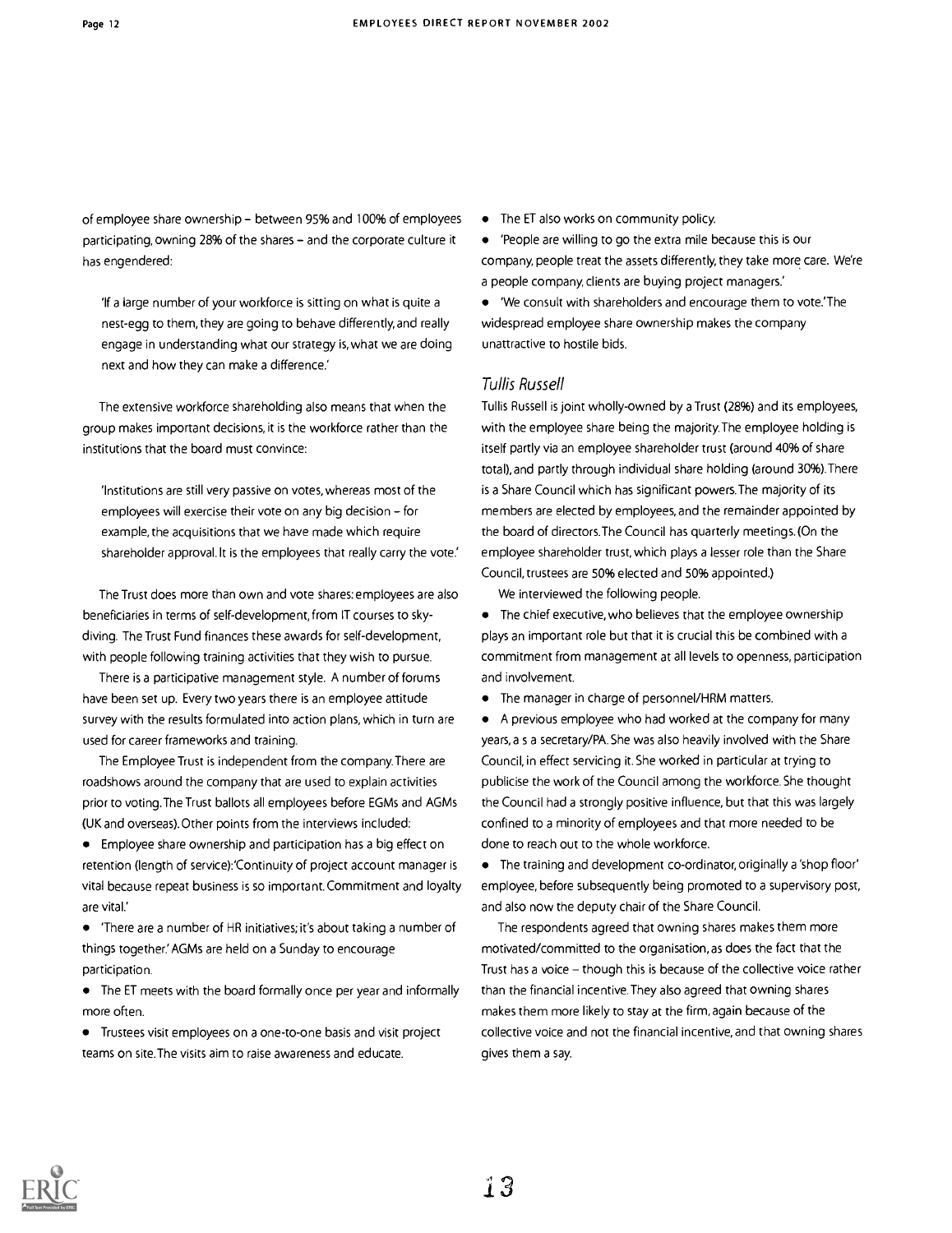Note that these answers were from people involved in the Share Council, and for other employees they thought that the financial effect of the dividend payment was probably more significant than the collective voice. All four agreed that the share ownership made both management and employees more committed to training, made recruitment easier and reduced turnover.On training commitment, however, it was stressed that this effect is related to 'ownership and HR practices' Recruitment and turnover effects are attributed to the 'good employer' effect (which may in turn be connected to employee share ownership).

Asked about whether employee share ownership encouraged employee participation in the running of the company, there was agreement that this was indeed the case, but caution about how this should be interpreted, given that managers still have to manage.

There had in the past been disagreement over whether there should be an Executive Share Ownership Scheme and, following some debate, the Scheme was abolished.

It was reported that there were no managers on the night shift, and that this was made possible because of the commitment of the employees as a result of the culture of involvement and participation. It was said that other companies in the area did not and could not pursue such a policy  $\sim$  supervision would be required. (This was confirmed by the ex-employee described above, whose partner works for another major employer in the area, and who was amazed at such a practice, feeling that it simply would not work in his company.)

It was reported that the company was regarded as a 'good employer' in the area.lt was company policy to pay well, and it benchmarked its wages against other companies to ensure that this was maintained.This illustrates both the complex relationships between employee ownership and other aspects of HRM, and the difficult 'chicken and egg' question of whether companies with employee ownership are more successful, or whether more successful companies are more likely to pursue employee ownership.

It was said that the key HR practice leading to increased motivation was the commitment to job security.This was not absolute, and redundancies had been made, but the employee share ownership meant that this commitment could be prioritised if necessary.

Training for Share Councillors was provided and was thought to be crucial.lt was thought that for those employees who had been involved in the Share Council, the feelings of involvement and motivation were strong, but that for other employees they were far

weaker or non-existent.

The key conclusion from the interviews, supported in different ways from the responses received from all four, is that employee share ownership in and by itself makes little or no difference to employees. For it to make a difference requires an active commitment to progressive human resource management and other policies to improve communication and engender a sense of commitment. Such policies could be pursued in the absence of ownership, but not as successfully. It was felt that the large ownership stake of the employees meant that such 'pro-employee' practices had a material underpinning and were not simply at the whim of the current management. Additionally, if and when key decisions come to be faced, this employee voice is indeed significant.

So ownership on its own made little difference - what counted were policies of involvement. But without ownership, such policies were less likely to be pursued and even if pursued, would be less secure and less significant. By encouraging and underpinning such policies, ownership did indeed play a positive and significant role.

#### Partnership of fuel efficiency experts

The company manages energy efficiency schemes.lt is an employeeowned company, which operates under a Partnership Constitution.The Trust owns 100% of the company and individual shares are not issued to employees. Employees are represented by their democratically elected Staff Council, with a board of eight directors driving the overall business.The head office employs over 150 staff and nationally the company employs over 400 staff.The Council has two meetings a year formally, but meets informally almost every month.The company has an intranet on which the Staff Council communicates its announcements.We interviewed:

A director, who believes that the Partnership is based upon democratic principles, social values and commercial drive and that partners share the benefits of ownership, profit, knowledge and power. However, he also suggested that employee share ownership has the disadvantage of not allowing space to attract outstanding achievers at senior management level.

An office administrator, working for the company for a large number of years. Her attitude to employee share ownership was strongly positive, believing that it differentiates the company and that it results in higher productivity and reduced employee turnover.

An assistant to the personnel manager, a new joiner (she had at

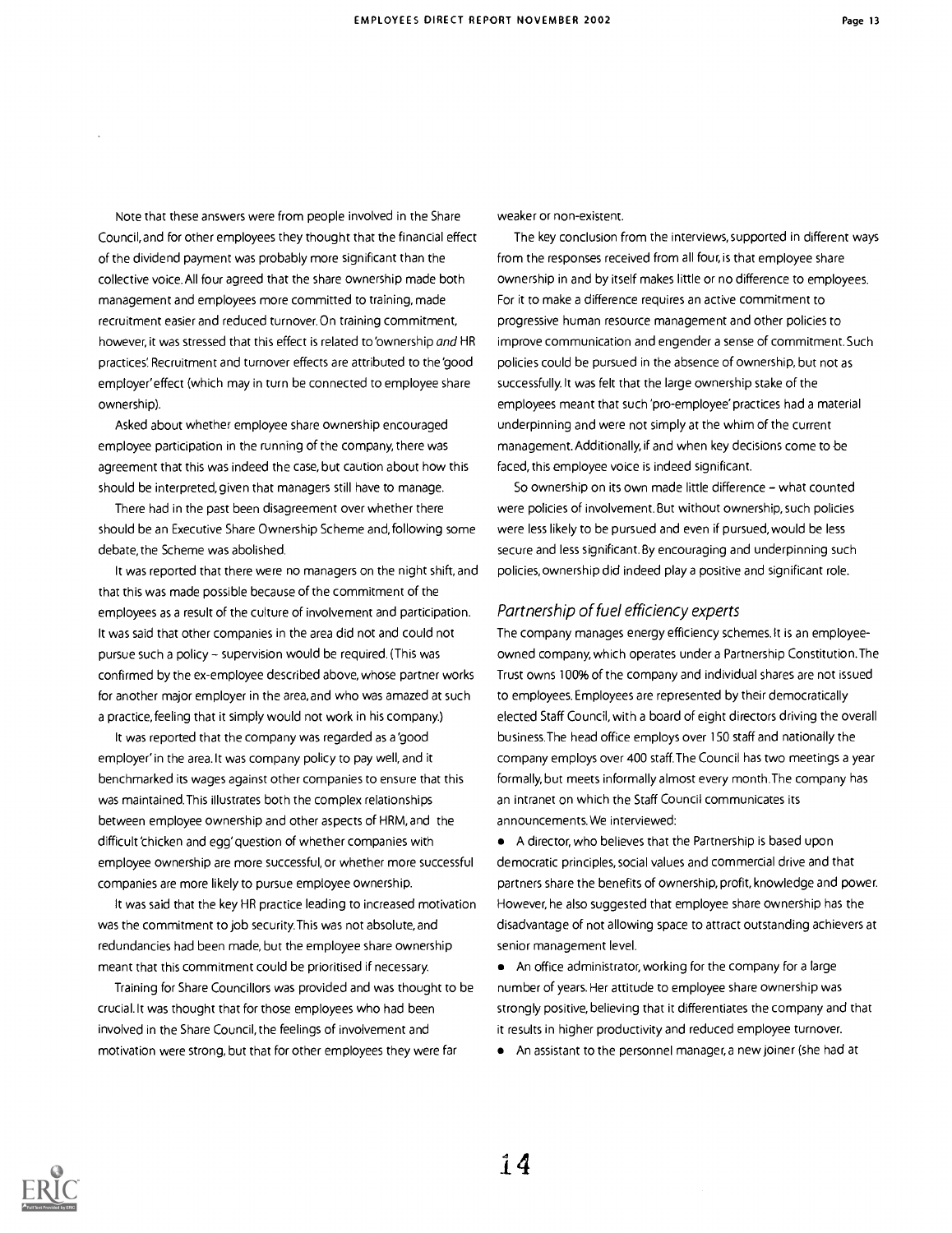the time been with the firm three months), who was attracted by the benefits that the employees enjoy.

In general, the information dissemination process was seen as being fairly comprehensive. Information on corporate objectives is given to employees via Staff Council announcements, seminars, and the intranet, while information on performance targets is given via departmental managers (though not on specific targets). Information on new initiatives is given in a monthly report distributed by departmental managers and reviewed on a six-month basis, as well as through the Staff Council or a letter.

Respondents did not feel that employees are involved in the formulation of corporate objectives (this was seen as the directors' role), performance targets, the design of new initiatives, decision making, or long-term planning.

As in Tullis Russell, respondents agreed that ownership increases their motivation and commitment, their likelihood of staying at the firm, and makes employees more motivated to work  $-$  again because of the collective voice rather than the financial incentive.

Overall the director felt that employee involvement and participation - through the Staff Council - increases commitment and motivation and gives employees a sense of security. From his experience, the Partnership has allowed the attention of employees to be focused on performance rather than day-to-day politics. He feels that employees now ask 'why?' more often, especially relating to expenses.The representation through the Staff Council 'allows a lot of questioning to take place' Anyone can anonymously forward questions to the Council.

The office administrator believed that becoming a Partnership (in 2000) had strengthened employee commitment and motivation, and that the employee involvement through the Staff Council had increased productivity and profitability.'Everyone feels the need for the company to perform well.'

The assistant reported that the company was regarded as an 'excellent employer' in the area. Although she has not yet directly benefited from the Partnership (having at the time been with the firm less than the one year required to receive benefits), she feels that the Partnership is a better environment in which to work. She believes that, through the Staff Council, she has all the available means to communicate her ideas at senior level and to be taken seriously.

The key conclusion from the interviews was that the Partnership was directly linked with other policies that improve communication with and involvement of employees, and that this in turn leads to increased job satisfaction and performance.

#### Stagecoach

Stagecoach Group plc, a transport services company, employs 39,000 people worldwide. It has 21 bus subsidiaries, and is one of the biggest franchises of its kind. It operates in the UK, 33 states in the US (buses and taxis), Canada, China and New Zealand. Stagecoach is a public limited company, partly owned by the employees, using the nonstatutory ESOP scheme. Stagecoach uses three Trusts. An approved Profit Share Trust, an Employee Stock Ownership Plan (ESOP), and a QUEST.The Stagecoach ESOP holds some 5% of the Stagecoach shares, and allocates 3% of profits each year to the employees using the Profit Sharing Scheme. The ESOP board has 13 members, 3 elected by management, 9 by employees and 1 independent advisor (a lawyer).The ESOP Trustees are elected once and serve until their retirement.

We interviewed the company secretary and two bus drivers. Again, they felt that information on corporate objectives, performance targets, actual performance and new initiatives is given to employees, but that employees are not involved in the formulation of any of these or in decision making or long-term planning.

Also, they disagreed that ownership makes them more motivated to work/committed to the organisation, though it does make them and employees more likely to stay at the firm.This time, this is because of the financial incentive rather than the collective voice.They also disagreed that ownership makes employees more motivated.

The company secretary added the following comments:

Stagecoach seeks to promote a culture of partnership with its employees, as with any other company in the service industry, where employees have front-line client exposure.

Employee share ownership is moderately important to employees that are in need of more direct cash benefits.

Employee share ownership does not 'really' enhance employee participation in Stagecoach, where a bus driver's career is potentially a career 'for life

The first bus driver made the following comments:

- Bus drivers are mostly interested in their day-to-day pay.
- Profit-related pay had been the most effective plan so far. The second bus driver made these comments:
- Employee share ownership has little affect in plc companies but is very important in SMEs.

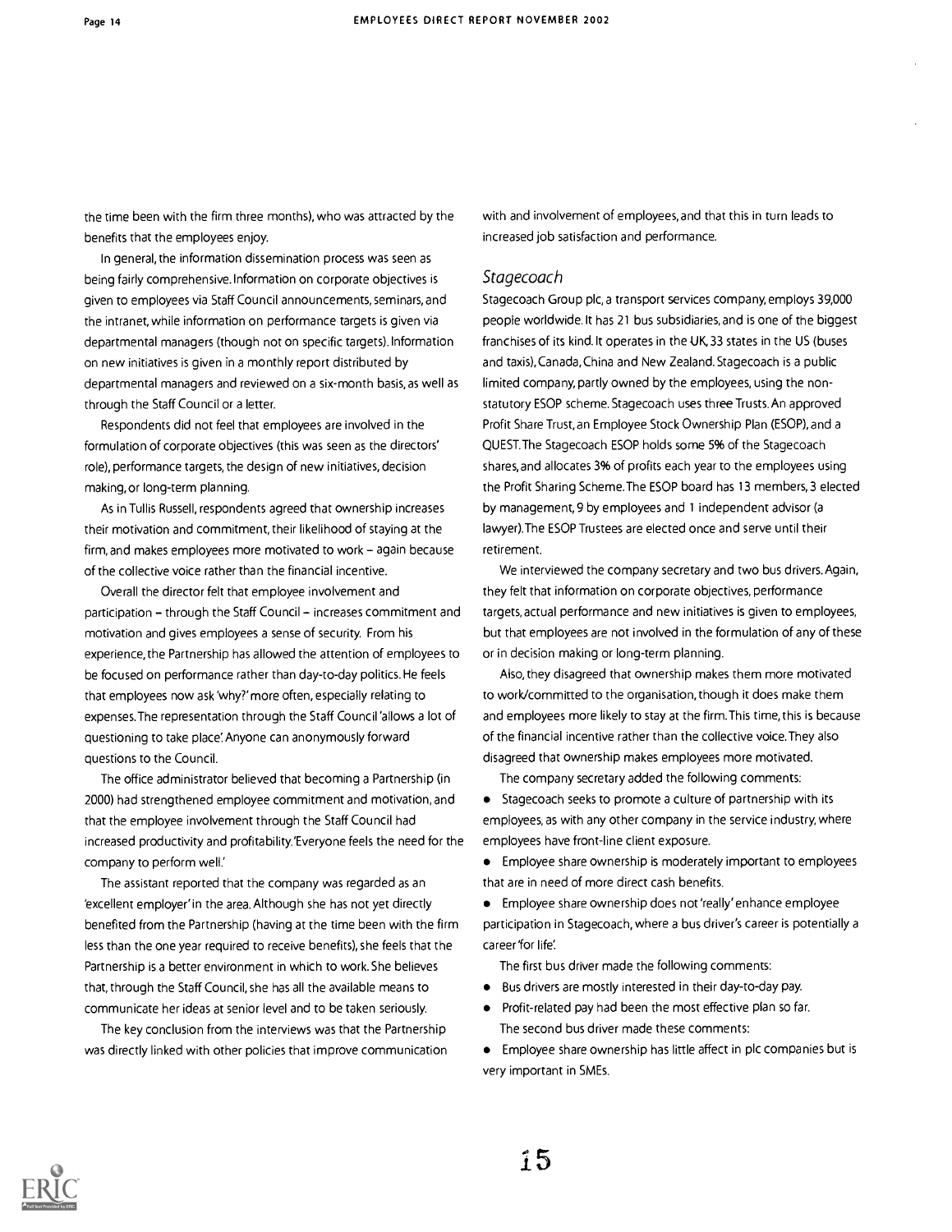• Information on targets and initiatives is provided through a company magazine, which concentrates on creating a positive image, rather than adding much value to Stagecoach's communications.

Employees are only involved in day-to-day decision making at a local level through the trade union.

- The trade unions at Stagecoach had little interest in the ESOP.
- The ESOP only meets once or twice a year.

Employees have little interest in their shares, due to lack of education.

He argued that the following recommendations needed to be implemented:

The ESOP Trustees should be democratically elected and should hold office for a specific period of time, rather than till their retirement.

The trade union and the company should provide better training for ESOP trustee roles.

#### St Luke's Communications

This creative communications company operates using a QUEST scheme (Qualifying Employee Share Ownership Trust) under a cooperative constitution.The Trust owns 100% of the company and individual shares are issued to employees.The company has 107 employees and an annual turnover of £35 million. We interviewed:

The company secretary who had worked at the company since 1997. He believes that the QUEST is the heart of the organisation and the key to its success so far.

An employee who had been with the company for two years and who believed the QUEST supports very effectively a culture of partnership between the company and its employees.

Both respondents' attitudes are largely positive; they feel they receive information in all the areas listed previously, and they also feel involved in the formulation of corporate objectives, new initiatives, decision making and long-term planning, though not in the formulation of performance targets.

They also agree that ownership makes them more motivated and committed, more likely to stay at the firm, and makes employees more motivated to work (because of both the financial incentive and the collective voice).

The company secretary felt that encouraging employee participation is very important, and that the QUEST structure enhances such participation.

The employee argued that the key to the Trust's success is that it

allows space for progressive human resource policies that improve communication and engender an active commitment to take place: 'Employees are in charge of the company and this is reflected everywhere you look.'

#### The family-owned department store

This local department store is owned 25% by the employees and 75% by one family.The company also operates a profit share scheme. At the moment, the company is in a transition process.The CEO has decided to transfer the company to the employees.

We interviewed the CEO and two employees who had been with the company for 10 and 12 years respectively. Again, their responses were fairly positive, they felt they received information on three out of the four areas (though not on corporate objectives). However, they only felt involved at implementation stage in the design of new initiatives.

They agree that ownership makes them more motivated to work/committed to the organisation and more likely to stay at the firm, both because of the financial incentive and the collective voice. They also believe ownership makes employees more motivated to work, because of the financial incentive and the collective voice.

The CEO added that:

- It is important to promote a culture of partnership between the company and its employees, to increase employee motivation and provide them with a meaningful stake and a collective voice.
- Employee profit sharing has contributed to the firm's performance, reducing staff turnover and increasing productivity.
- Not all employees will be committed to employee ownership (especially casual staff), but a proportion have developed a sense of commitment since the employee buyout process started.
- Any company considering adopting an employee ownership scheme would greatly benefit from an independent organisation which could provide advice, including on the tax implications, as the Inland Revenue had not proved effective.

'Employee 1'added that:

- She had noticed improved performance due to the profit sharing scheme.
- The organisation must adopt an open culture.  $\bullet$
- There had been a 15% reduction in absenteeism.
- The process of transferring the organisation to employees was proving quite slow.

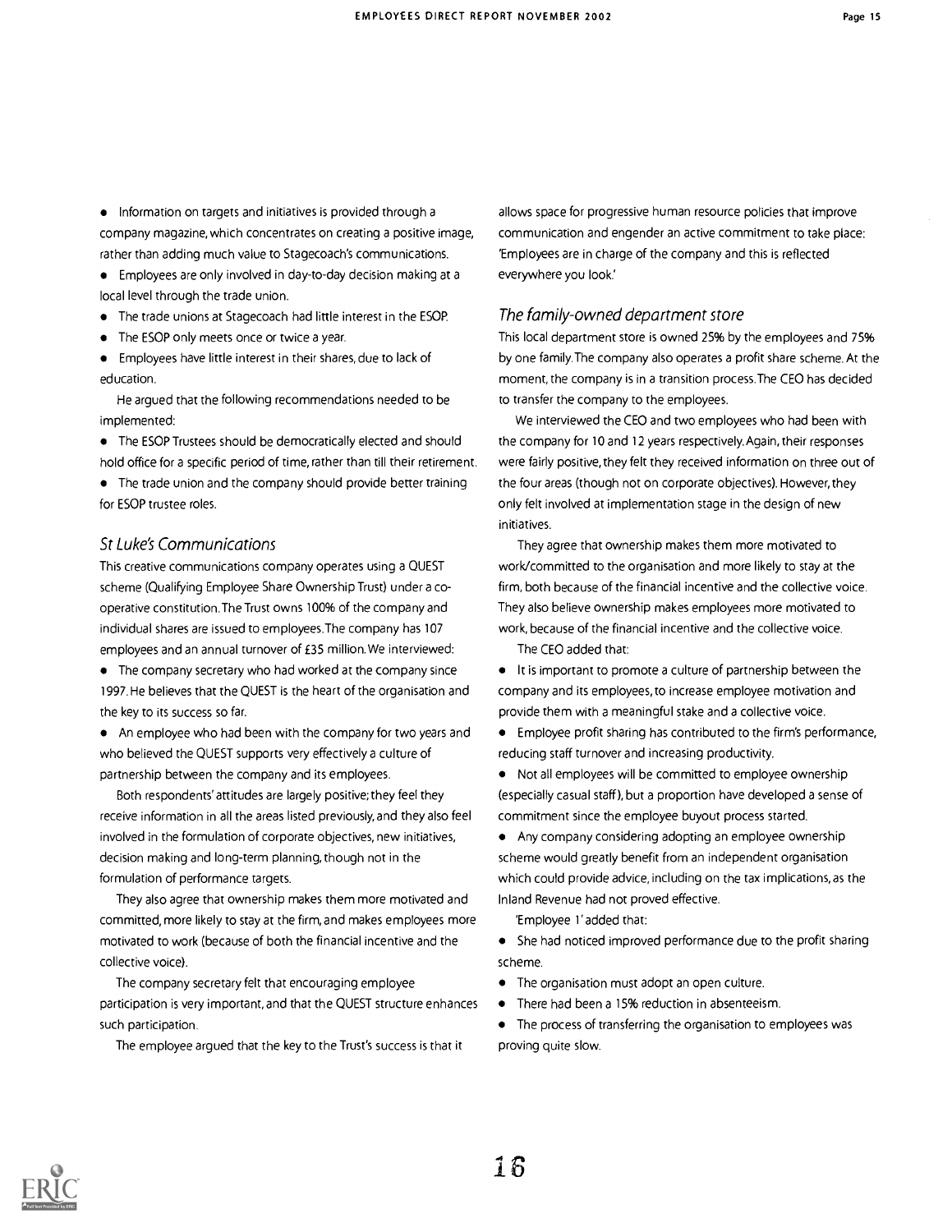'Employee 2' added that:

• The profit sharing scheme has made her more productive ('like everyone else').

She thinks that employee shareholding makes employees more than just workers.

#### The telecommunications company

In the process of privatisation the employees had taken an equity stake in this company, and this has been increased subsequently.The employee shares are held in a Trust and voted as a block.There is 80% trade union membership. Four of the seven trustee directors are elected by employee representatives, via the trade unions, with two appointed by management, plus one solicitor.

We interviewed a number of employees, plus a trade union representative and a company executive director.

Communication of objectives, performance targets, new initiatives There were mixed responses to this set of questions including:

- Focus groups are held and there is a bottom-up approach; performance targets are set by agreement.
- Information is given to the Trust, but little is really passed down, although there is an intranet for communicating to trust members.

#### Employee share voting and company culture

On the key strategic issue of a contested takeover, after the privatisation, 149 seminars had been organised by the Trust in ten days across the country.The Trust held the casting votes in the contested takeover, so it had genuine influence. Essentially the unions and the Trust decided who was going to take over the company.

The consensus was that Trust and trade union communications were acceptable (despite the above caveat regarding how much information the trust did pass on), but that although the company issued a newsletter, it was not that good at communicating. One participant said that there is very little upward feed into strategy on corporate policy making. Others said that there was involvement through local partnership groups and partnership arrangements between company and unions.

It has been difficult to engender a sense of ownership while at the same time asking people to leave the business  $-4,800$  people have taken voluntary redundancy since 1998. As with Coolkeeragh, employee share ownership was part of a restructuring package where investment was needed from employees. In both cases it seems to have aided survival, but there have been redundancies. Indeed, the fact that redundancies were necessary for the firms' survival may have been what made the employees'co-operation, facilitated through share ownership, both so vital and so successful.

However, there has been a significant degree of change in work practices and structure over the past four years.There is a huge awareness of the need for the company to succeed.The whole culture of the company was said to have changed. Employees now felt they had a much greater say and stake in the company.

There was support for the following statements.

- 'Without employee ownership, there would be less commitment by the company to informing and involving employees'
- 'There is a belief that the company's attempts to involve employees are genuine because of the employee ownership.'

#### The computing consultancy firm

An internet business (providing electronic and IT services) with a cooperative ownership structure; 1999's financial performance placed it among the UK's top 20 internet companies.The company is a member of the Industrial Common Ownership Movement (ICOM). There is a conventional management structure with a board and an Employee Benefit Trust.Three board members are appointed by seven trustees, who in turn have been elected by members.

We interviewed the chairman and founder, the director of corporate affairs, and a human resources manager.There was a clear consensus on all the points below.

First, the overall framework for the company tends to be set by the board and by management, but within this framework employee participation is encouraged. For example, on changing remuneration to make it tied to contribution, the board looked at this idea, a retreat staff meeting was held to discuss it, and the idea was approved. Another proposal that came from the board was for individual employee share ownership; staff rejected this idea. Retreats are held once or twice a year and take a strategic view. Traditional staff meetings are held on a regular basis, and there are also meetings related to ownership of the company.

The company sets performance targets that are communicated through the management structure.Targets and performance are reviewed. Remuneration is based on contribution and there has been a move away from seniority to skill-based structures of remuneration.

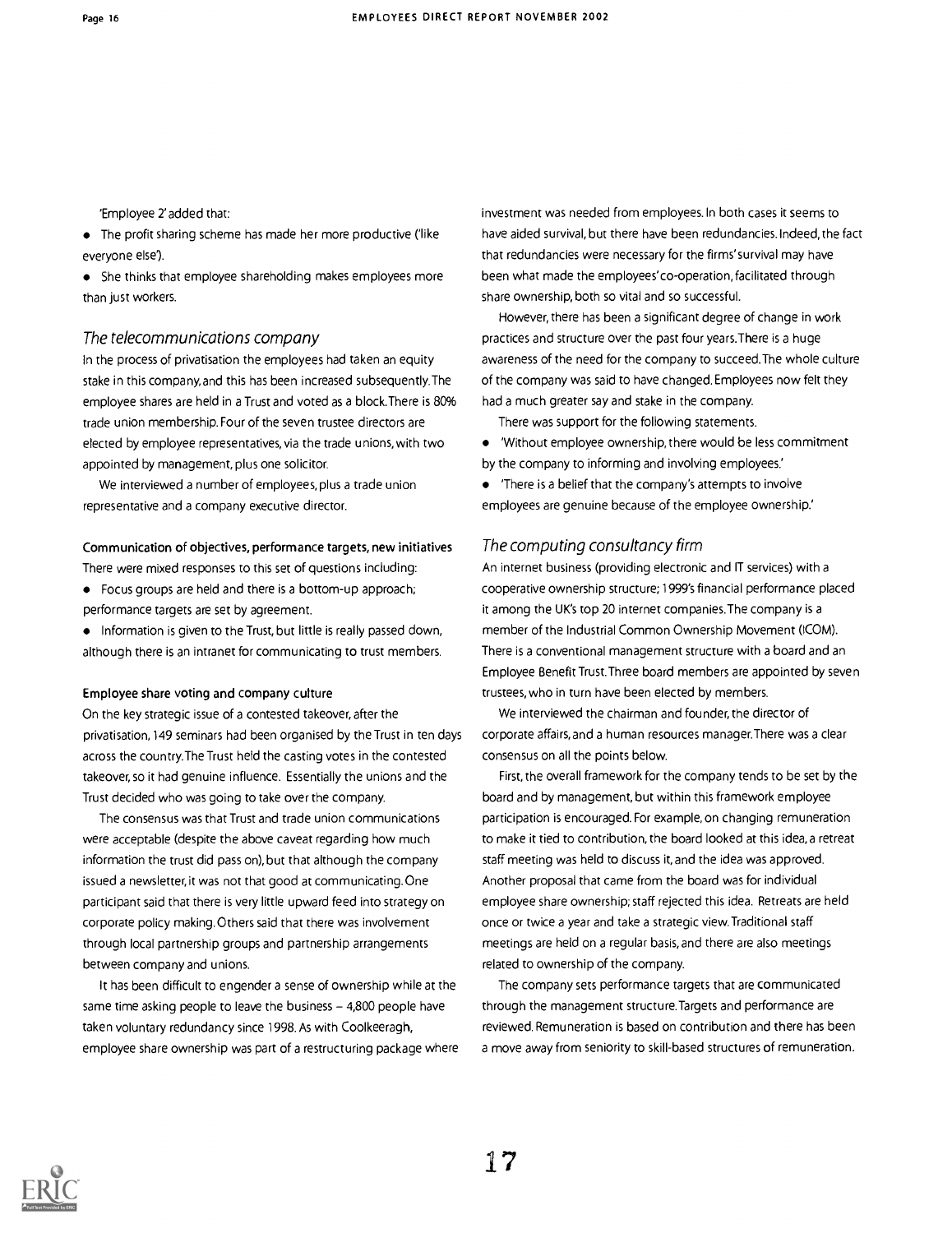New initiatives are discussed with employees and sometimes come from them. Employees are involved in the decisions on new initiatives, such as skills-based pay and individual share ownership.There is an internet message board and an online forum for policy presentation. Staff involvement is informal as not all staff feel they can contribute ie, there is no requirement to contribute.

Co-operative ownership probably does not affect staff turnover, but it helps with recruitment.The co-operative ownership structure motivates employees who like the ethos of the company. People have a sense of ownership and are prepared to put in extra effort. Collective ownership makes people feel they have an influence over big (strategic) questions. Ownership over the company's values gives meaning to jobs. People take responsibility to make things happen.

There was strong agreement with the following two statements. 'Employees have more say as the voting rights of employee-owned shares are pooled to provide employees with a collective voice.'

'The directors consult more with employees because the voting rights of employees are pooled in an employee-shareholder trust.'

#### The John Lewis Partnership

When deciding on our sample of ten firms, representing the different motivations for employee share ownership, and the variety of degrees to which employee share ownership had developed, the John Lewis Partnership came to mind, but it was decided that it was not really representative of any category of company, as it has a rather unique structure.lt has also been extensively researched and reported upon. However, we did think it would be useful to reflect on the extent to which their experience contrasted with the messages we received from employees and managers at the above ten companies, and we were pleased when the deputy chairman at the time, David Young, agreed to discuss these issues.

The John Lewis Partnership has a central board of twelve comprising a chairman, deputy chairman, five directors appointed by the chairman and five elected via the central council. Strategy is presented to and endorsed by the twelve. Individual business units engage with the workforce on key issues and budget. People go through performance targets on a monthly basis. A lot of effort goes into communicating with middle management, such as heads of departments in stores.

Regarding the impact of co-ownership, it is difficult to measure. Employee ownership does appear to produce greater commitment and effort, as indicated by lower than industry-average staff turnover, sick leave and leave of absence:'The partnership model provides a very powerful culture with particularly strong effects at senior level.'

On whether employees really support the partnership model and the democratic structures , the consensus would probably be that around a third of the workforce were committed to the partnership model and were active in its democratic structures and activities.A further third are likely to be supportive but only passively, while for the remaining third it is regarded as just a job. Nevertheless, these sorts of proportions do translate into a significant benefit to the organisation in terms of commitment and motivation, which feeds through into improved performance measures.

#### Conclusion

A consistent message came across from the site visits - that employee share ownership had the potential to improve motivation and commitment, and that this could have a positive effect on productivity. However, in the two big plcs (including Stagecoach) the percentage of the share capital owned by employees was insufficient for the desired effects to fully kick in. Nevertheless, the positive effect could be leveraged by pooling shares in a trust, so that first, employees will view their shareholding as potentially significant and second, they will feel they have a collective voice 'where it matters'- in relations with the boardroom and at the company AGMs.

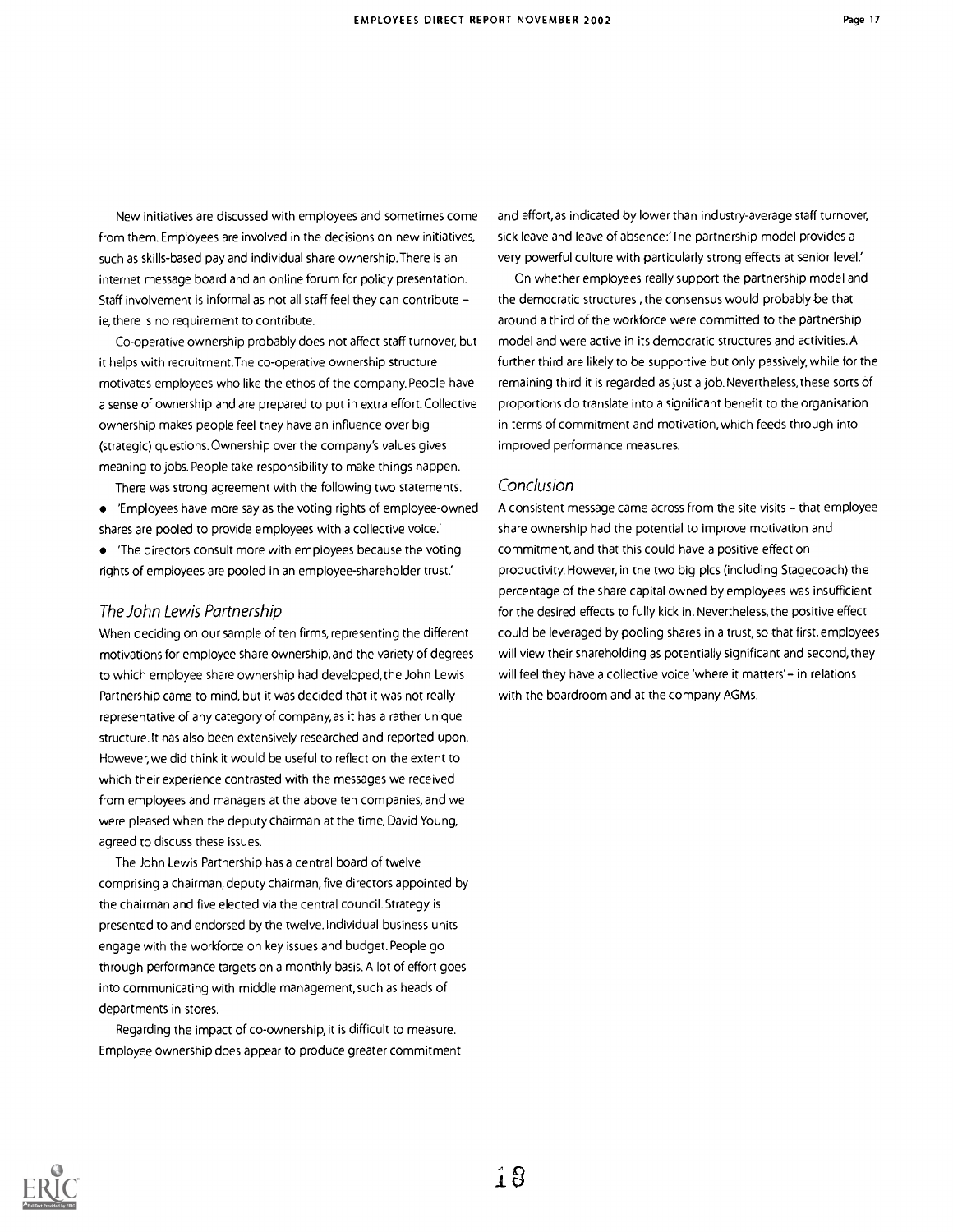## 3. Follow-up surveys

We wanted to explore further the motivational effects of employee share ownership by surveying companies where such policies had been pursued for some time, preferably with a 'commitment' objective in mind, to find out how practice had compared to expectations. We surveyed ICOM member companies.' Of their 607 members, 287 were relevant for this sort of survey, and from these we received 110 returns from 101 of the companies (with nine of the companies making two returns each, from both the managing director and the HR director)?

We followed this up with a questionnaire to employees in some of these organisations, receiving a further 53 responses. As reported in the previous chapter, we also followed up our interviews with employees, receiving a further ten responses from flight crew members, as described.

#### 1COM company survey

In most organisations (77%), the shares were held individually, although in the other 23% there was collective holding, in a share scheme or trust, with some (13% of the total) having some combination of individual and collective holding. Most reported that they provided information to employees on'

- $\bullet$  new initiatives 87%
- $\bullet$  actual performance  $-85%$
- corporate objectives 83%  $\bullet$
- $\bullet$  performance targets 73%

 $\bullet$  the formulation of corporate objectives - 77%

- Most also reported involving employees in:
- $\bullet$  day-to-day decision making  $-90\%$
- $\bullet$  the design of new initiatives 86%
- $\bullet$  long-term strategic goals 76%

 $\bullet$  the formulation of performance targets  $-65\%$ 

- Employee participation was felt to:
- $\bullet$  reduce employee turnover 97%
- $\bullet$  increase productivity 94%
- $\bullet$  increase employee commitment and motivation 88%

 $\bullet$  increase profitability - 70%

- Employee ownership was thought to:
- $\bullet$  strengthen participation in day-to-day decision making  $-61\%$
- strengthen participation in strategic decision making  $-60\%$
- $\bullet$  help reinforce employee commitment and motivation 60%. Of those responding to the question (67%), 61% thought that

without employee ownership there would be less commitment by the

2.A response rate of 35%.

company to informing and involving employees. Of those responding (60%), 82% thought the company's attempts to involve employees appear genuine because of employee ownership.

#### ICOM employee survey

The 53 employees of ICOM member companies who responded to our follow-up questionnaire broadly confirmed the company questionnaire replies. Most agreed that their company provided them with information on company objectives (89%), performance targets (79%), actual performance (85%) and new initiatives (85%). Most also agreed that their company involved employees in the formulation of company objectives (72%), the formulation of performance targets (55%), the design of new initiatives (58%), day-to-day decision making (70%) and in the design of long-term strategic plans (57%).

The overwhelming majority (89%) felt that employee involvement and participation does increase employee commitment and motivation. Of these, 72% thought that the increased commitment and motivation resulted in reduced labour turnover, and 85% thought that the increased commitment and motivation resulted in increased productivity.

Asked whether they agreed or disagreed with the statement that 'Without employee ownership, there would be less commitment by the company to informing and involving employees; 72% responded, of whom 63% agreed with the statement'

Asked whether they agreed or disagreed with the statement that 'The company's attempts to involve employees are genuine because of the employee ownership', 60% replied, of whom 75% agreed with the statement.

Asked whether they agreed or disagreed with the statement that 'Employees would have more say if the voting rights of employeeowned shares were pooled to provide employees with a collective voice', 53% replied, of whom 64% agreed with the statement.

Asked whether they agreed or disagreed with the statement that 'The directors would consult more with employees if the voting rights of employees were pooled in an employee shareholder trust; 53% replied, of whom 75% agreed with the statement.

#### The airline flight crew employees

The ten flight crew members who returned questionnaires all held shares in the company.The responses to the questions on how much information they felt they received were mixed. All agreed they

t.ICOM - the Industrial Common Ownership Movement - is a federation of worker cooperatives. Only one of the ten companies we had originally selected for visits and interviews,as reported in chapter 2, was a member of ICOM.

<sup>3.</sup>For an excellent discussion of the importance of sharing information and consulting at work, see Burns (2000).

<sup>4.</sup> Some of the organisations were not, or did not see themselves as,'employee owned' or having 'employee ownership', and this appears to have been the main reason for the 28% either not responding, or responding 'don't know'.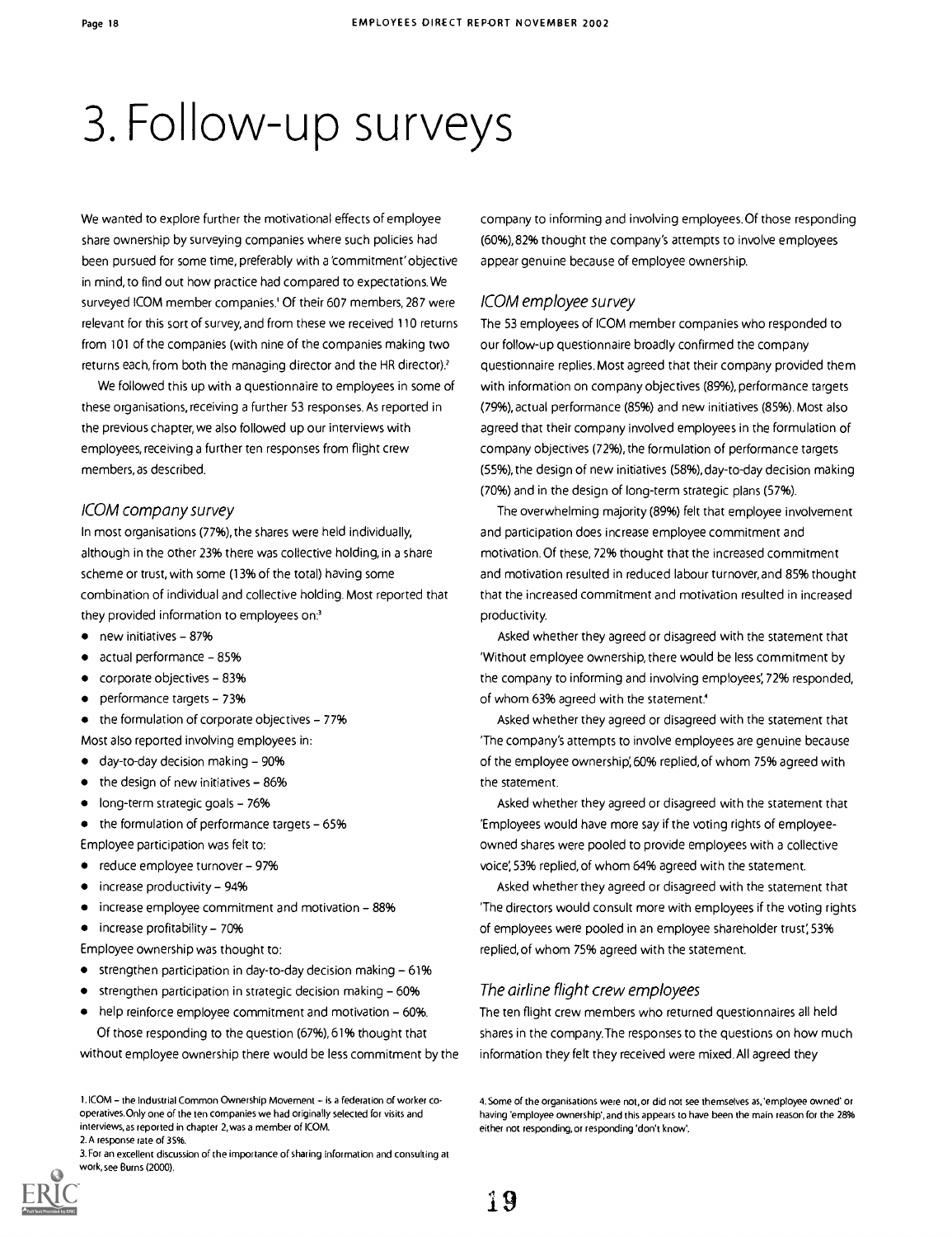received information on new initiatives, while seven felt they were informed of corporate objectives, five of performance targets, and only four felt they were informed of actual performance.

In terms of the company's effectiveness in providing information, again responses were mixed. No respondents gave a top score (on a scale of one to five)<sup>5</sup> for effective communication on performance or new initiatives, and, on each, one to two respondents gave the lowest score. Generally respondents focused on the middle three scores. For example, on performance targets,<sup>6</sup> five gave a score of 3, one a score of 2, and two a score of 1, while on the communication effectiveness of actual performance, four gave a score of 4, two a score of 3, and two a score of 1.

In terms of employee involvement in formulation of objectives, performance targets, new initiatives and day-to-day decision making, the responses were largely negative: all ten did not feel involved in the formulation of corporate objectives and performance targets, and eight did not feel involved in the design of new initiatives and day-today decision making. We also asked how effective the airline is at providing information on the above matters, but not surprisingly, given the above responses, almost all of the ten replies were 'not applicable

A resounding 'yes' from all ten was the answer to the question:'Do you feel that employee involvement and participation increases employee commitment and motivation?; and all but one (who said it was not applicable) answered 'yes'as to whether this increase results in reduced labour turnover, and all answered 'yes'to a result of increased productivity.

For the question:'Do you agree or disagree with the following statements?', the proportions who agreed were as follows:

- owning shares makes me more than just an employee 80%
- owning shares gives me a say in how the company is run  $-30%$
- owning shares makes me less likely to quit the company 20%
- owning shares makes me more committed to my work  $-50%$
- owning shares makes me more motivated 70%  $\bullet$
- owning shares makes me work harder 50%

When asked whether they agreed or disagreed with the two statements below, responses were as follows:

- Without employee ownership, there would be less commitment by  $\bullet$ the company to informing and involving employees' Four agreed, six disagreed.
- 'The company's attempts to involve employees are genuine because of the employee ownership.' No one agreed, and nine

5.Where '1' is only 'marginally effective' and '5' is 'very effective'. 6.Where numbers do not total to 10, missing ones responded 'not applicable'.

#### disagreed.

Asked whether they would agree or disagree with the two statements ('Employees would have more say if the voting rights of employee-owned shares were pooled to provide employees with a collective voice; and 'The company would consult more with employee-shareholders if the voting rights of employees were pooled in an employee-shareholder trust'), for both statements eight agreed and two disagreed.

#### Discussion

The ICOM survey appears to provide support from both the employer and employee returns for a number of the causal linkages suggested in Figure 2, as do the responses from the airline flight crew employees.

#### The ICOM employer survey

Arrow 4:60% reported that employee ownership helps reinforce employee commitment and motivation.'

Arrow 5:This was thought to increase productivity (94%) and profitability (70%)

Arrows 6 and 7: Of those responding to the question (67%), 61% thought that without employee ownership there would be less commitment by the company to informing and involving employees.

#### Figure 2: Links from share ownership organisational outcomes



Arrows 6 and 7: Involvement and participation policies were thought to be strengthened by employee ownership (without distinguishing whether this was in the form of individual or collective ownership),

7. Note that this could also be via Arrows 1 and 2, and/or 7 and 8.

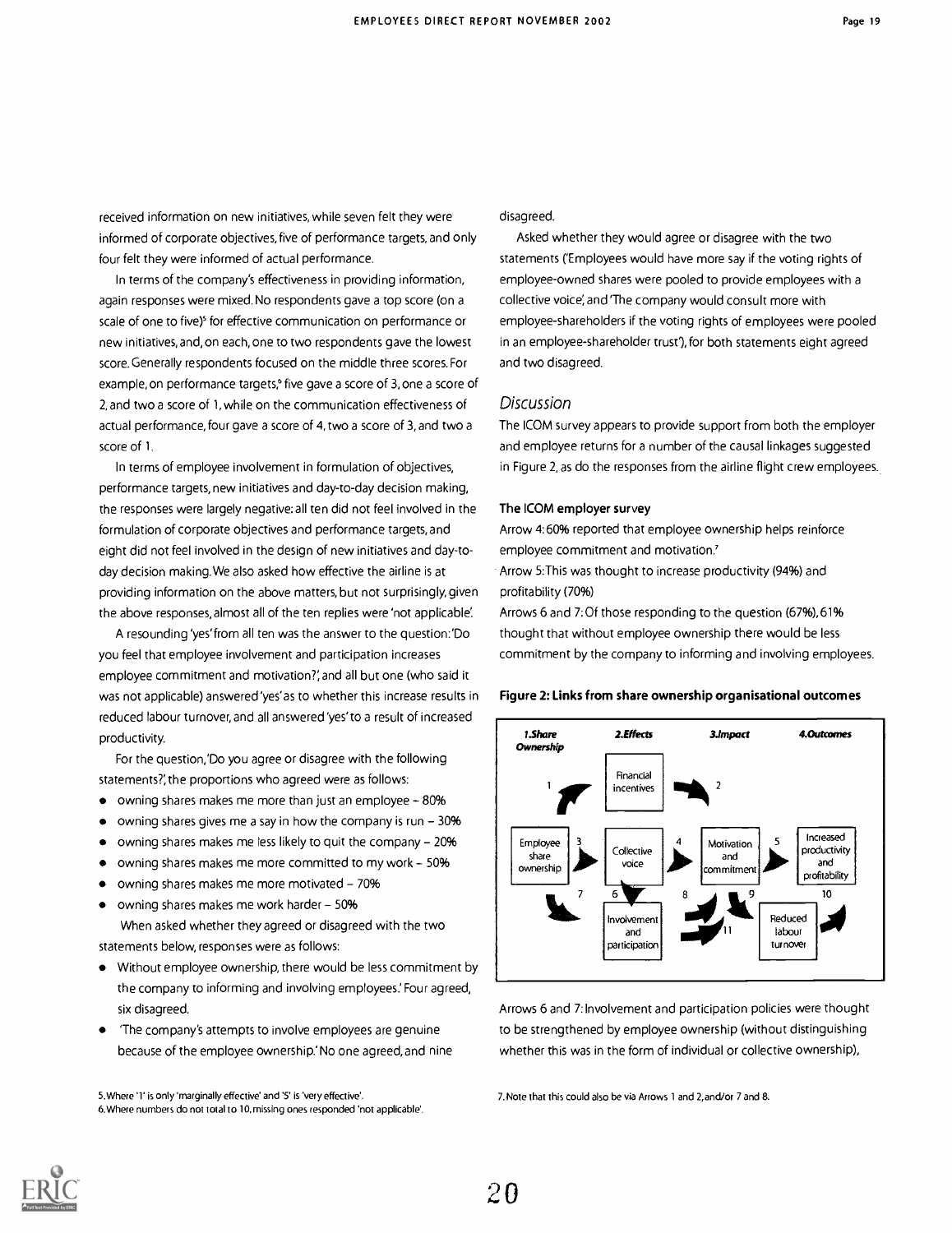with 60% thinking that employee ownership strengthens employee participation in strategic decision making, and 61% reporting that employee ownership strengthens employee participation in day-today decision making.

Arrow 8: Employee participation was felt to increase employee commitment and motivation (88%).

Arrow 9:This was also thought to reduce employee turnover (97%). Arrow 11 (enhancing Arrow 8): Of those responding (60%), 82% thought the company's attempts to involve employees appear genuine because of employee ownership.This should strengthen the positive effect on commitment and motivation.

#### The ICOM employee survey

Arrow 3: Asked whether they agreed or disagreed with the statement that 'Employees would have more say if the voting rights of employeeowned shares were pooled to provide employees with a collective voice; 53% replied, of whom 64% agreed with the statement. Arrow 6: Asked whether they agreed or disagreed with the statement that 'The directors would consult more with employees if the voting rights of employees were pooled in an employee shareholder trust; 53% replied, of whom 75% agreed with the statement.

Arrows 6 and 7: Asked whether they agreed or disagreed with the statement that 'Without employee ownership, there would be less commitment by the company to informing and involving employees; 72% responded, of whom 63% agreed with the statement.<sup>8</sup>

Arrow 8:The overwhelming majority (89%) felt that employee involvement and participation does increase employee commitment and motivation.

Arrow 9:Of these, 72% thought that this increased commitment and motivation resulted in reduced labour turnover.

Arrow 5:85% thought that the increased commitment and motivation resulted in increased productivity.

Arrow 11 (enhancing Arrow 8): Asked whether they agreed or disagreed with the statement that 'The company's attempts to involve employees are genuine because of the employee ownership; 60% replied, of whom 75% agreed with the statement.

#### The airline flight crew employees

There was clearly an incentive effect from owning shares, with 80% responding that this'makes me more than just an employee; Arrow 8: Strong support (100%) for the idea that employee

8. Provided there is a causal link as indicated by Arrow 8, then by strengthening the degree of involvement and participation, the effect on motivation and commitment (and from there to performance outcomes) will be increased.This positive effect might therefore be considered to be the Arrow 11 effect (strengthening Arrow 8).

involvement and participation increases employee commitment and motivation.

Arrow 9: There was also strong support (90%) for the view that this reduces labour turnover and (Arrow 5) improves productivity (100%). Arrow 11 (enhancing Arrow 8):There was strong support for the idea that this impact from involvement and participation to commitment and motivation is strengthened by the existence of a degree of employee ownership.<sup>9</sup>

However, this was generally seen as a potential to be tapped, rather than representing current practice, which was regarded as weak in these areas - hence the doubts as to whether share ownership had any effect on the commitment by the company to informing and involving employees.'°There was strong support for the view that employees would have more say if the voting rights of employeeowned shares were pooled to provide employees with a collective voice. This is something that the airline unions have attempted to pursue in the past, but found resistance rather than assistance from the company.

#### Conclusion

The above findings are at least consistent with the sort of causal picture outlined in Figure 2, which makes sense of the quantitative statistical findings of correlations between progressive HRM practices and organisational outcomes.To explore in greater depth these qualitative relations, we revisited seven of our ten companies to conduct focus group discussions with a wider range of employees.



10. Asked: Do you agree or disagree with the following statement:'Owning shares gives me a say in how the company is run', one employee wrote in 'It should do!'

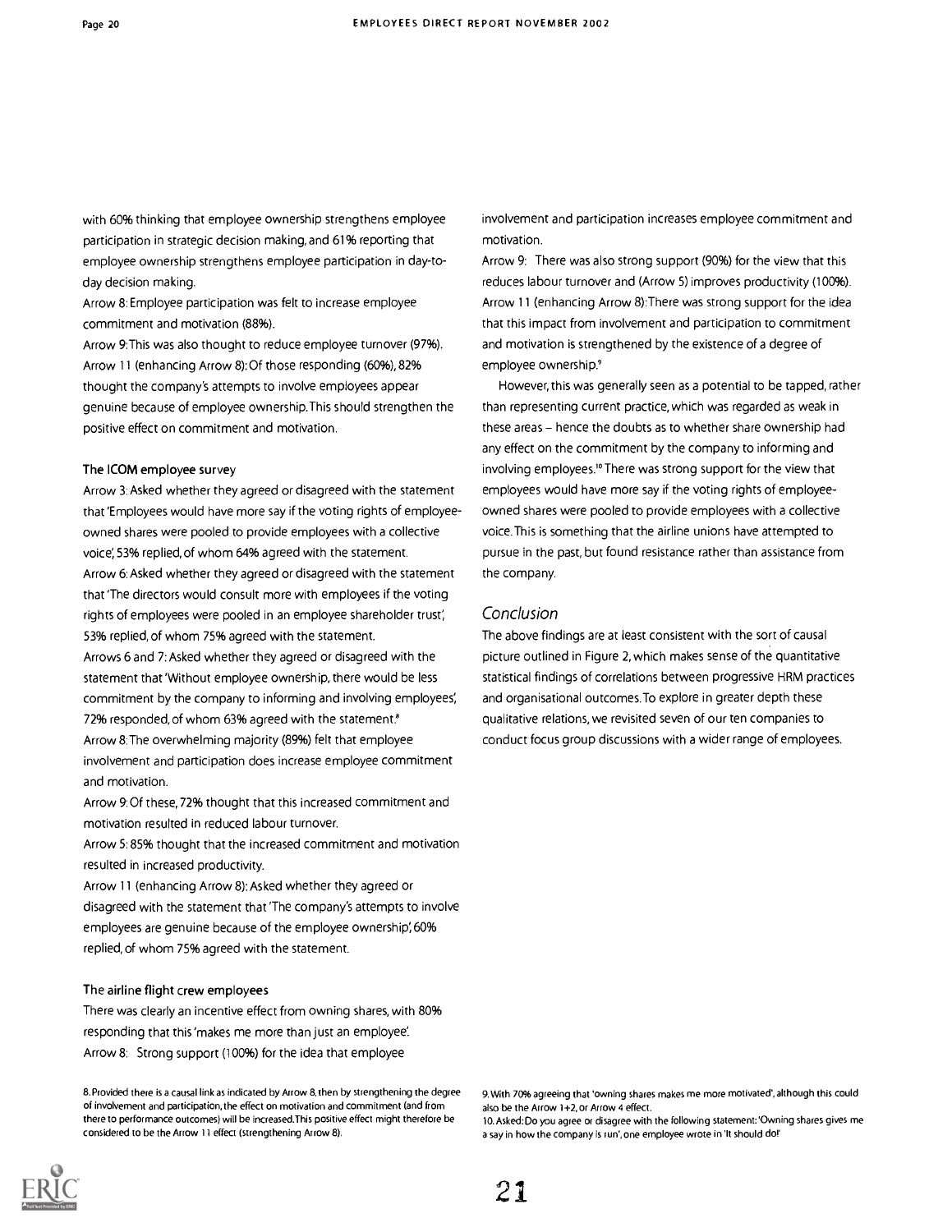# 4.The focus groups

Of the ten companies described in Chapter 2, seven were selected to conduct focus groups.These were conducted by staff from The Work Foundation (formerly known as The Industrial Society until April 2002) between 12 and 20 March and on 21 May and 30 July 2002.The size of the groups ranged from five to nine employees.The businesses all had significant employee ownership schemes.The interviews were designed to complement the surveys, site visits and interviews carried out by the Birkbeck research team.

The organisations were asked to provide groups of rank and file employees who would not need to be experts in scheme technicalities.The groups did not totally exclude managers; in one company managers predominated.The primary objective of these focus groups was to ascertain the employees' perception of the schemes, and in particular the degree to which the schemes enhanced motivation and commitment and, if so, whether it was thought that this fed through to improved productivity.

The seven companies selected from the ten described in Chapter 2 were those whose businesses are:'

- the generation and supply of electricity (Coolkeeragh)
- a leading UK airline
- a leading business consultancy, IT and outsourcing company
- an independent Scottish papermaker (Tullis Russell)
- a partnership of fuel efficiency experts  $\bullet$
- a national bus and rail company (Stagecoach bus interests only)  $\bullet$
- an advertising agency (St Luke's).  $\bullet$

The size of the organisations differed greatly as did their styles of employee ownership. For example, a 51% management/49% employee ownership with 90 employees at Coolkeeragh, to 6,000 employees, 1,500 overseas, and three schemes at the IT services plc.

#### The groups

Where schemes were well established a particular feature was the long service of focus group members.Trade unions were significant in five organisations of the seven.The airline focus group was arranged through the trade unions, the others through management. Key points to note are:

The six-person team at Coolkeeragh was cross-functional and included managers, engineering and shift workers.The average age of this group was 50+.

The airline group were TGWU and AEEU members.The three TGWU members were from baggage handling and forwarding. All were longservice employees.

At the IT services plc, the group of eight was brought together by, and included, a head office HR manager. Although we had asked for a 'rank and file' group, the members of the group were all managers and most had been with the company for a long while, some from the first share scheme.Two secretaries had been invited but did not attend. Members of the group raised the lack of non-managerial staff present and suggested we should return for another group.Our offer to return was subsequently declined.There appeared to be sensitivities for the company in the timing of the interview.

The eight-person group at Tullis Russell included members of the management team, union members, shareholders and members of the Share Council.

Our facilitator reported from the fuel partnership with a serious caveat. Overall the focus group was disappointing in terms of the impact of partnership on staff. All of those interviewed were partners (with over one year of service).The consensus was that being a partner should generate more loyalty and involvement, but the company processes inhibited that. Generally people felt that the bonus scheme was the only tangible benefit of the partnership.

• The Stagecoach group of six and the company secretary represented bus interests only.The trade union voice was strong.The group benefited from the knowledge of two members who were employee share trust directors. Perceptions of employee involvement were restricted to financial participation and reward.The message was that it was difficult to do much about involvement in a business with so many difficulties/financial constraints. The facilitator felt that the group may have left some views unsaid.This was despite members' apparently cordial relationship with the company secretary who arranged and participated in the group.

The St Luke's group of nine was a good cross-section of employees, including some long-standing employee owners and some more recent joiners.The group presented a committed impression and conviction that there was something 'special'about the company. At the same time, they are part of a maturing business that is beginning to adopt more formal management structures and procedures.They saw the need for more formality, without diluting or destroying the special essence of co-ownership.



lit was decided for various reasons not to revisit the other three companies to conduct focus groups, in part because the site visits to these three had all included round table discussions involving employees which had covered much of the ground that the followup focus groups were intended for.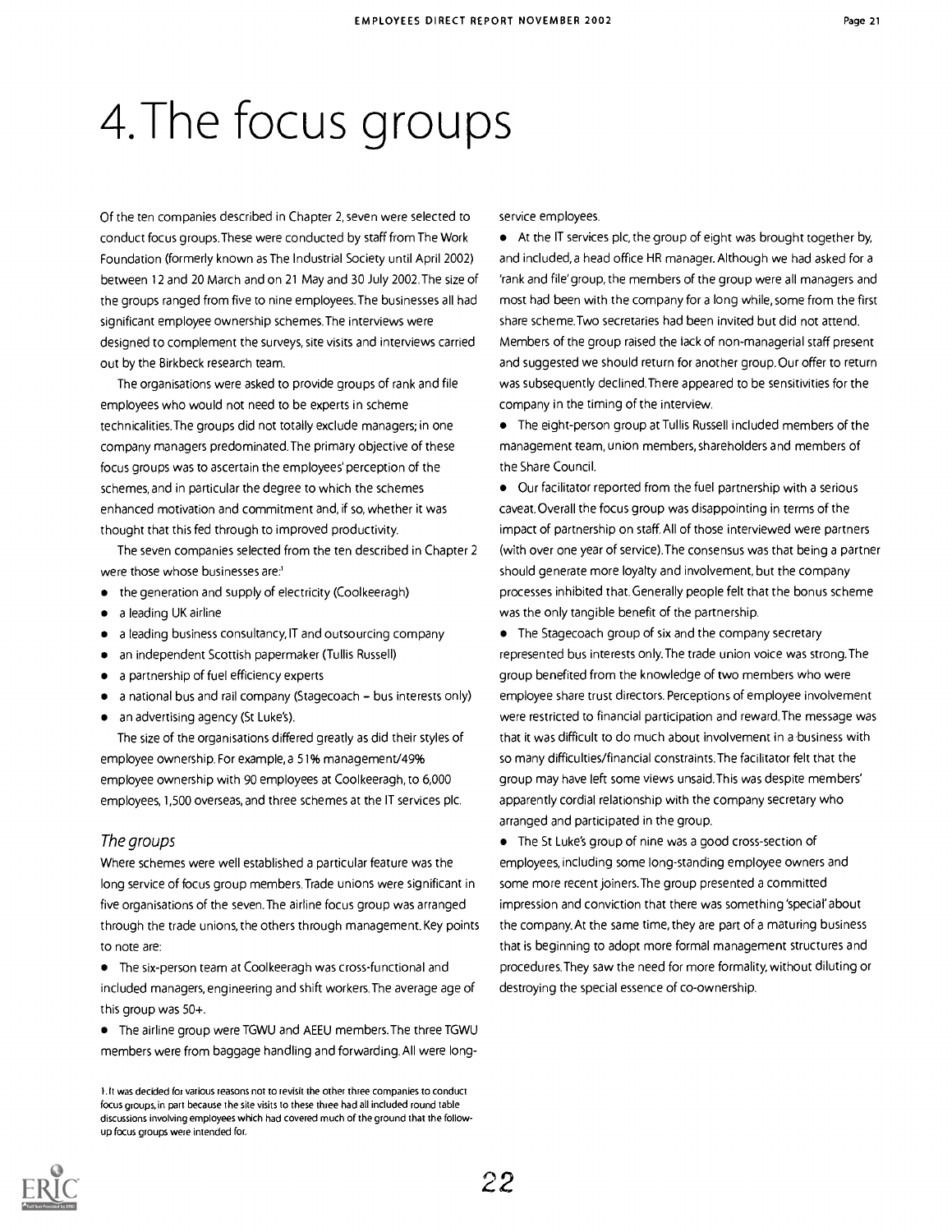#### The questions

The focus group discussions were structured around the following seven questions:

1. Do you receive information on:

- company objectives
- performance targets
- actual performance
- new initiatives?
- If so, how is this done?
- 2. Are you involved in formulating:
	- company objectives
	- performance targets
	- new initiatives?
- 3. Are you involved in strategic plans? If so, how?
- 4. Do you feel that employee involvement and participation increase your motivation?
- 5. Do you feel that, on a scale of 1 to 5, employee involvement, and performance, are improved because there is employee ownership? If so, why?
- 6. Do you agree or disagree with the following statements: 'Without employee ownership there would be less commitment by the company to informing and involving employees: 'There is a belief that the company's attempts to involve employees are genuine because of employee ownership.
- 7. Would employees have more say if the voting rights of employee owned shares were pooled to provide employees with a collective voice? Would the company consult more with employee shareholders if the voting rights of shares were pooled in an employee shareholder trust?

Information on company objectives, performance targets, actual performance and new initiatives

With the exception of the fuel partnership, and to some extent Stagecoach, all groups responded positively, but competitor concerns and Stock Exchange confidentiality in quoted companies (the airline and the IT plc) was seen as standing in the way of communicating detailed financial information and new initiatives.

At Coolkeeragh, an AGM is held once each year for all shareholders, with written questions submitted prior to the meeting following publication of the annual report.Twice a year the directors (the board) address all the employees and brief them on the company's

objectives, performance and any new initiatives such as the new power station, which was a suggestion from the employees.

A worker-nominated director has been in place since the buy-out. He was appointed from a trade union-sponsored bank and is an accountant by profession; it is an unpaid position, except for expenses, and he is not a shareholder.The directors address each shift annually and they also have regular monthly team meetings to discuss performance. Minutes are produced and circulated by email and hard copy, which are also put on noticeboards.

A communications group meet every two months and take issues/ideas to the senior management via supervisors. Daily production meetings take place for all departments, with both formal and informal team meetings taking place regularly. It was said that when a production problem arises, there is a culture where everyone helps to ensure the issue is resolved quickly.

The airline group reported use of the internal newsletter and the company intranet.There are screens in operational areas that show the share price.They pointed out that the company is obliged to go to the shareholders (ie, the City) for major initiatives, so employees heard about these first on BBC and ITV television channels.

There are emergency local business meetings with TU reps and managers. Shop stewards sit on local business/engineering negotiating forums. A trade union council exists at company level, but what happens there was said not to cascade down.

At the IT plc there was communication and involvement via the intranet,conferences and cascading downwards.This enables the local level objectives to be fed back into the company objectives.There is a five-year vision and the top 40 managers get together each year.

Videos are used as well as team talks, held both electronically and face-to-face. However, being a plc puts restrictions on companyspecific information. Numbers are given locally but they are 'competitor wary:There are analysts' presentations on the website with employee analysis and contractor information. But the answer to the question is 'no'on big initiatives, and 'yes' on initiatives about how they work. But the intentions are there - and the broad directions can be seen from the company's vision.

At Tullis Russell the Share Council is fully briefed on all four areas (company objectives, performance targets, actual performance, and new initiatives), and it reviews the company strategy via a five-year plan. Each business unit manager presents their plan and that is then subject to discussion and debate.The performance targets are

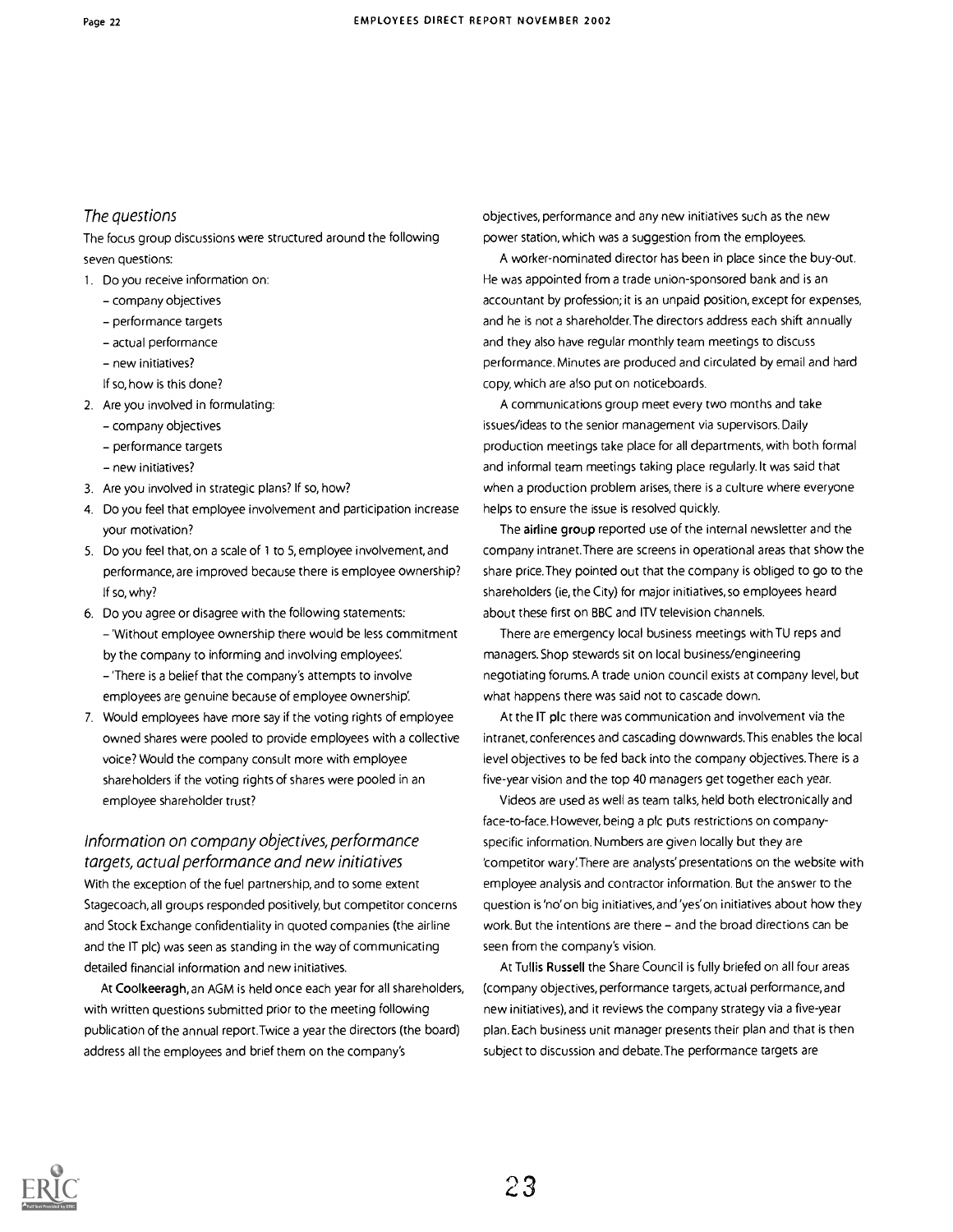updated monthly and delivered through briefings.The Share Council is generally given more information, and its members will often add a paragraph to the monthly brief for all staff in their constituency. Though the Share Council's role does not involve them in the development of the business plan, it is discussed with them and the reasons behind the decisions made explained.

The fuel partnership group said that in the past it had held seminars, where company objectives were reported to the Staff Council which then offered feedback to staff. In the group - aside from the member of the Staff Council – people had little awareness of company objectives beyond the broad mission.They only know if the company has done well if they get a good bonus (and even then there is a certain amount of cynicism over management discretion)? However, financial performance information is available on the intranet.

In the call centre (which makes up a large percentage of the business) they are told about new initiatives in order to respond to client queries, but others in the group had a sense that there were lots of things going on but that they didn't know what they were. People didn't feel that information was concealed, just that it was not provided or easy to access.

All felt that communication had improved, but that it was still not good. Some felt that they struggled even to get the information they needed to do their jobs. And some expressed concern that they were not informed about new departments being set up. A case was cited of call centre staff having to work at Christmas and not being consulted on how this would work (this was perceived as a change in terms and conditions that was not sufficiently negotiated).

There is little input from directors in terms of communications beyond individuals' jobs - though some of the group worked more closely with their director.

At Stagecoach information is received via the bi-monthly company magazine, though this is moving away to regional magazines.The TGWU meets at least twice yearly with the company. Company performance is discussed.There is a joint national Consultative Forum and sub-committees in the bus industry - for example, on cab design. The TGWU was the dominant union voice in the group discussion. A view was expressed that 'the other unions didn't want to get involved: However, another member of the group volunteered that an earlier questionnaire about employee participation had included West of Scotland companies in its survey.

2.'We're given a bonus and told about it in relation to other targets'

Information is available through the annual report. ESOP Trust directors knew what was going on in local companies, but it was said that others did not know what was happening in these companies. One group member said that the company should network and publicise the ESOP as much as pensions:'The ESOP comes a poor second' He said that he wrote an explanatory letter for new employee shareholders.

 $\sim$ 

Performance information is felt to be received inconsistently at St Luke's, sometimes by email. Information on the annual accounts is made known at the AGM. Initiatives are discussed at the 'Monday morning meetings:These are open to everyone, with the incentive of a cooked breakfast, but it was also said that the meeting is mandatory and referred to in contracts of employment. Information on the accounts is also available every second week.There was said to be a reasonably open policy, and anyone could go to the finance director and ask for information. However, it was pointed out that there needed to be some commentary on the figures; for example, on the proportion of salary costs being higher than the industry average.

The group made much of their growth from 35 to 120 people.They commented that there was a need to make information available in layperson's terms.They needed to know enough to balance risk and opportunity.

They respected the objectivity of the auditor's presentation at the AGM and acknowledged the difficulty in striking the right balance between need to know/discussion/getting the business done. It was said that the company was in tougher times with no forum for discussion and that a select group of people had taken decisions.This highlighted the difference between co-ownership and direction: 'We've never embraced the co-ownership "thing" properly. As the company grew, so did lots of grey areas:

The company is beginning to develop a conventional management structure.This is relatively recent and ongoing.lt gave rise to some confused discussion as to how the board was elected; whether shareholders had known what was going on and what their rights as co-owner shareholders were.

#### Formulation of objectives, targets and initiatives

At Coolkeeragh the strategy is set by the board and cascaded down to the rest of the organisation. A strategic planning process is believed to be in place.They, the employee shareholders (and specifically the senior management) have autonomy to develop and implement the

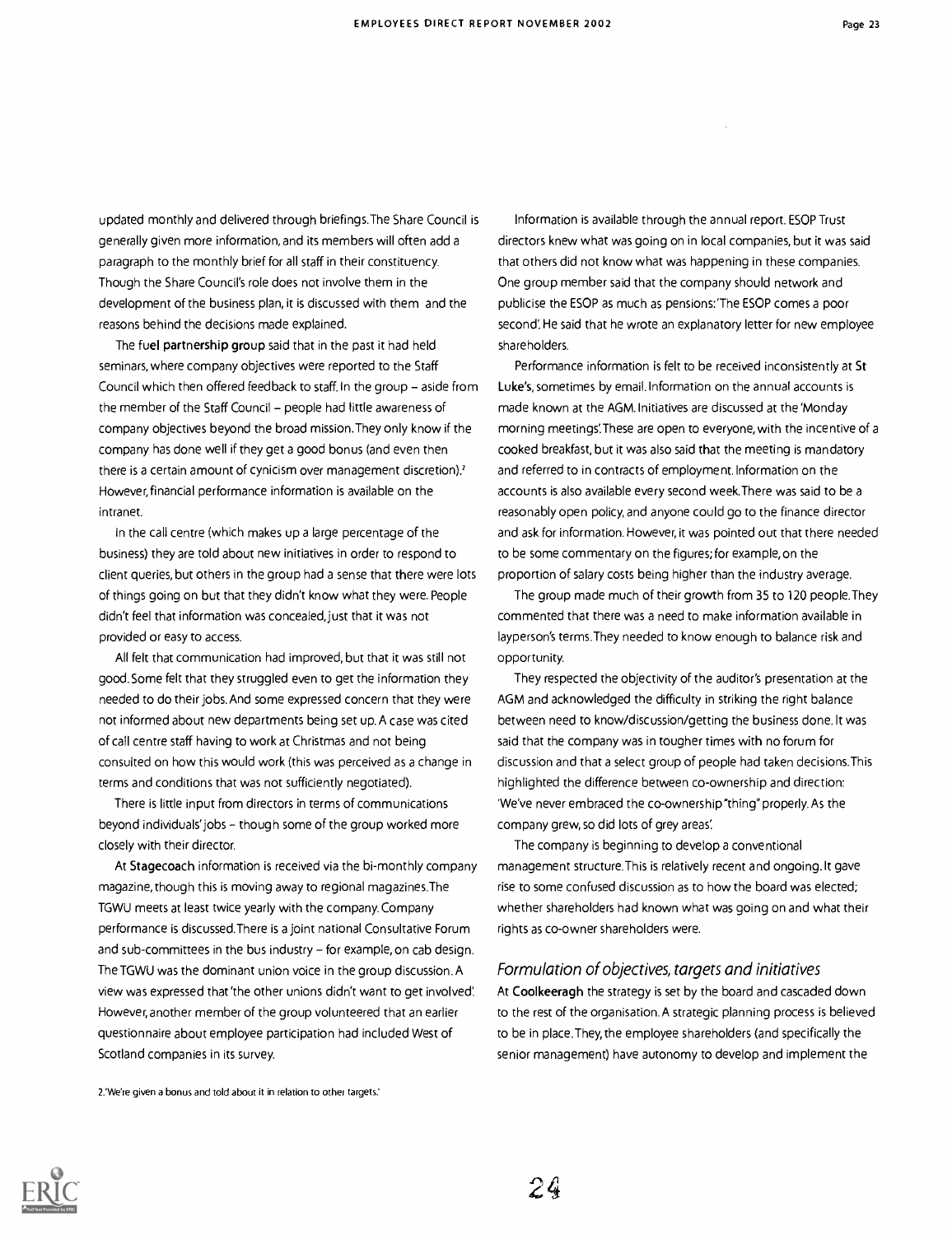plans, which are reviewed monthly by the board. Monthly performance reports are produced by each department and reviewed at board meetings. The original strategy was developed by Price Waterhouse (now PricewaterhouseCoopers) in 1992, and they assist each year with the strategic review and the accounts. Shareholder employees can raise issues of concern or for clarification in different ways: at the AGM (through written questions), through their supervisors at team meetings or through the union.

The airline group reported that in engineering each part of the business is asked to submit a business plan. Shop stewards input and discuss with local management. Then the plan goes to the manpower planning division and they'strike a deal: For instance in engineering, manpower planning discussed airport changes with the stewards, and they were willing for shop stewards to sit with planners over some weeks.Overall, however, the group said that change is happening slowly:'When the shares were at £7 no one came to ask us. Now they are up to their axles in mud, they come to us'.

However, those involved in the company trade union council had a different perspective:'We were all in favour on the council, but others weren't: There was more likely to be council involvement on company level performance targets.There was discussion of performance targets at local level.There was also agreement that if the management wanted employees to be part of the business, the company had to give rewards when times were good.

At the IT plc it was said that these questions were down to their planning process.The strategy and priorities are defined at a special meeting; then the top managers consult with other employees - but this depends on different parts of the business and their needs.The nature of the business helps:'We sell people - the individual's responsibility is to bill yourself to a company. Because people are in that position, they are participating' But others pointed out that in the middle it is less clear, though team talks help. Many areas did not receive face-to-face communication via management, so they do not think their views on the strategic direction would go upwards even if expressed to their manager. Employee surveys show strong line manager-employee relationships; for example, 77% of employees trusted their line manager, but felt they lack evidence that their views are being passed upwards.

The Tullis Russell group said they were not involved with such formulation, but they also talked about the 'high flow of information' they received and the opportunity they have to 'provide a challenge to the company which is taken seriously: They gave an example of an option scheme for executives which the board planned to introduce. They had communicated widely and won a vote among staff The Share Council felt the staff had not understood the intent and recommended the board reconsider.The board did reconsider, and decided to proceed no further.

New non-executive directors are interviewed by the Share Council before being appointed.The Share Council has a quarterly review of the business with each business manager and holds a weekend meeting which is attended by three managers. All members of the Share Council also attend these weekend meetings.

Owing to the lack of communication at the fuel partnership about objectives, strategy and performance, there was no scope to be involved in their formulation beyond individuals' specific roles. For example, one member of the group was the parliamentary officer with a certain amount of autonomy around that strategy, but no input or even information on the wider perspective.

The ESOP's directors at Stagecoach are involved in strategy insofar as it relates to the ESOP.It was said that the trade unions have more chance of influencing any initiatives - 'not to say that we're that successful; we are, as trade unions, reactive, rather than trying to set the agenda.'The union had to have a major say, since labour made up 60% of the company's costs.

The St Luke's group said they were involved when they were client facing, but that there was no holistic involvement and it depended on the particular job and personal drive.The group pointed out that the company had taken on diversification and other developments, which had been implemented very quickly.They acknowledged a heavy responsibility on co-owners to come up with initiatives, though this was to be expected in a business where revenue was client driven.

#### Involvement in strategic plans

Responses were largely negative. Where there was involvement, it tended to take place after decisions had been taken and was more about the 'how'than the 'what:

At Coolkeeragh employees were only involved after the plans have been agreed and formulated by the board.They are happy with this arrangement, as they trust the board.The employees develop and implement the plans.

The airline staff said they were not involved in the formulation of strategic plans.One group member attended the engineering

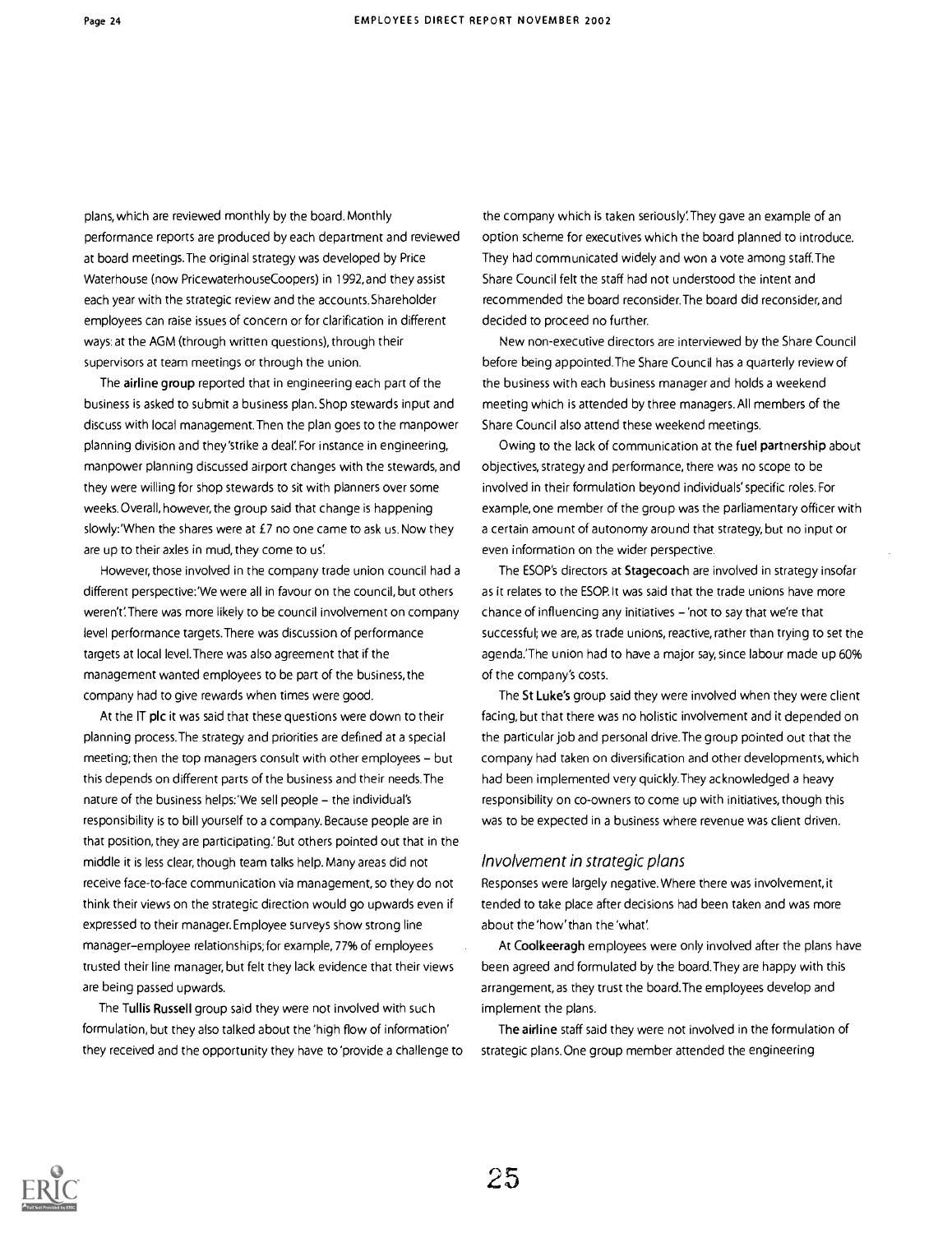directors' and senior managers' monthly meeting but said this was not so much about what was going to happen:'How we are going to dig ourselves out (of the present crisis) is the only strategic involvement Lack of involvement did not mean that employees did not hold strong views.

The IT plc employees' involvement was the same as their response to question 2:a lot of areas did not get face-to-face communication via management, so they do not think their views on strategic direction would go upwards even if expressed to their manager. While 77% of employees trusted their line manager, they lack evidence that their views are being communicated higher up the organisation.

Tullis Russell employees were not essentially involved in strategic plans.They reported that they are involved in some discussions around the marketplace and long-term aims for the company and for the site. Discussions tend to be about the 'how' rather than the 'what'. Weekend seminars look at the long-term aims of the company and the impact on shareholder value.They also said they are discussing the distribution of the company's wealth - how much should be retained for investment and how much paid out to shareholders.

The Stagecoach group said they were not involved, but that the trade union forum and the ESOP trustees received the City presentation.A European Works Council, formed when the company acquired (since disposed of) operations in Continental Europe, is in abeyance.The company is aware of potential obligations under future information and consultation legislation, and says it intends to resume the EWC's full activities net year. It was said that the EWC discussions had only touched on future activities for 'this coming year'. The company says that longer-term issues (eg, environmental issues) have been touched on in the EWC.

At St Luke's, involvement depended on the individual's role in the company.lt was said that it was necessary to be able to keep up with the strategy:It's knowing the point where the strategy changes. You may be working on something that runs counter to the new strategy: Another co-owner commented 'We're not always good at listening to ourselves:There were, it was said, some disenchanted co-owners. Comments included,'I still can't see a common or shared goal;'We are not concentrating on our core business'. The wish list of clients hasn't been pursued;'I don't know what the returns are on our investment well, only locally, and 'We are co-owned but not co-run'. But they qualified these remarks by saying:'As co-owners we are reminded of the collective power of our knowledge and talent:

Links between employee involvement and motivation Apart from wholehearted endorsement by those at Coolkeeragh, the responses to this question were mixed.

At Coolkeeragh all six people strongly agreed that there were links between involvement and motivation - because, they said, 'we all share in the outcomes, good or bad:They also explained that it is not the only reason, citing the culture of excellent working relationships between employees, senior management and the two trade unions. All employees (as a result of being shareholders) understand the workings of the market in relation to the performance of shares. Before becoming shareholders they did not,and were not that interested in the overall performance until it directly affected them.

The airline group said it would influence their motivation if they could genuinely participate.'"Genuine" is an excellent word.The perception is sometimes that they want your endorsement.They are playing with you."We've spoken to the unions" is a favourite phrase.' But the engineering workers were more positive, saying that partnership practices developed over the last ten years have benefited local relationships. All agreed that if involvement is genuine it has to be 'the whole way through';'whether it's good or bad doesn't matter, as long as they try:They cautioned that if participation is not genuine, there is a long recovery period. For example, at one airport, they were involved in discussions with management when decisions had already been taken:'It's taken a long time to recover the trust.'

The IT plc group said that you could not generalise about involvement over and above 'hygiene factors' (the basics in the employment relationship).They reminded us that they were all managers but thought that motivation was as good as the manager concerned, and that it could also depend on the maturity of particular customer relationships. (Certain staff spend long periods working on site at the customer's business.) They noted that there was a difference between the adrenalin of new projects and 'business as usual'and added:'There are a lot of scared people in this industry.You won't get such positive answers as a year ago! Involvement was also thought to be patchy because growth via acquisitions has meant there are now several cultures.

The Tullis Russell group felt that most staff were interested in the share price and its impact on what many considered a 'bonus'. Money was considered to be the main driver for most people and few people thought how they could contribute to the performance of the company.They gave examples of staff 'doing a little bit extra' but felt

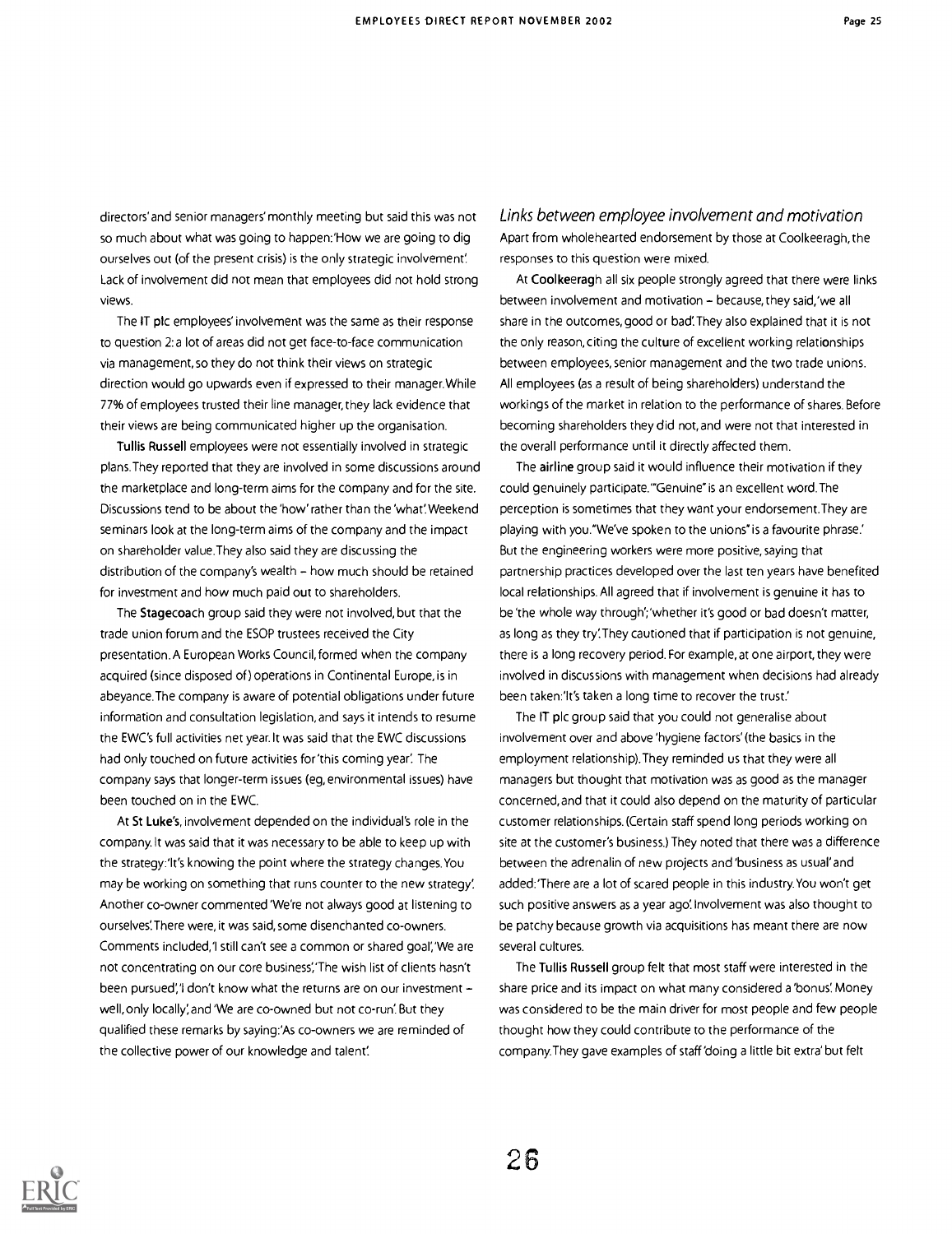that was a part of pride in the job rather than being related to having a share in the company.

The fuel partnership group consensus on this question was that involvement would increase motivation if it happened!

Views expressed by the Stagecoach group on motivation included:

- 'I have felt motivated as an individual on occasions but not among work colleagues.'
- 'Motivation has increased when there has been a rise in the share price.'
- 'I don't believe shareholding of itself motivates.'
- 'People basically do this job and go home.'
- 'There's a little purple period (the beginning and key points in the share scheme) when it helps.'

A new three-year SAYE scheme was launched in February 2002. There was good take-up from the better-paid rail employees (bus employees are less well paid) who joined for the first time; many employees are up to the £250 a month limit.

The discussion on motivation sparked other related comments. There was general agreement with the view that,'if it's not performing, you get the information quicker'. It was said that drivers tended to go through the union as it 'had the power base'.

There were examples of the local open forum as in Chesterfield, but the point was made that people had to be reminded about it.The group pointed to the consequence of growth: the MD of Chesterfield, for example was now MD of six companies within a 60-mile radius.

At St Luke's some felt that in the early years the involvement, excitement and pace had increased motivation to the point of damaging life outside work.There were some conflicting views ranging from the comment that the firm was not so much a hierarchy as a medieval court – a system of patronage – to the belief that it was a rich environment for broadening experience and horizons.The company demanded a strong emotional commitment.

It was also said that it was easy to fall in and out of loops, given the speed at which things happened; and that continuity was needed. Motivational highs ebbed and flowed, so there was a need for constant reference to what needed to be achieved.The monthly achievement meetings were seen as being very helpful, though they could be improved.'We never celebrate the investments outside our core. I'd like to be more motivated - to be reminded about the great work.

#### Are employee involvement and performance improved because there is employee ownership? If so, why?

Figure 3: Do you feel that, on a scale of 1 to 5, employee involvement, and performance, are improved because there is employee involvement? If so, why?

|                       | Employee involvement | Performance        |  |
|-----------------------|----------------------|--------------------|--|
| Coolkeeragh           | 4/5                  | 4/5                |  |
| Airline               | 2                    | 0/1                |  |
| IT plc                | 1/2 (formerly 4/5)   | 2/3 (formerly 4/5) |  |
| <b>Tullis Russell</b> | 3                    |                    |  |
| Energy partnership    |                      |                    |  |
| Stagecoach            |                      |                    |  |
| Advertising agency    | 5                    | 5*                 |  |

\*can move from 5 to 1

The Coolkeeragh team re-affirmed their earlier remarks:'You are directly affected by the outcomes.You can directly influence the results

The airline group, particularly the TGWU members, appeared dispirited.They pointed out that even when there was a profit share, not everyone could afford to take advantage of it.They also said several times that they felt there should be an equal profit sharing distribution formula.

At the IT plc the high earlier scores were owing to:

- **•** pre-flotation high
- driving for success
- high level of motivation

• the feeling that this was the prize people had earned.

The group said that it was realised that there was a link between performance and what they received.They felt that size was critical and that they went through phases of understanding, for example:

- 1985-86 was about owning the shares, 1991-93 was about owning the company.
- People became more aware of cost containment and sales performance - and this was motivating: 'It's part of our company. We are spending our own money'.
- 'It's not just about ownership but also about share price growth and the time you came into the scheme.'

However, the group felt share ownership had affected performance more when it had been a differentiator.'It's a bigger company now - a

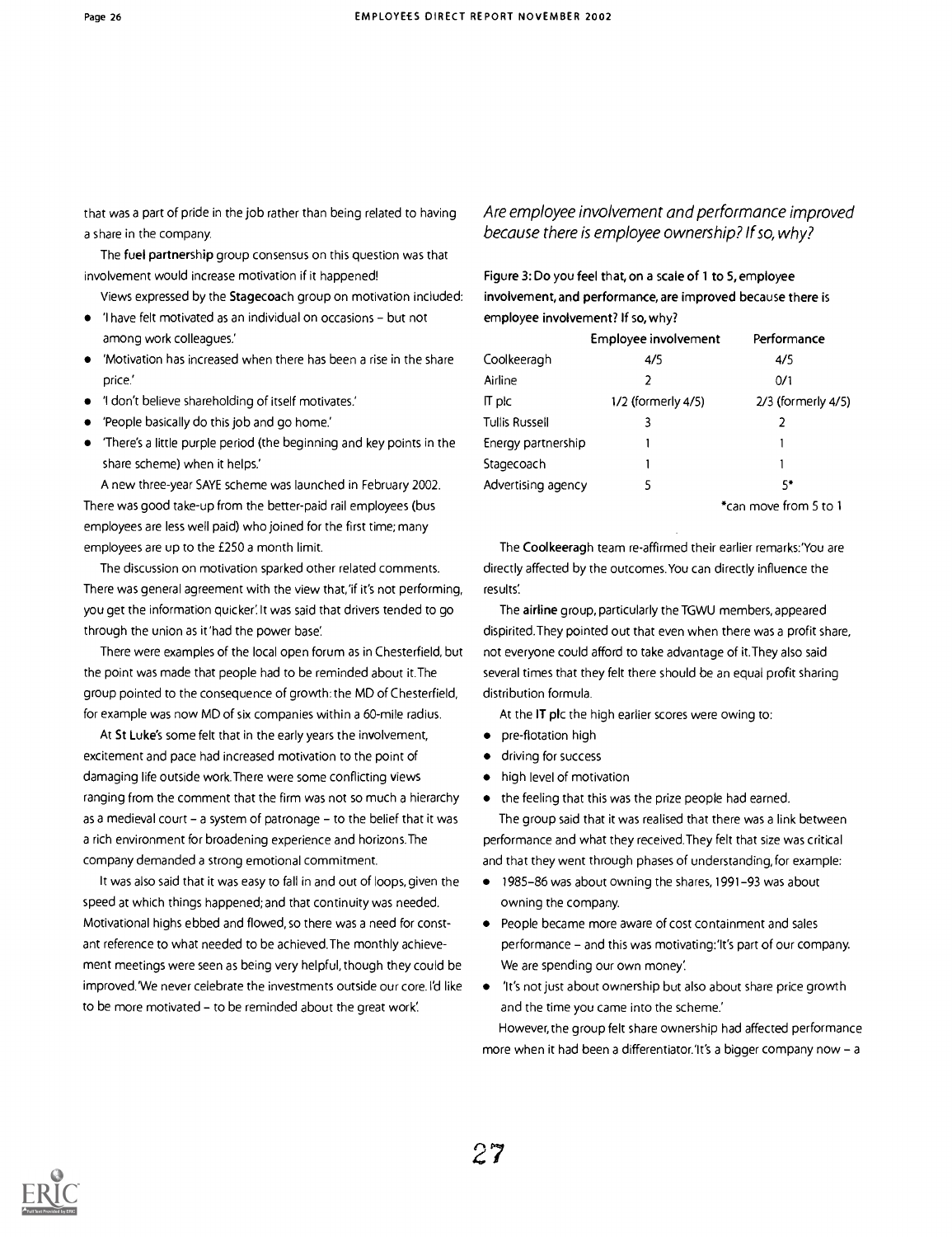different company.' An attitude survey carried out by The Industrial Society (now The Work Foundation) demonstrated a strong link with pride and the share price.The 77% referred to earlier has gone down by 23% – the share price has come down by much more, and was affected by external factors. It was said that owning shares did not encourage people to work harder because they did not get more out of it; rather, harder work would be inspired by leadership.'Share ownership tops up the soft benefits  $-$  it's part of the management ideal'

Tullis Russell referred to their answers to the previous question, that the shares were thought of by many as part of their remuneration, in the form of a 'bonus:

At the fuel partnership this question led to a discussion about communication shortcomings.The result of the scale questions were very poor from all members of the focus group due to these issues. A number of members wanted to believe that being a partner enhanced their loyalty and performance, but most could not move away from the 'endemic communication problems'. In the words of one person:'I do feel more ownership and I'm aware of the impacts, but I just don't feel like I have any influence:This is inhibiting a sense of partnership:

- $\bullet$  'People are still frightened to say something if it is critical there should be more freedom to speak.'
- 'A lot of people are being told as opposed to being asked'
- 'People don't have a clear view of the big picture so we don't get a sense of partnership.'

The Staff Council is one way that views are supposed to be fed through to the directors, and does work at times. However, because of the lack of general openness a number of the group felt that it was bogged down in small concerns that were often anonymous and therefore difficult to solve.

At Stagecoach, the employee involvement score was qualified by the remark,'for a few who understand it all'; and in relation to employee ownership improving performance it was said,'When there was PRP it could be reflected in up to 20% of your pay. PRP was instant. With APS you have to wait three years:The group also emphasised that there was now less stability in the industry, with higher staff turnover.

The St Luke's employees illustrated their score with these telling remarks:

'Employee ownership is the opportunity to guide your destiny with a bit more hope and purpose.

- $\bullet$  'A lot of it is to do with the promise of fairer things  $-$  as a pragmatist you know it won't happen every day:
- 'It's for our collective as well as our individual good:
- $\bullet$  'It's not the cash my shares are worth half a month's salary.'
- 'The onus has gone mentally from co-ownership to management.'
- 'Our service of clients has been great, as an advertising agency really good - as an operating company, not so sharp!

Links between involvement and informing employees, and the genuineness of this involvement Groups were asked whether they agreed or disagreed with these statements:

'Without employee ownership there would be less commitment by the company to informing and involving employees:

'There is a belief that the company's attempts to involve employees are genuine because of employee ownership:

Staff at Coolkeeragh strongly agreed with both statements.There was a suspicion that some communication is only carried out because it is a legal obligation. Not all interviewees agreed that there are benefits to informing employees of all the facts, but they felt that sometimes boards hold information back.They said that shareholder employees do have a major contribution in achieving strategic aims, and they can make the difference in achieving those aims.

The airline group somewhat reluctantly agreed with the first statement but disagreed with the second.

The IT plc staff agreed with the first statement but said the second was much more influenced by management style.

Tullis Russell strongly agreed with the first statement and agreed with the second.

These comments from the fuel partnership again illustrate how poor communications appear to be clouding the potential of partnership, though it sounds as though this could be remedied:

- 'All partners are committed but we never get over the communications so I don't know if it has an impact on the way we work.'
- 'I have mixed views about these statements.l think the partnership means that they [directors] have our best interests at heart, at least I believe it most of the time - but they just don't tell us'
- 'Generally the terms and conditions are excellent and the company looks after us - I don't know if this is because of partnership.' The Stagecoach group disagreed with both statements:'It's not

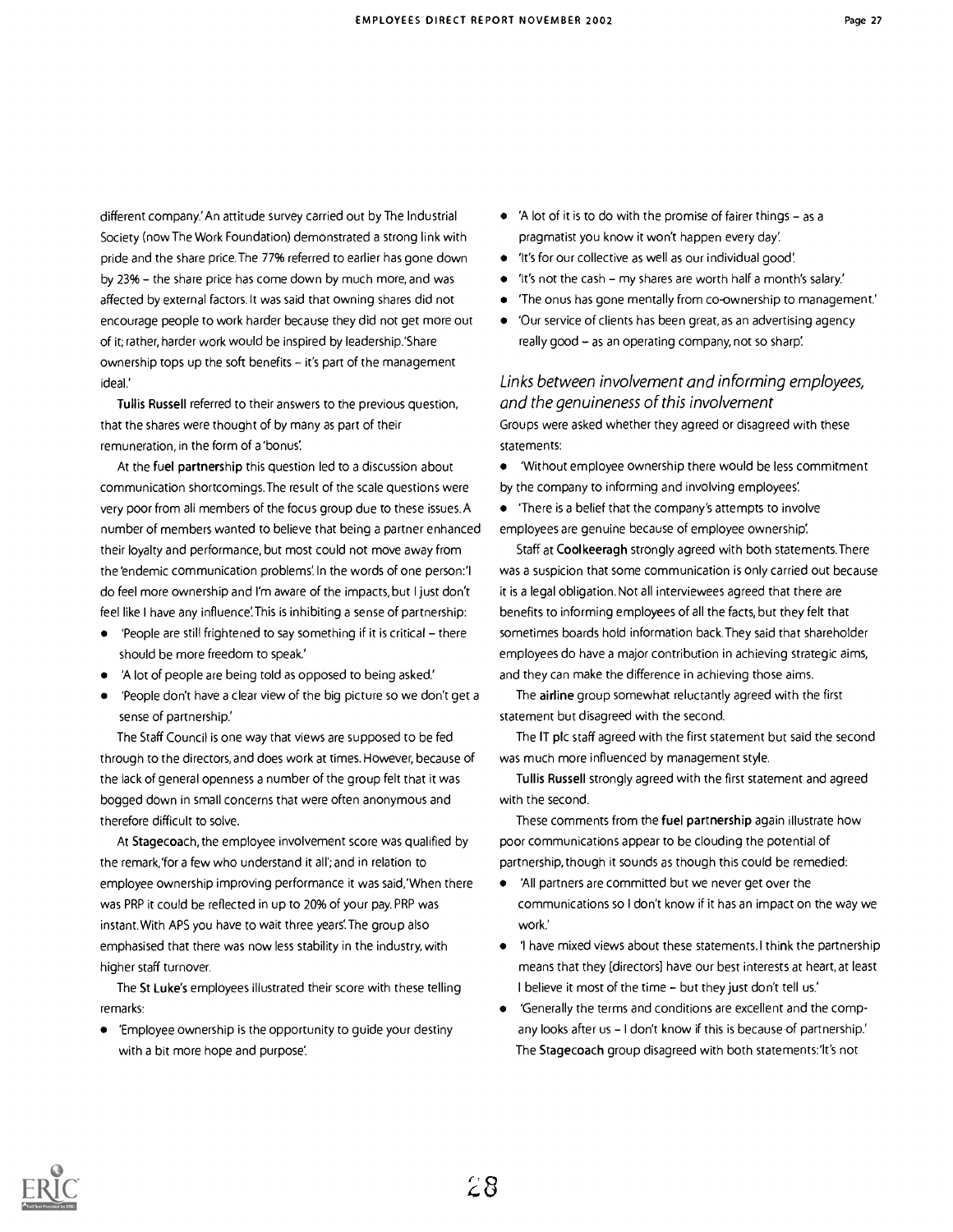relevant  $-$  it's the union. The group said that 85% to 90% of employees held shares.There was a feeling that more participation wasn't realistic because the company and the bus industry lived with so many financial constraints. A senior union representative said 'it's a daily fight'. Indeed, the group scarcely recognised any form of employee participation other than financial, apart from references earlier to the trade union consultation and the EWC.Some members of the group had the perception that rail was better developed in making links between performance and reward, whereas in the bus industry performance was not linked to reward. (The Stagecoach bus employees' performance was linked to reward via PRP between 1989 and 2000.)

The St Luke's group agreed with both statements and said that employee ownership 'tips the balance

#### Giving employees a collective voice

The groups were asked whether employees would have more say if the voting rights of employee-owned shares were pooled to provide employees with a collective voice, and whether the company would consult more with employee shareholders if the voting rights of shares were pooled in an employee shareholder trust.

The Coolkeeragh group agreed and gave this example. During the buy-out in 1992 it was suggested by the employees that a pressure group be formed - to pool the strength of individual shareholders, along the lines of the Supporters Direct organisation (mentioned on page 19 of the Employees Direct report by Jonathan Michie and Christine Oughton)? At the time the board was very much against this as they felt it would be a union-inspired/controlled group.lt was said that, as a result of the site visit by the Birkbeck researchers and the subsequent focus group visit by The Work Foundation staff, a pressure group is being looked at again.

All the members of the airline group were long-serving and most remembered pooling being discussed some years ago.They were in favour of both suggestions as long as this did not entail individuals giving up actual ownership of the shares.The TGWU members had some discussion about the fact that employee shareholders could then be involved in decisions that brought benefits to employees who could not afford to hold company shares, and asked why they should benefit.

The IT plc group answered affirmatively to these questions, illustrated by their own experience of pooling.Their discussion also illustrated attitudes to share ownership and understanding, or lack of it.The group members were well informed on how pooling worked and explained that it was reinforced by the Trust's practice of polling all employees on resolutions, even if they were not shareholders.The poll results are announced at the AGM.They gave the example of how after flotation, the board was proposing what it would do on the profit share. An employees' AGM turned the board round to pay on an equal basis.

The group pointed out the importance of the maturity of individuals, the age group and relative disposable wealth.One member asked if the main interest was from older employees like himself:'Is it the "crumblies" with disposable wealth?'. There was also a feeling that the younger employees would like to participate if they could.lt was noted that there was high retention in graduate groups.

We discussed the importance of financial education.The company brings in Killick (registrars who run the AESOP, now SIP).They said that employees do not always know what to do with shares when they have them.They don't understand the tax rules and shifting between the schemes and the company ISA, or they confuse it with the loan they have taken out for stock options.The issues of translating the employee share ownership culture to new acquisitions were highlighted by the company's experience with new overseas acquisitions.The Share Scheme manager had travelled to the newly acquired businesses to explain the schemes, with a high initial response.

The Tullis Russell group responded that as the company already had a pooled scheme this question was not appropriate.They felt that this was why the company really listened and some decisions were changed.

The question produced a dismissive response at the fuel partnership with more comments about the lack of opportunity to put their points of view and to be heard.

Stagecoach was said to be a bit different because of the Gloag/Souter ownership. Some felt that if the employees could 'get together' notice would have to be taken of them. They felt it would take the unions to organise this. Others disagreed, given the balance of shareholding.They felt that the combined employee votes would only amount to a protest vote, and could not see what issues the block vote would be used on. (The Gloag/Souter equity holding is 25%. It was 55% at flotation in 1993, and 75 to 84% before the ESOP was introduced in 1991.)

3. Michie and Oughton (2001) - this report had been given to employees by the Birkbeck staff during their site visit and interviews, prior to the focus group.

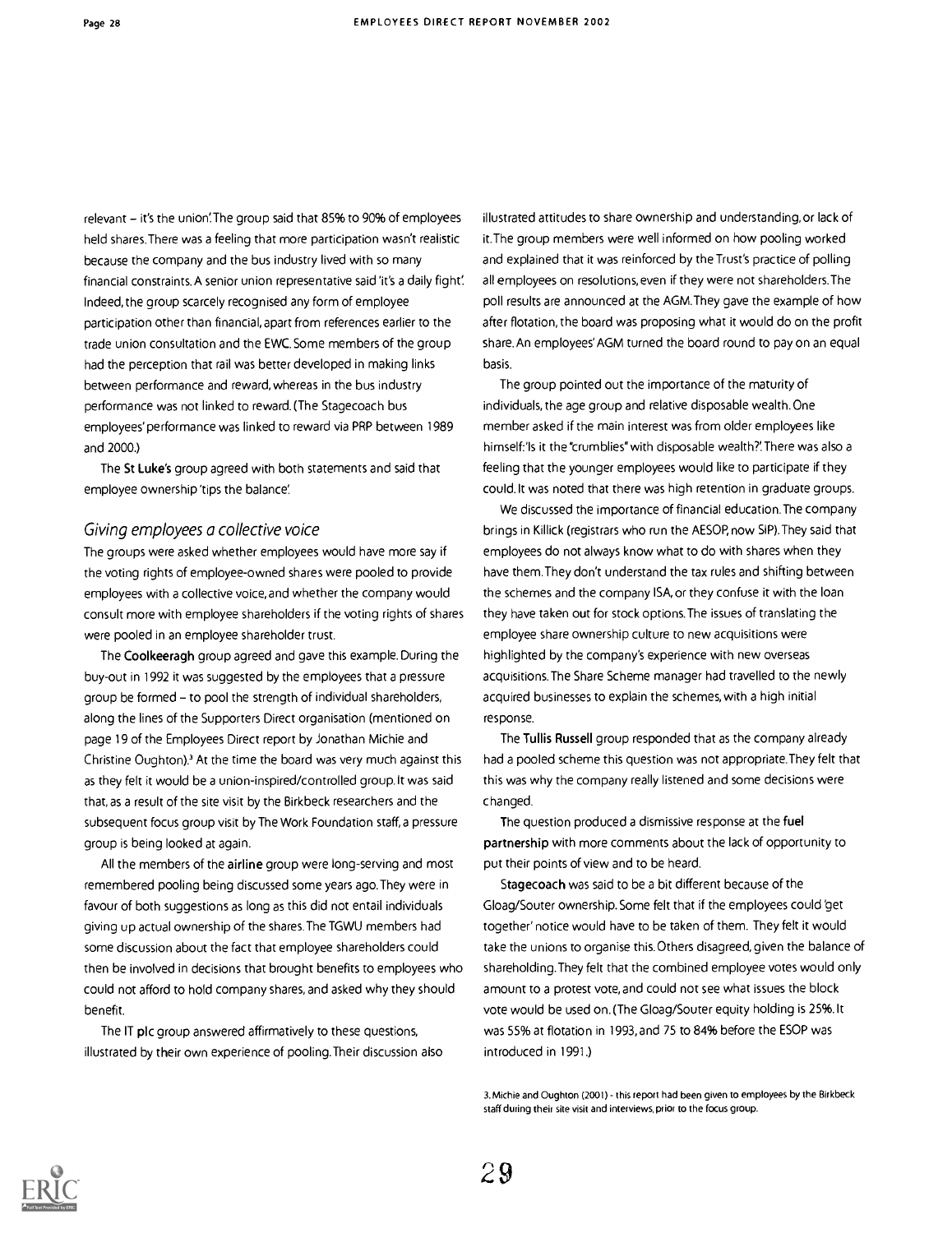There are no other shareholders of St Luke's apart from the 'coowners'. The group said that it would help if co-owners knew what their rights as shareholders were, and work is under way on how to explain them to co-owners.They understood that there was a need to know what their rights and responsibilities were under company law and beyond that.They stated that collective voting was interesting, but that there was nothing worse than making a decision in ignorance. They also believed people should be asked before a decision was made; and that there should be a fair and honest commentary and a greater flow of information.

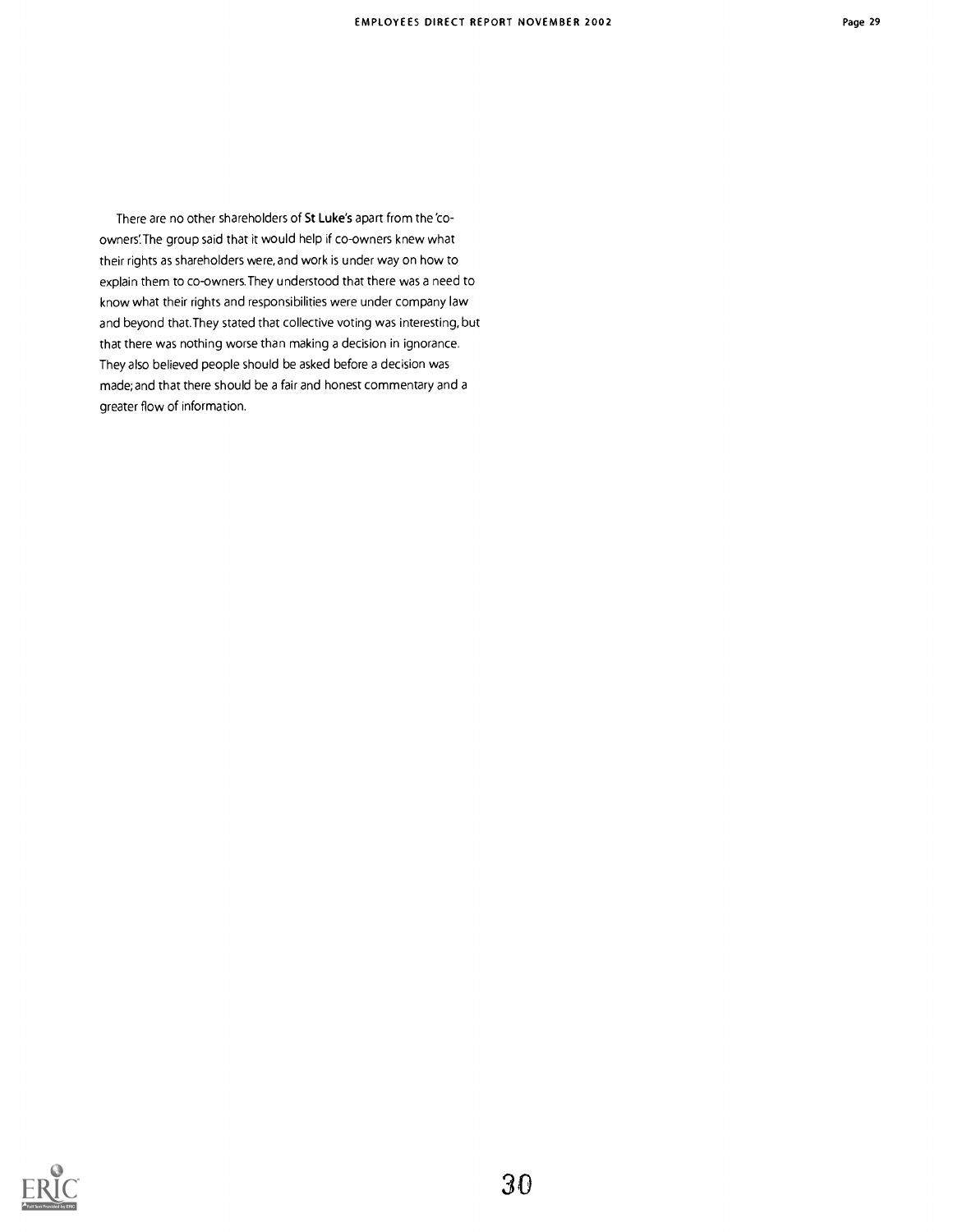### 5. Discussion and conclusion

The government has recognised the importance of employee participation, and that productivity gains are more likely when share schemes'are combined with modern management practices which promote active employee participation' (Inland Revenue, 1999, p 2).

#### The importance of participation

As indicated in Chapter 1, the existing academic literature suggests that the combination of these two aspects  $-$  of employee ownership along with participation - is indeed necessary for the sort of productivity outcomes the government seeks.This was also the conclusion reached by Tomorrow's Company (2001, p.ii):'The conclusion from UK studies, consistent with research in the US is that:

- employee ownership alone does not make a difference to performance
- there is a positive outcome in terms of performance when employee ownership is combined with high levels of employee participation
- high organisational performance is associated with the use of an employee share ownership programme and representative participation in wider policy decisions
- it is more probable that the impact of employee participation is an indirect one through the influence on employee attitudes and behaviour (and that of management), which in turn has an impact on internal performance, reflected in productivity, quality and innovation, and this in turn has an impact on sales and profitability
- employee attitudes towards the job and company are critical to  $\bullet$ employee loyalty and behaviour towards customers.The impression of customers directly affects customer retention and the likelihood of recommendations.

Our own interviews, surveys and focus group discussions also provide support for this view, that practices which promote active employee participation are vital, and indeed that, without this, employee share ownership may have no beneficial performance outcomes whatsoever. Both managers and employees repeatedly made it clear that they would not expect employee ownership to have any effect on productivity unless it was combined with policies of participation and involvement to boost commitment and motivation. And indeed that, in cases where this combination had not been achieved, neither had the hoped-for performance outcomes.

Within this framework of attempting to boost productivity through enhanced employee commitment and motivation, employee share

ownership appears capable of playing at least three important roles:

The existence of employee share ownership may make it more likely that companies will introduce policies of participation and involvement.

Once in place, such policies may be pursued more seriously by management against a backdrop of employee share ownership.

Employees may regard such policies as more 'believable' and likely to endure if they are being pursued within a context of employee share ownership.

If the employee shareholdings are pooled to create a collective voice, this will reinforce the above three processes. Such a collective voice may itself boost employees' commitment and motivation. As regards the direct financial incentive which the government scheme emphasises, in the absence of other policies, it is unclear how an individual employee would envisage boosting the company's profits in the hope that this would feed through to dividend payments and increased share prices.

There is an additional benefit in pursuing the government's productivity goals through policies that include employee share ownership, related to the quality of working life. Productivity can be boosted by smarter working or, at least in the short term, through increased work intensity. For any given increase in productivity, the former route clearly involves a better quality of working life. Pursuing productivity through an agenda of employee share ownership is more likely to lead to the former 'high road'option being pursued, particularly where the voting rights of that employee shareholding are pooled and represent a significant voice.Thus:

'The implications of alternative work practices associated with the high-performance model may be more complex than commonly assumed ... what many view as "best" practice for employers may not also be best practice for workers... If so, attempts to promote the high-performance model as a means of enhancing "equity"as well as"efficiency" may be misguided ... For those genuinely concerned with quality of employment issues, advocacy of more broad-based institutional reforms may be called for'Godard (2001,p 80).

#### Institutional reform

It is clear that there is much to be gained by companies pursuing policies for employee participation. In this context the use of

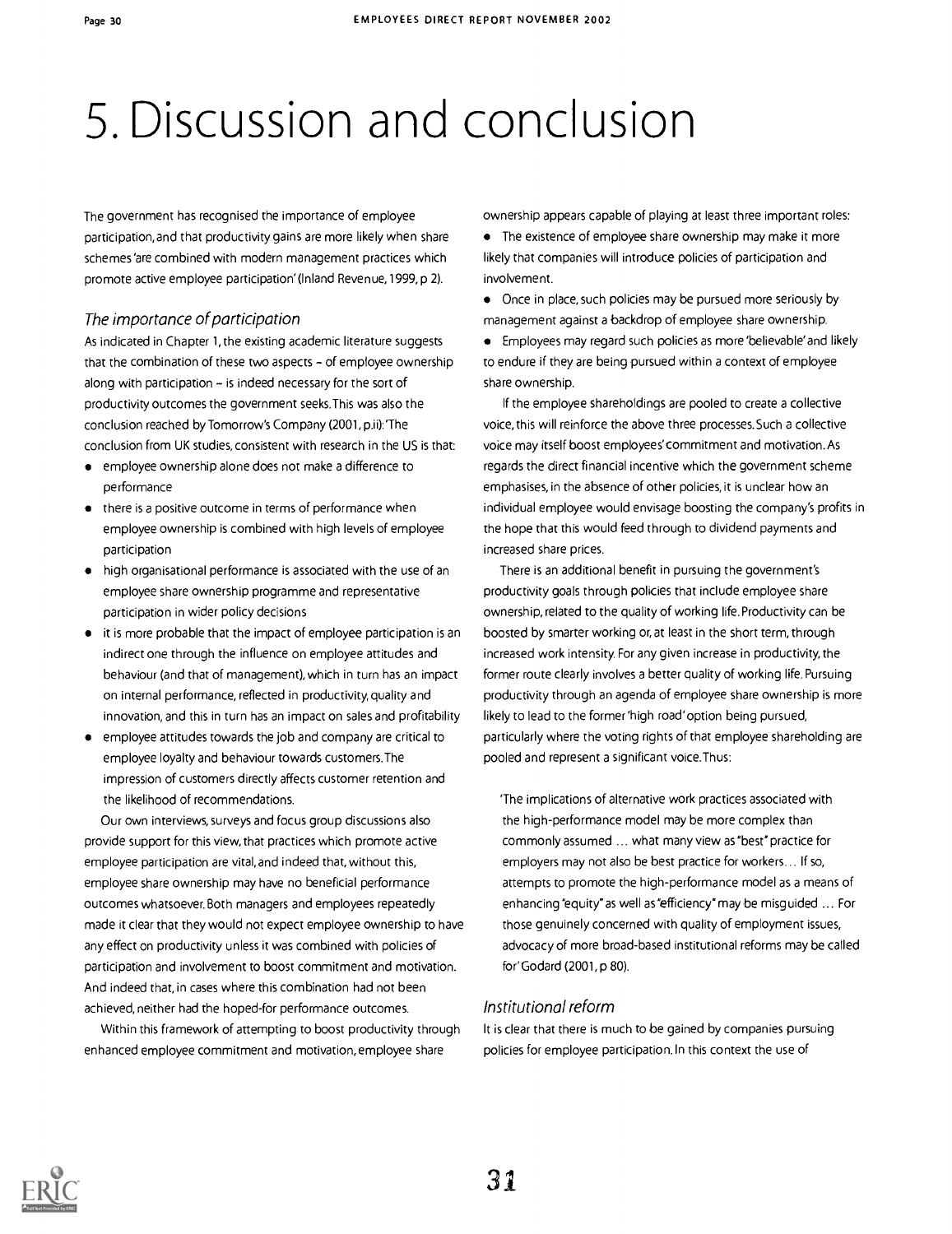employee share ownership can play a significant role, both in underpinning such policies, making them more widely accepted as being a serious and continuing commitment; and also in boosting employee commitment and motivation by providing them with a collective voice in the enterprise as well as a financial stake.

However, for this potential to be fully tapped, the government's policy initiative needs to be further developed to include the collective voice aspect as a key and inherent component.The government's current scheme allows for the employee shares to be non-voting, and for the trustees of any employee shareholding trust to be appointed by management, and removed by them at any time and for any reason.

The Employees Direct working party are in discussion with government and the Inland Revenue over these and other aspects. Cobbetts solicitors have drafted a democratic version of the Trust Deed which, it is hoped, the Inland Revenue will approve.

How government policy can best be developed in this area, to achieve the goal the Chancellor has set, will be addressed by the Employees Direct working party in their Final Report.The aim is to publish that Report by January 2003.The aim of this research report has been to feed into that process, by finding out:

what has worked and what has not, from companies that have experimented with varying degrees and types of employee share ownership

whether employees do indeed feel the motivational effects ascribed by government and others for employee share ownership, and if so whether this makes them feel more committed and motivated, and whether this does indeed feed through to increased productivity; and

**•** from both employers and employees, how such schemes could best be developed, both to encourage their more widespread adoption, and to make them more likely to deliver the desired productivity effects.

Feedback on this report is therefore welcome. We will be actively seeking this by distributing the report to the companies that participated in the study and more widely. Comments from all quarters would though be welcome and should be made to Professor Jonathan Michie (see Executive Summary section, on page 3).

Any comments received by 30 November 2002 will be discussed by the working party and incorporated in the Final Report. However, comments after that date would still be most useful.One conclusion

that comes through clearly from the latest such report from the US, by Logue and Yates (2001), is that for this sort of policy agenda to have a real impact over the long term does require a huge institutional effort, involving advice, training and other support on a continuing basis. If the UK government is serious about making a success of its policy in this area, it is going to require new bodies to be established to drive through the necessary advice, training and other work. It is already clear that one recommendation which the Employees Direct working party intend making in their Final Report is that if the government does wish to pursue the benefits that are there for the taking, it will have to establish a Commission or other such body to advise on the necessary institutional reform, including the proper resourcing of the necessary support bodies.

Any feedback received on this current research report which arrives too late to be incorporated in the Final Report from Employees Direct will be forwarded on to whatever body the government charges with taking this work forward, whether this is passed to the current Inland Revenue team, or to a Commission established specifically for the purpose.

#### Making a success of employee share ownership

This report set out to answer a single question: is there any evidence to back the government's belief that promoting employee share ownership will assist in closing the UK's productivity gap with the other leading industrialised economies? The answer is undoubtedly 'yes', there is such evidence.This, though, begs the question: why are such policies not already pursued more widely? If they boost productivity and profitability, surely companies would pursue them of their own accord.There are at least six reasons why such schemes have not been taken up more widely.

• There has often tended to be a degree of scepticism about such schemes from employees. Sometimes this is because the offer of shares has been linked to concessions elsewhere, whether on pay or other conditions. Also, the future value of shares is uncertain.

Trade unions have often been suspicious.The fate of Railtrack shares, not to mention Enron and others, may have made matters worse in this regard.

**If employees are to own shares, it is sensible to spread the risk by** holding these in companies other than the one they work for.

Managers may be either ignorant or sceptical of the claims from such research.

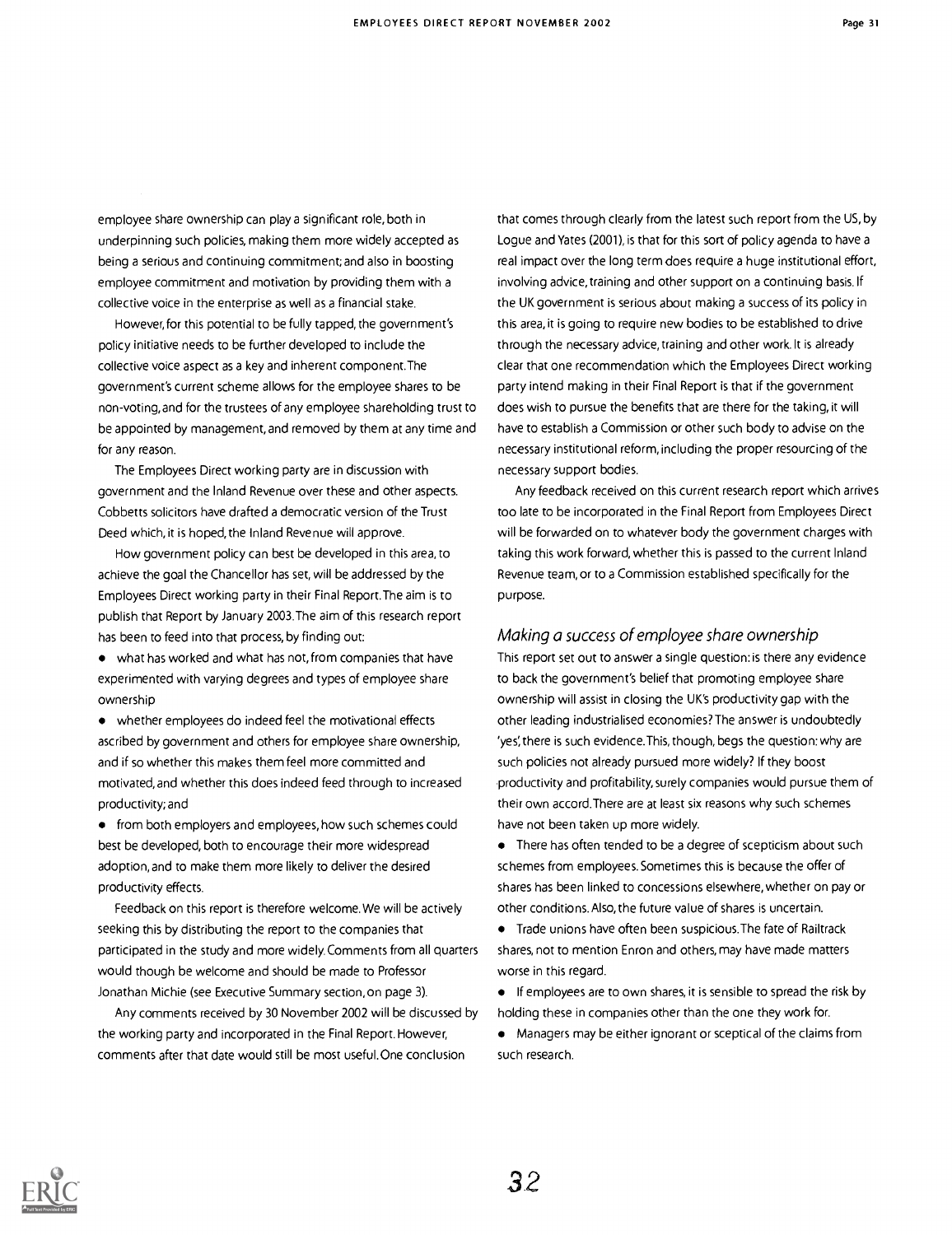• There has been the problem of short-termism in company boardrooms, referred to above.

To sustain employee share ownership over the long term requires continued institutional support, which has never been developed in the UK.

On the first two problems, the Inland Revenue's attempts to reach the target set for the number of firms adopting such schemes appear to have been pitched overwhelmingly at employers, and even panders to bad employers if necessary.This can only exacerbate these problems and may prevent any widespread successful uptake.

The third problem (the need for employees to own shares in other companies) is a genuine problem for which the answers available are inadequate. Until and unless this problem can be dealt with through new, imaginative thinking and policy, then the degree to which employees will choose to own shares in the company that employs them will - and probably should - remain limited. If the government is serious about wishing to see employee share ownership developing in all companies, then new arrangements need to be thought through and developed, allowing some degree of collective insurance against people loosing their life savings at the same time as they lose their job when their company folds.

On the problem of management ignorance/scepticism, it is to be hoped that the current report will shed some light, contributing to what needs to become a far more rigorous discussion.

As for the problem that those directors who do support such initiatives may find themselves outvoted on the board, or intimidated by institutional shareholders hungry for 'shareholder value; the development of employee shareholder trusts as active institutional shareholders could transform corporate governance for the good.This could contribute to improved transparency and accountability, in addition to the productivity benefits.

Finally, to enjoy any of these gains over the long term will require institutional reform, including from government.

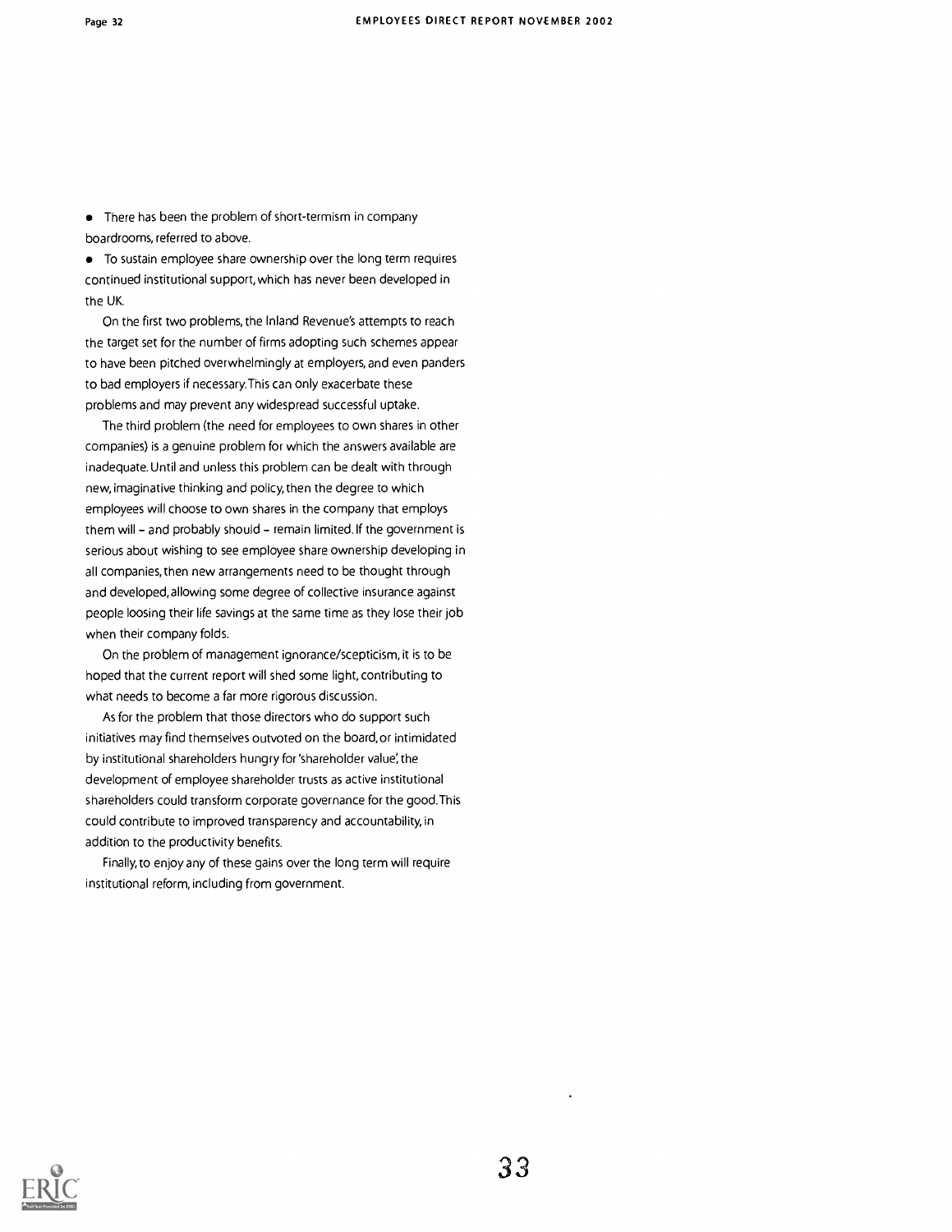## References

- JT Addison and CR Belfield (2000) 'The impact of financial participation and employee involvement in financial performance:a reestimation using the 1998 WERS; Scottish Journal of Political Economy, volume 47, number 5, pp 571-583.
- E Appelbaum,T Beiley, P Berg and AL Kalleberg (2000) Manufacturing Advantage: Why High-Performance Work Systems Pay Off, Cornell University Press.
- J Blasi, M Conte and D Kruse (1996)'Employee stock ownership and corporate performance among public companies; Industrial and Labor Relations Review, volume 50, number 1, pp 60-79.
- P Burns (2000) The Silent Stakeholder, London:The Industrial Society (now The Work Foundation).
- MJ Conyon and RB Freeman (2001) Shared Modes of Compensation and Firm Performance: UK Evidence, mimeo.
- GAO (General Accounting Office) (1987) Employee Stock Ownership Plans: Little Evidence of Effects on Corporate Performance, Washington DC.
- J Godard (2001) 'High performance and the transformation of work? The implications of alternative work practices for the experience and outcomes of work; Industrial and Labor Relations Review, volume 54, number 4, pp 776-805.
- D Guest, J Michie, M Sheehan and N Conway (2000) Employment Relation, HRM and Business Performance: An analysis of the 1998 Workplace Employee Relations Survey, London: CIPD.
- D Guest, Z King, N Conway, J Michie and M Sheehan-Quinn (2001) Voices from the Boardroom, London: CIPD.
- Inland Revenue (1999) A New All-Employee Share Plan, London:Inland Revenue
- E Kandel and EP Lazear (1992) 'Peer pressure and partnerships;Journal of Political Economy, volume 100, number 4, pp 801-817.

SJ Konzelmann and R Forrant (2002)'Creative work systems in destructive markets; in Burchell, Deakin, Michie and Rubery (eds) Systems of Production: markets, organisations and performance, London: Routledge.

D Kruse and J Blasi (1995) Employee ownership, employee attitudes and firm performance, NBER Working Paper no 5277.

EP Lazear (1995) Personnel Economics, Cambridge Mass:The MIT Press.

- Logue and J Yates (2001) The Real World of Employee Ownership, Ithaca and London: ILR Press.
- R McNabb and K Whitfield (1998)'The impact of financial participation and employee involvement on financial performance; Scottish

Journal of Political Economy, volume 45, number 2, pp 171-187.

- R McNabb and K Whitfield (2000) 'The impact of financial participation and employee involvement on financial performance: a reestimation using the 1998 WERS: a reply; Scottish Journal of Political Economy, volume 47, number 5, pp 584-590.
- J Michie (2001) 'High performance work systems', in Michie (ed.), A Reader's Guide to Social Sciences, London: Fitzroy Dearborn/ Routledge.
- J Michie and C Oughton (2001) Employees Direct: Shareholder Trusts, Business Performance and Corporate Governance, London: Mutuo.
- J Michie and M Sheehan (1999a) 'Labour market dynamics and innovation; Industrial & Corporate Change, volume 8, number 2, pp 211-233.
- J Michie and M Sheehan (1999b) 'No Innovation without representation? An analysis of participation, representation, R&D and innovation; Economic Analysis, volume 2, number 2, pp 85-97.
- J Michie and M Sheehan-Quinn (2001) Labour Market Flexibility, Human Resource Management and Corporate Performance; British Journal of Management, volume 12, number 4, pp 287-306.
- J Michie and M Sheehan (2003) 'Labour Flexibility and Innovative Behaviour; Cambridge Journal of Economics, volume 27, number 1, forthcoming, January.
- P Nolan (2002) 'Director's Report; in The Future of Work Bulletin number 4, August, Leeds University Business School, www.leeds.ac.uk/esrcfutureofwork/
- MG Patterson, MA West, R Lawthom and S Nickell (1997) Impact of People Management Practices on Business Performance, London: CIPD.
- A Pendleton, E Poutsma, J van Ommeren and C Brewster (2001a) Employee Share Ownership and Profit-sharing in the European Union, Dublin, European Foundation for the Improvement of Living and Working Conditions.
- A Pendleton (2001) Employee Ownership, Participation and Governance: A study of ESOPs in the UK, London: Routledge.
- J Philpott (2002) 'HRH A work audit', Perspectives, Summer, London: CIPD.
- FK Pil and JP MacDuffie (1996)'The Adoption of High-Involvement Work Practices; Industrial Relations, volume 35, number 3, pp 423- 455.

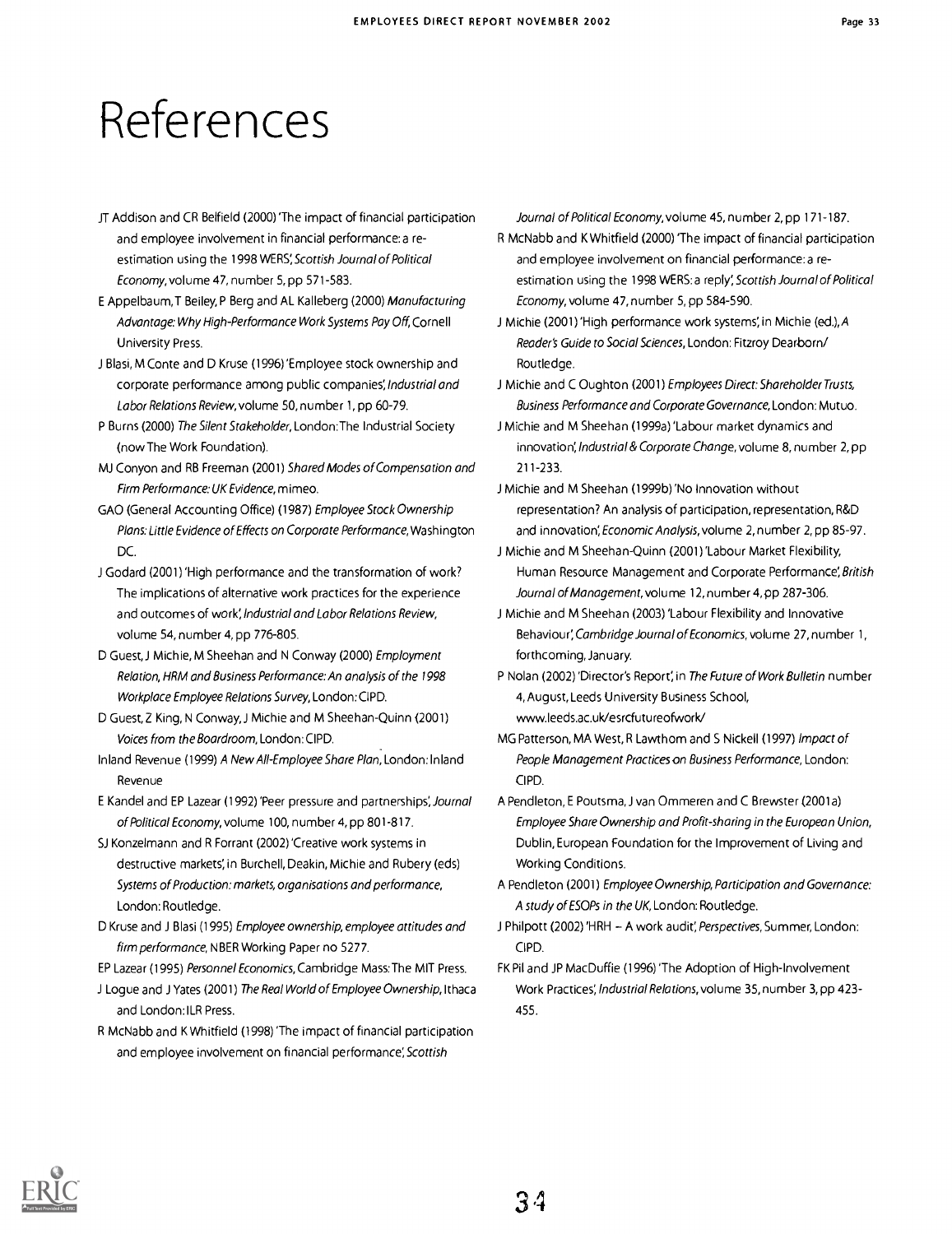Offices in London, Birmingham and Scotland Contact us by telephone on: 0870 165 6700 or by fax on: 0870 165 6701 customercentre@theworkfoundation.com





 $\hat{\mathcal{E}}$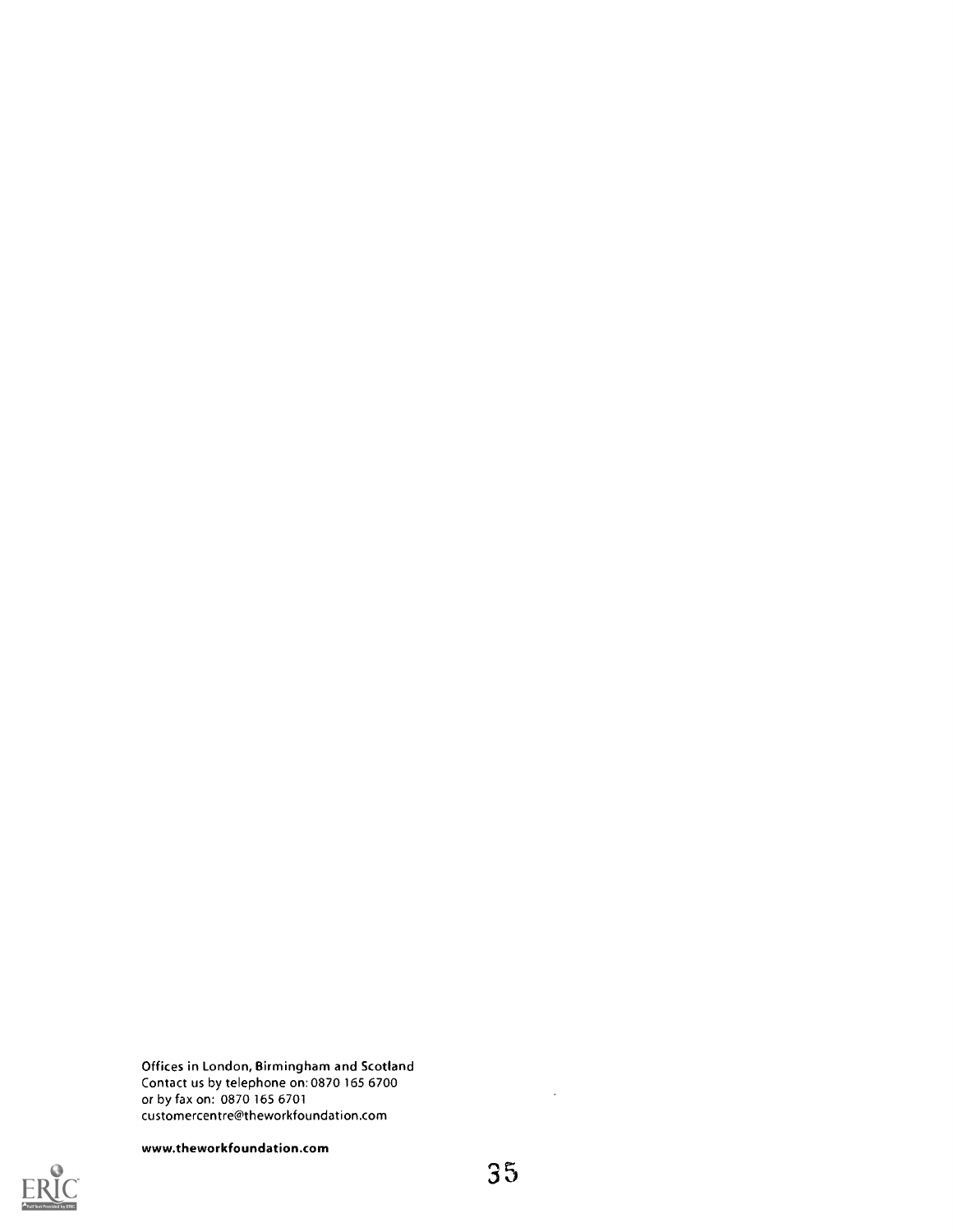

#### U.S. Department of Education

Office of Educational Research and Improvement (OERI) National Library of Education (NLE) Educational Resources Information Center (ERIC)



### REPRODUCTION RELEASE

(Specific Document)

#### I. DOCUMENT IDENTIFICATION:

| Title:<br>EMPLOYEE OUNERSHIP, MOTIVATION 4 REQUESIVITY           |                          |
|------------------------------------------------------------------|--------------------------|
| Author(s): Jonkithan MiTCHIE, CHRISTINE DUGHTON & YUONNE BENNION |                          |
| Corporate Source:                                                | <b>Publication Date:</b> |
| FOUNDATION & BIRKBELK<br>THE WORK                                | NOVEMBER 2002            |

### II. REPRODUCTION RELEASE:

In order to disseminate as widely as possible timely and significant materials of interest to the educational community, documents announced in the monthly abstract journal of the ERIC system, Resources in Education (RIE), are usually made available to users in microfiche, reproduced paper copy, and electronic media, and sold through the ERIC Document Reproduction Service (EDRS). Credit is given to the source of each document, and, if reproduction release is granted, one of the following notices is affixed to the document.

If permission is granted to reproduce and disseminate the identified document, please CHECK ONE of the following three options and sign at the bottom of the page.